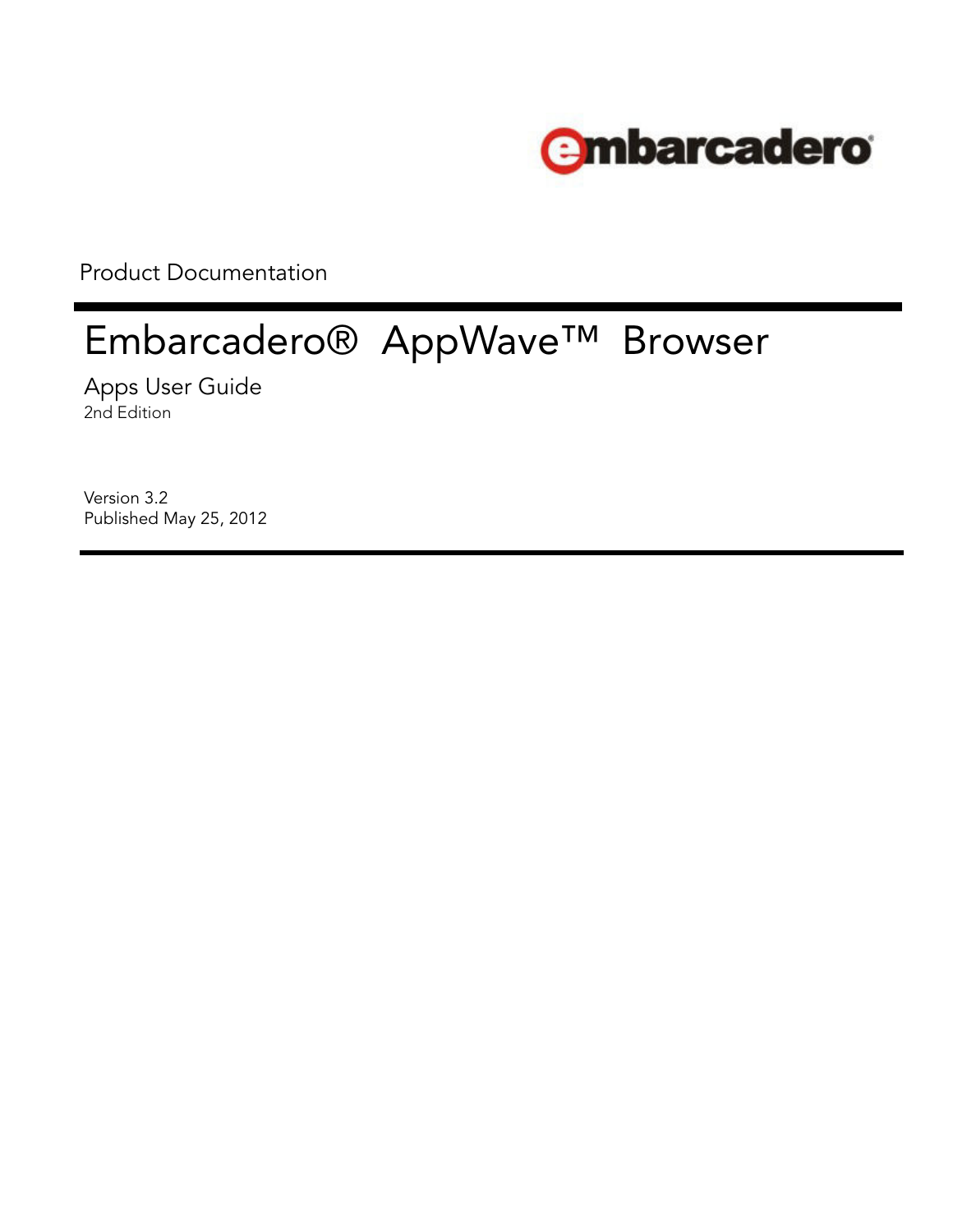© 2012 Embarcadero Technologies, Inc. Embarcadero, the Embarcadero Technologies logos, and all other Embarcadero Technologies product or service names are trademarks or registered trademarks of Embarcadero Technologies, Inc. All other trademarks are property of their respective owners.

Embarcadero Technologies, Inc. is a leading provider of award-winning tools for application developers and database professionals so they can design systems right, build them faster and run them better, regardless of their platform or programming language. Ninety of the Fortune 100 and an active community of more than three million users worldwide rely on Embarcadero products to increase productivity, reduce costs, simplify change management and compliance and accelerate innovation. The company's flagship tools include: Embarcadero® Change Manager™, CodeGear™ RAD Studio, DBArtisan®, Delphi®, ER/Studio®, JBuilder® and Rapid SQL®. Founded in 1993, Embarcadero is headquartered in San Francisco, with offices located around the world. Embarcadero is online at www.embarcadero.com.

May 25, 2012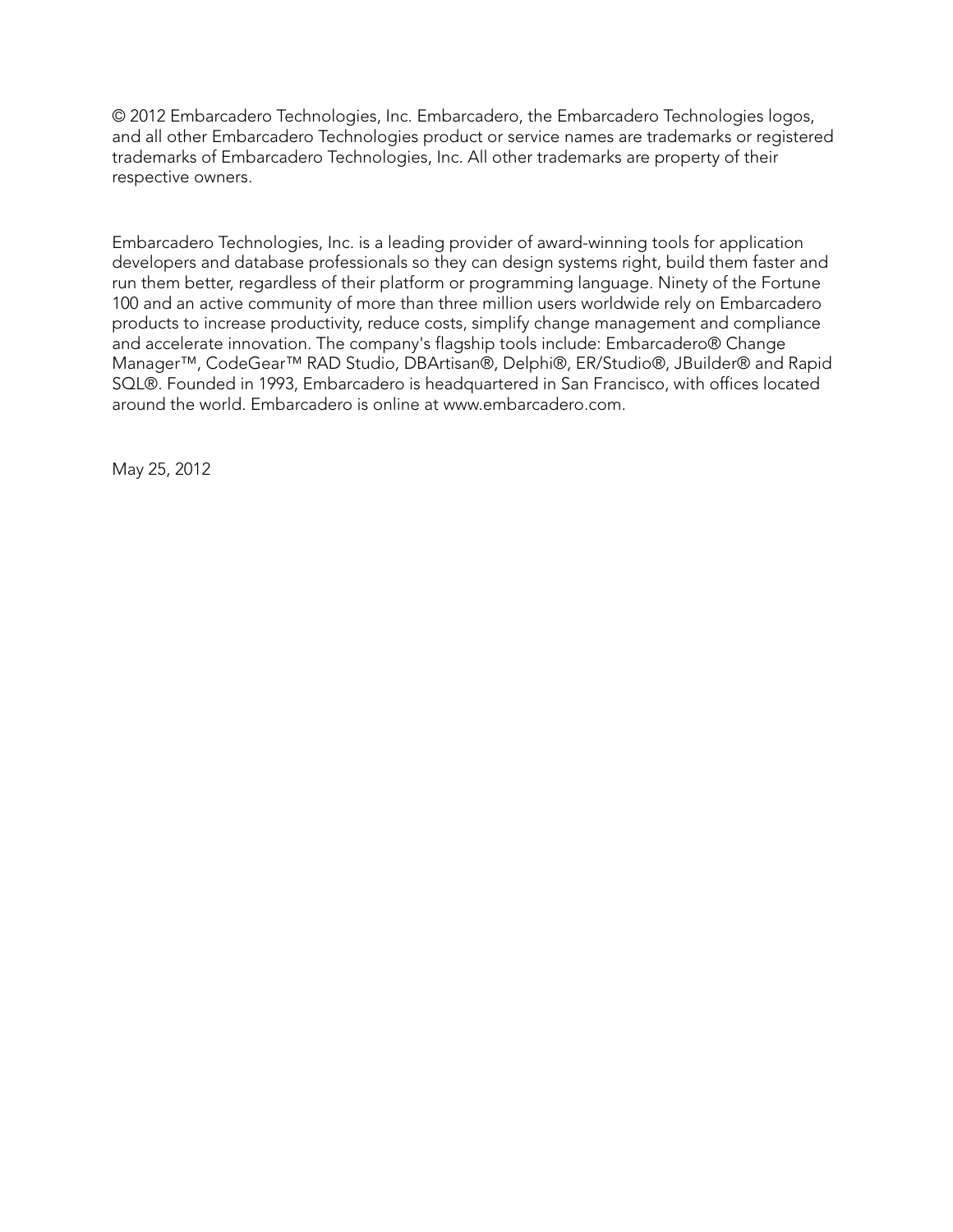## **Contents**

| Reading and Writing Reviews of Apps on the AppWave Store  42 |
|--------------------------------------------------------------|
|                                                              |
|                                                              |
|                                                              |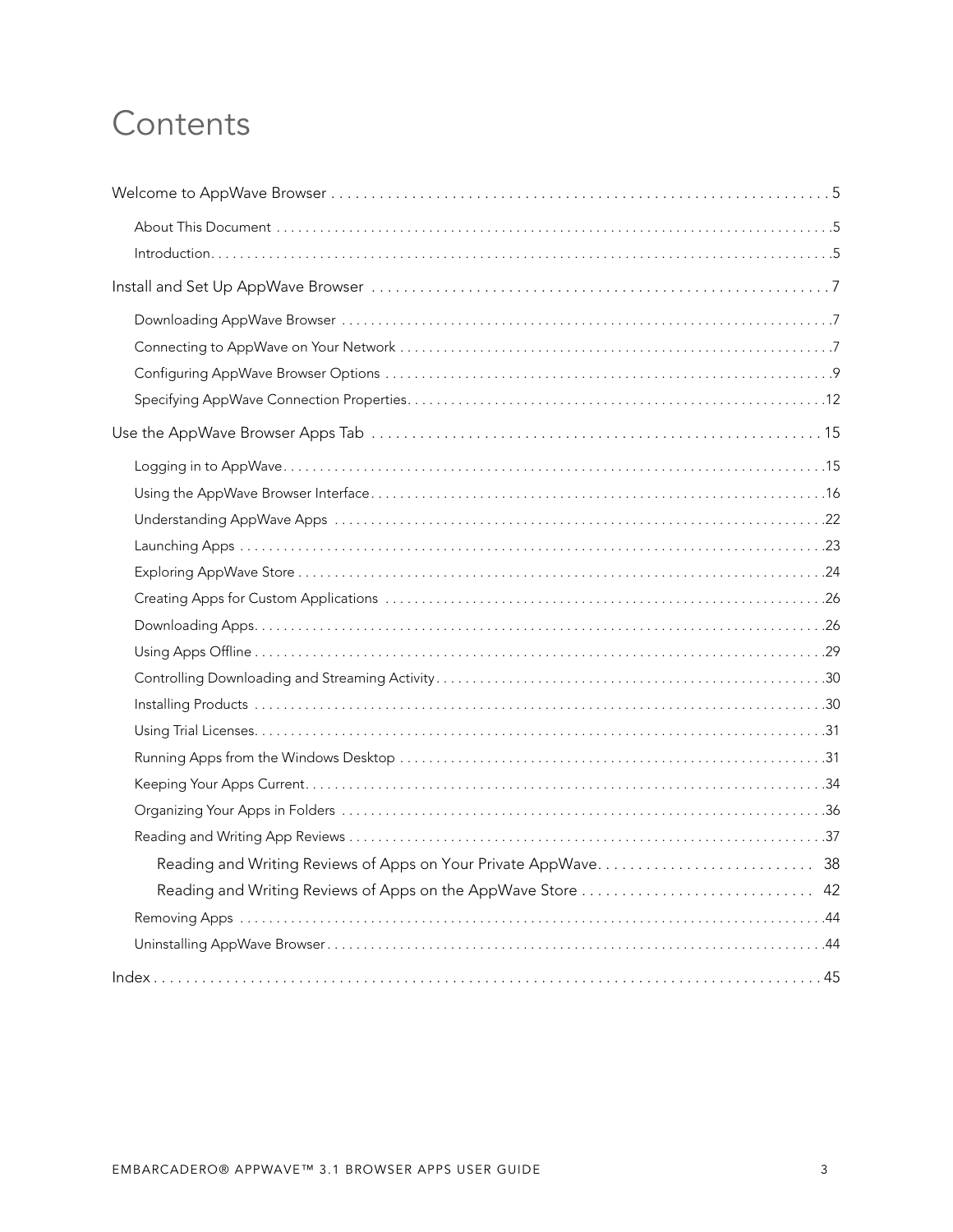CONTENTS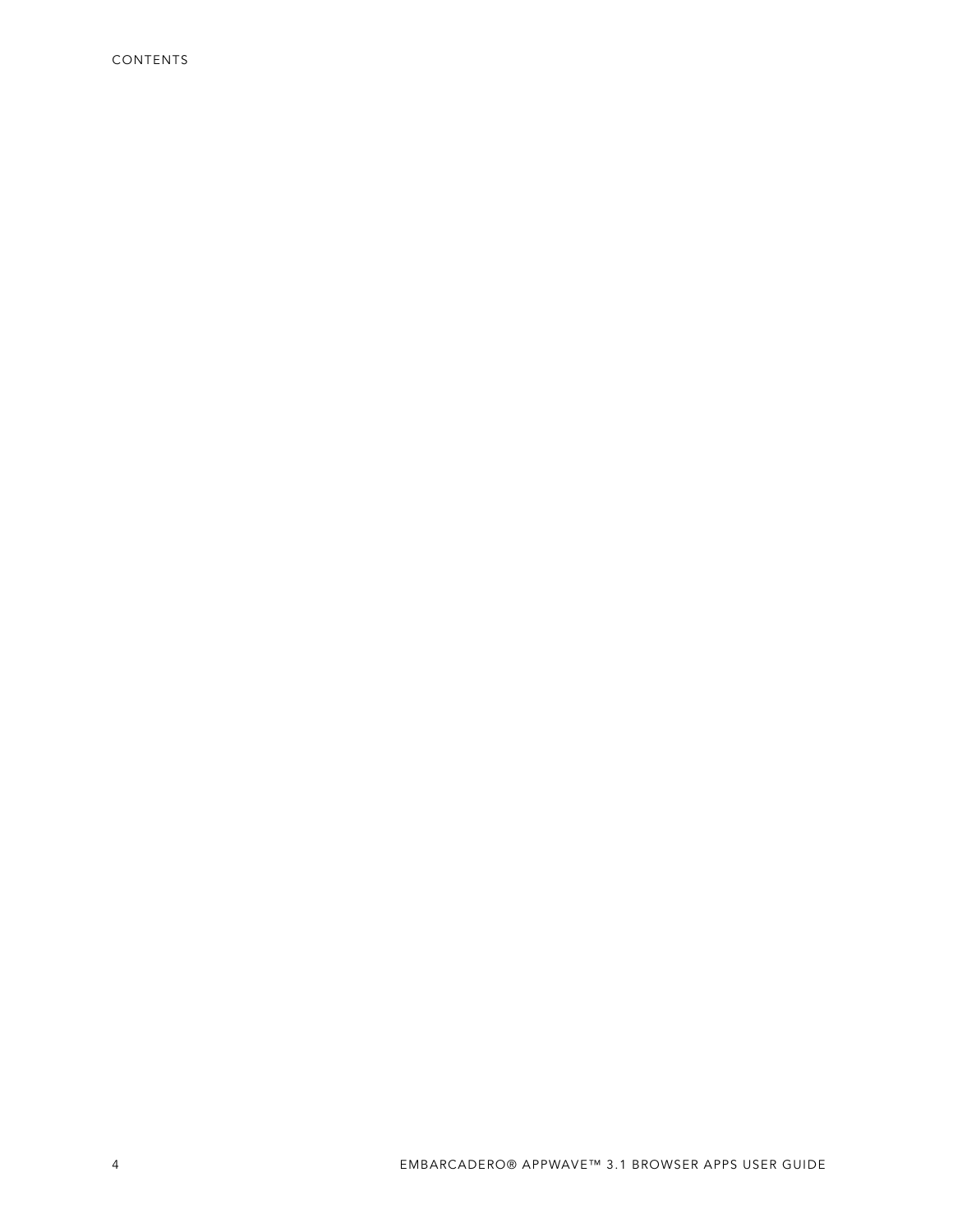## <span id="page-4-0"></span>WELCOME TO APPWAVE BROWSER

This section has the following topics:

- [About This Document on page 5](#page-4-1)
- [Introduction on page 5](#page-4-2)

### <span id="page-4-1"></span>ABOUT THIS DOCUMENT

This AppWave Apps Browser User Guide is the primary reference for the Apps tab of AppWave Browser. It provides an introduction to AppWave Browser and detailed instructions for common tasks.

**NOTE:** For the latest versions of AppWave documents and for information that will help you install and upgrade, see the Embarcadero documentation website. Always make sure to consult the README for late breaking updates at [docs.embarcadero.com/products/](http://docs.embarcadero.com/products/appwave) [appwave](http://docs.embarcadero.com/products/appwave).

### <span id="page-4-2"></span>INTRODUCTION

Embarcadero All-Access is a comprehensive tool chest of award-winning, multi-platform Embarcadero products. All-Access lets you access a wide range of applications from a single launch point.

- **Architects** have access to design and modeling applications.
- **Developers** have access to a wide range of applications for developing, testing, and tuning code.
- **DBAs** can use applications to monitor, analyze, optimize, and manage database systems.

With Embarcadero All-Access you get:

- **AppWave**: Lets you centrally provision, manage and update your All-Access software and licenses inside your own firewall. You control what product versions are available to end users from the AppWave Browser. With network licensing, you can use the server to centrally control the list of authorized users, and what licenses they have access to.
- **AppWave Browser**: Provides a primary entry point to the various products used with All-Access, enables you to master your own apps through AppWave Studio and access the applications that you have mastered inhouse, and enables you to access the free apps in the Embarcadero AppWave Store. It allows you to launch, install, update, review and select product versions, all from a single user interface; and can be configured to run standalone, to receive products from Embarcadero, or to run with AppWave on your own network.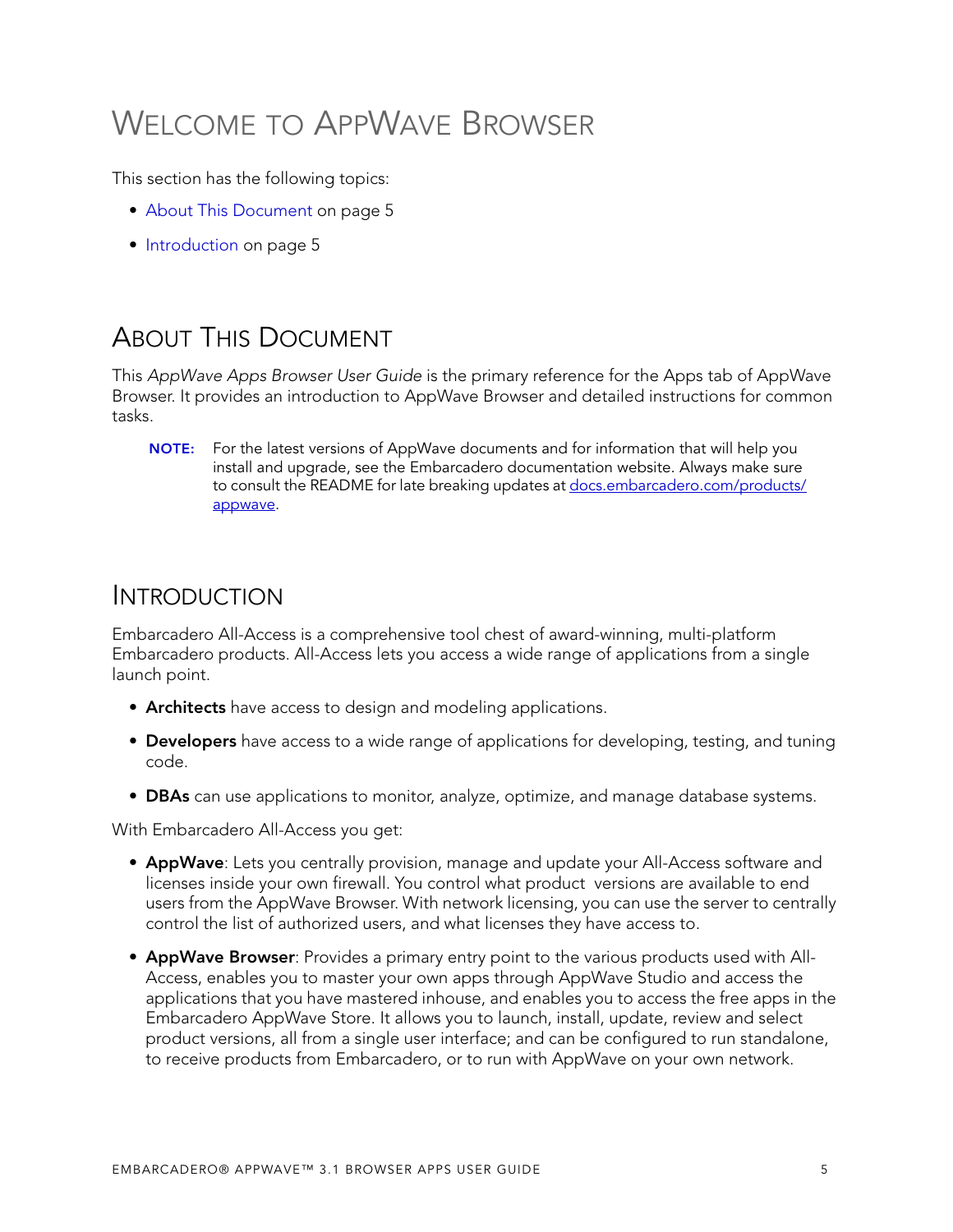- <span id="page-5-0"></span>• **All-Access Membership**: Provides support, updates, upgrades, new products, and access to premium content on the Embarcadero Developer Network (EDN), plus Embarcadero Apps for click-and-run access to your applications without installation.
- **All-Access Pass**: A license key that unlocks all applications for a given All-Access level.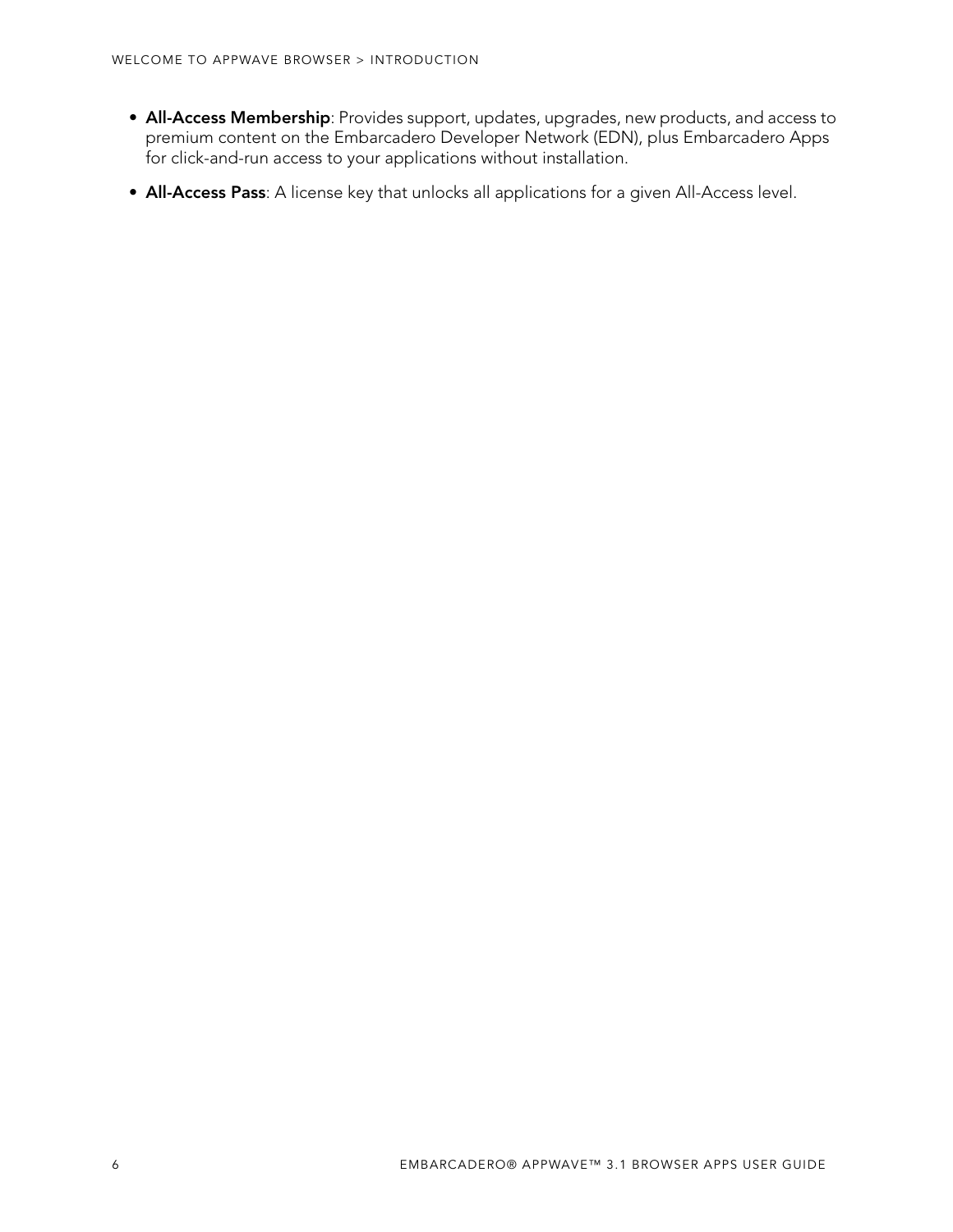## <span id="page-6-0"></span>INSTALL AND SET UP APPWAVE BROWSER

This section is comprised of the following topics:

- [Downloading AppWave Browser on page 7](#page-6-1)
- [Connecting to AppWave on Your Network on page 7](#page-6-2)
- [Configuring AppWave Browser Options on page 9](#page-8-0)
- [Specifying AppWave Connection Properties on page 12](#page-11-0)

### <span id="page-6-1"></span>DOWNLOADING APPWAVE BROWSER

You can access applications from AppWave using AppWave Browser. Follow these instructions, and substitute the correct values for the AppWave host name and port. Your administrator will provide this information to you.

1 From a browser, connect to AppWave at:

http://<serverhostname>:<portnumber>/aaserver

- 2 The AppWave **HOME** page lists the AppWave Browser. Click **DOWNLOAD**.
- 3 Save the AppWave Browser executable to disk; the download location depends on your browser setting.

### <span id="page-6-2"></span>CONNECTING TO APPWAVE ON YOUR NETWORK

<span id="page-6-3"></span>To connect to AppWave on your network, you must first connect to AppWave via a Web browser and download AppWave Browser. AppWave handles the licensing, and you can immediately begin using the applications that are available on AppWave. AppWave Browser is configured to connect to the AppWave from which the Browser was downloaded.

<span id="page-6-4"></span>To launch AppWave Browser, double-click the AppWave Browser executable.

**NOTE:** If the administrator has not already configured your user ID to allow you to access the applications in AppWave, you will either see an information dialog advising you to contact your administrator or a user account will be created automatically.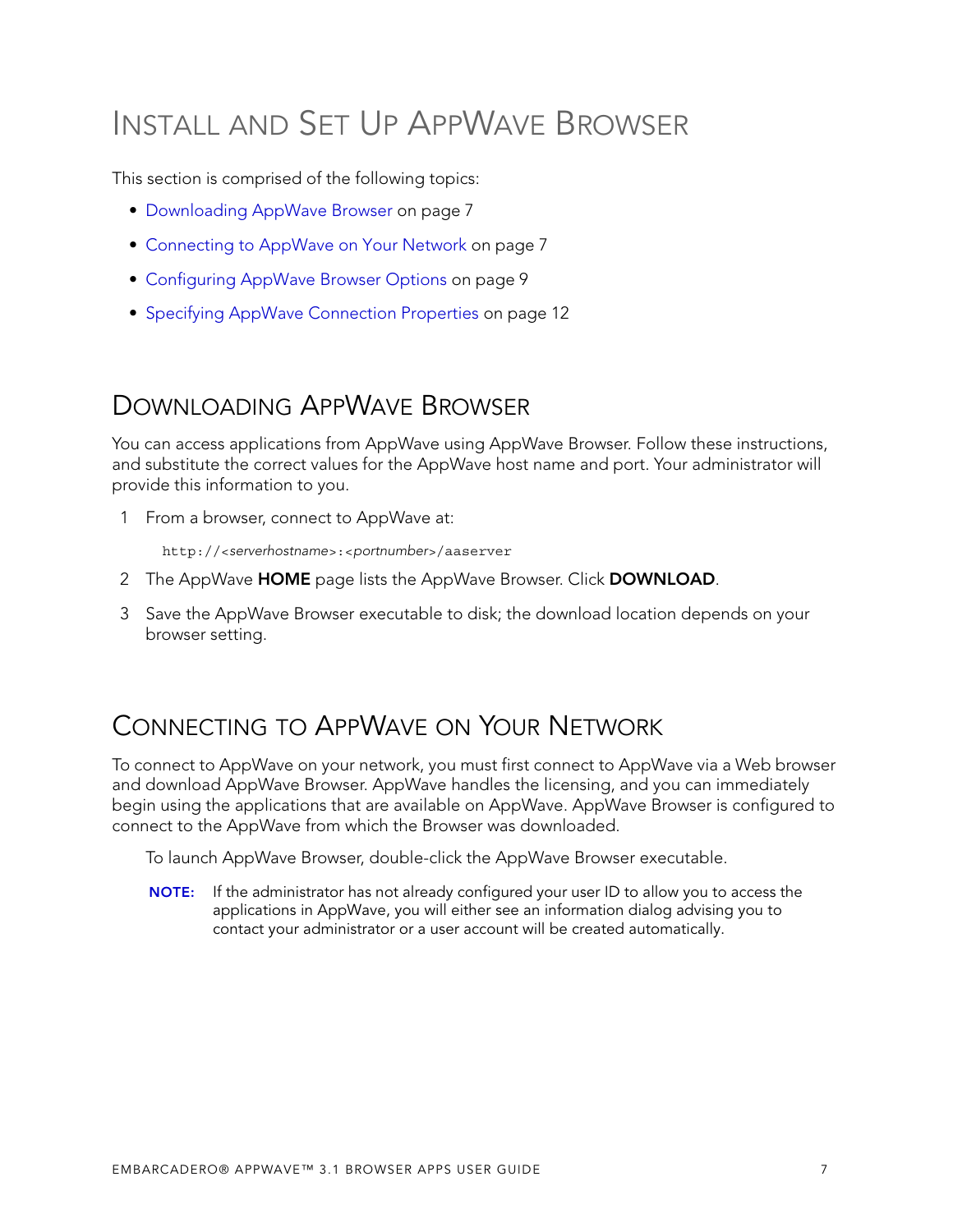AppWave Browser launches. You are automatically connected to your AppWave, the AppWave from which you downloaded the AppWave Browser application. Any applications the administrator has granted you access to are shown in the AppWave Browser product window



If your Windows user account has administrative privileges, AppWave Browser automatically runs in Turbo Mode, where a small piece of software is added to your operating system which enables AppWave Browser to run faster. Turbo Mode is recommended for optimal performance. For more information, see [Configuring AppWave Browser Options on page 9.](#page-8-0)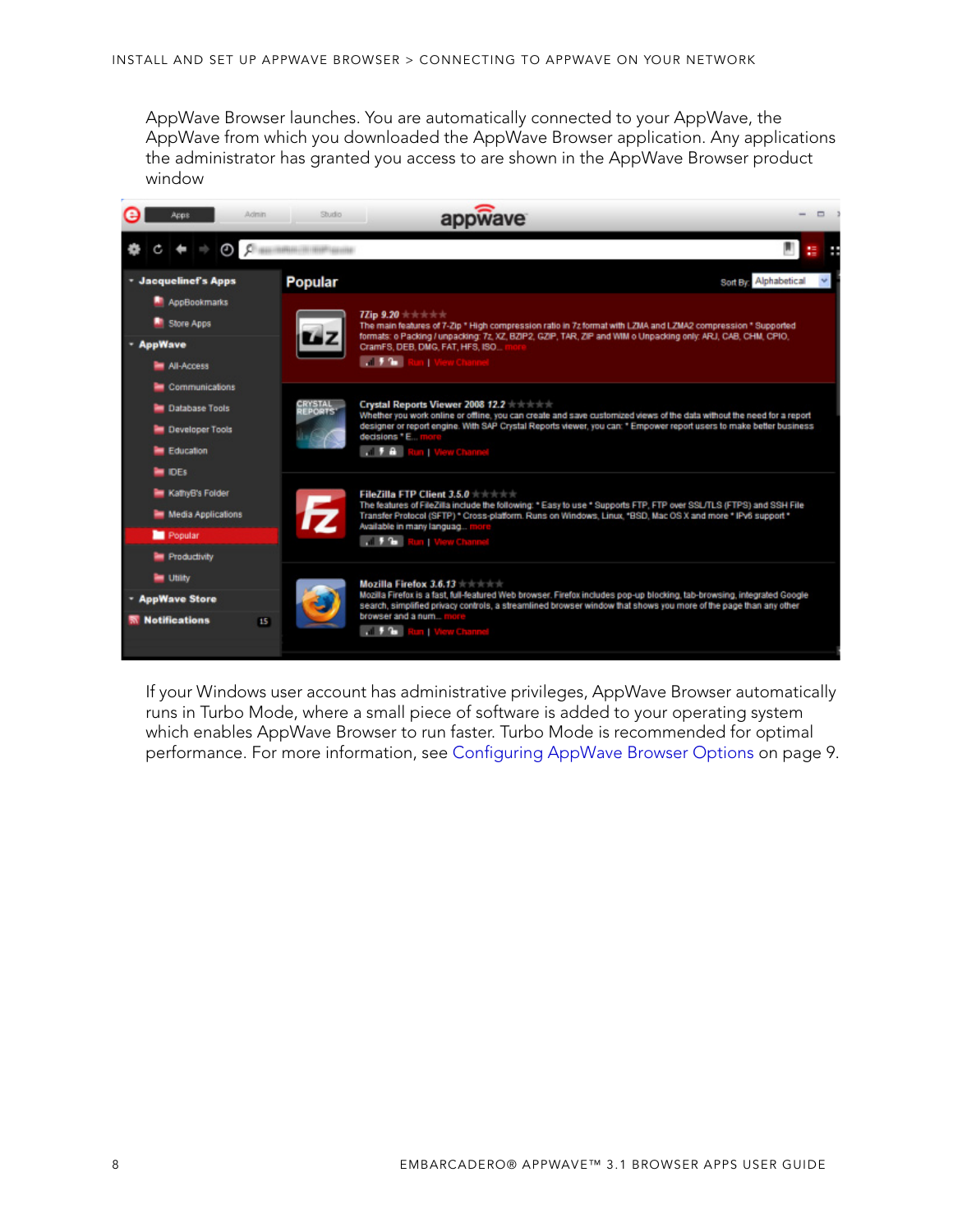### <span id="page-8-2"></span><span id="page-8-1"></span><span id="page-8-0"></span>CONFIGURING APPWAVE BROWSER OPTIONS

AppWave Browser options allow you to configure AppWave Browser behaviors including launching, download folder location, and proxy and AppWave server specifics.

1 Click the **Tools and Options** icon [320] and choose **Options...**.

<span id="page-8-5"></span><span id="page-8-3"></span>The **Options** dialog appears.

| Options - AppWave™ Browser                                           | $\times$              |
|----------------------------------------------------------------------|-----------------------|
|                                                                      |                       |
| Launch At Startup                                                    |                       |
| Hide When Minimized                                                  |                       |
| ■Do not check for Browser updates                                    |                       |
| Cache Eolder:                                                        |                       |
| C:\Documents and Settings\All Users\Application Data\Embarcadero\Pro | Browse                |
| App Cache Size (in MB):                                              |                       |
| 512<br>Autogrow <b>⊠</b><br>Maximum allowed size: 66393.             | <b>Clear</b>          |
|                                                                      |                       |
| Turbo Option                                                         |                       |
|                                                                      |                       |
| My AppWave Name:                                                     |                       |
| Jacquelinef's Apps                                                   |                       |
|                                                                      |                       |
|                                                                      | Cancel<br><b>Save</b> |
|                                                                      |                       |

2 Specify your preferences and then click **Save**.

The following describes the options available.

<span id="page-8-4"></span>**Launch At Startup**: Starts AppWave Browser when you log into Windows. When selected this option also loads a small piece of your downloaded apps to enable file associations with the apps. For example, you could double-click a .docx file and the Microsoft Word app would launch, or you could right-click the .docx file and select Print and the Microsoft Word app would launch and start printing the document. Exiting from AppWave Browser removes the file associations. Removing a downloaded app in AppWave Browser also removes the file associations for that app.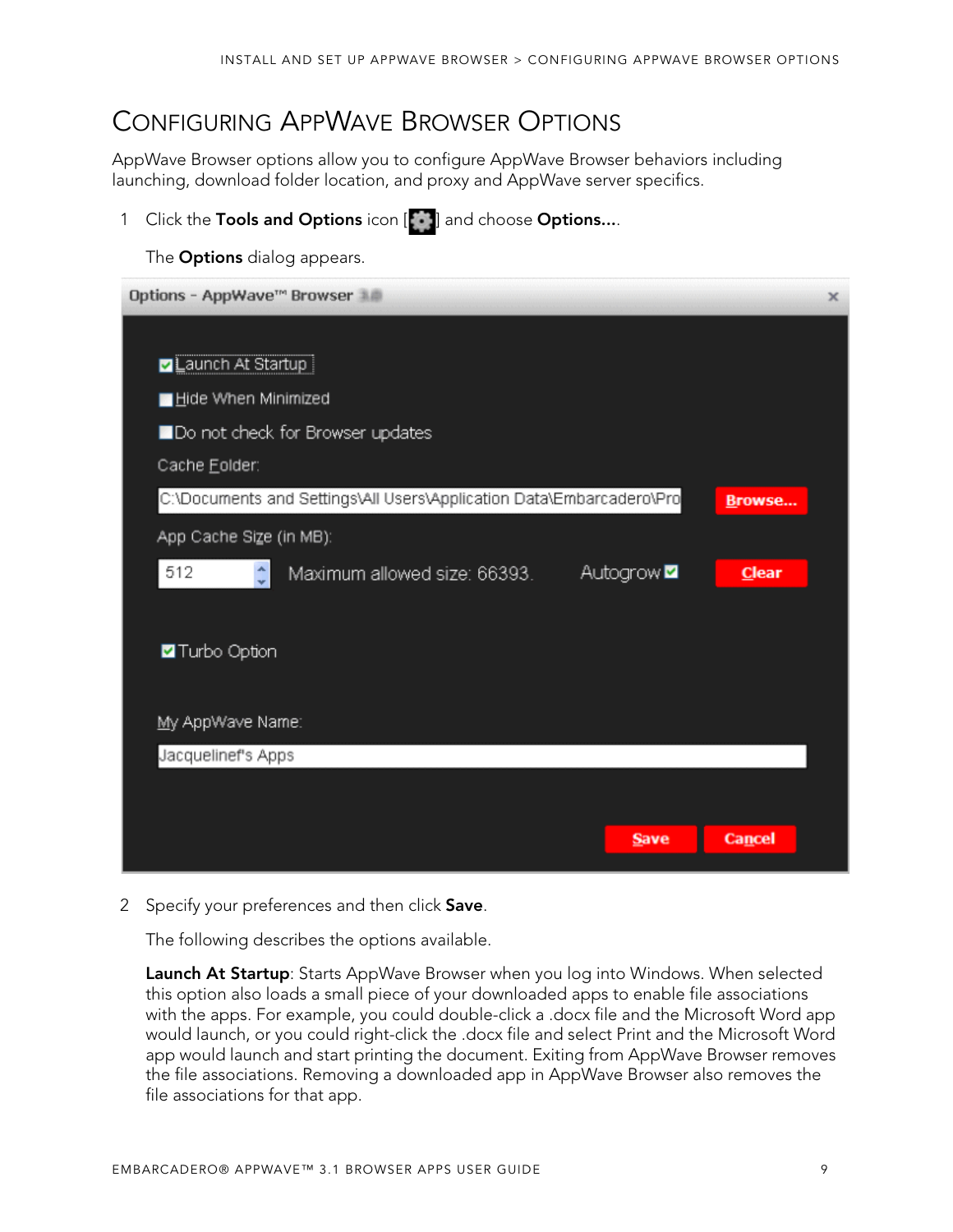<span id="page-9-2"></span>**Hide When Minimized**: Hides AppWave Browser when you click the minimize button, otherwise AppWave Browser window is reduced to the size used when it was last minimized. When AppWave Browser is minimized it can be brought to the forefront by clicking the AppWave Browser applet in the system tray.

<span id="page-9-4"></span>**Do not check for Browser updates**: Does not check for updates for the AppWave Browser application when the Browser starts up. If you are running in Turbo mode and update the Browser, you will need to restart your system.

**Do not display OS compatibility warnings**: Controls the behavior if warnings are given when running Apps marked as incompatible during the authoring process. If turned off, no warnings will be given to the user whether the app is supported or not.

<span id="page-9-3"></span><span id="page-9-0"></span>**Cache Folder**: Browse to the folder where you want your downloads to be stored. This is for your Product Repository to which the app is streamed when you run it. This may be located on a local or shared network disk. If you decide to change the location of the cache folder after downloading apps, depending on the size of the apps, it may take approximately one minute for every seven apps downloaded. For information on downloading applications, see [Downloading Apps](#page-25-2).

<span id="page-9-1"></span>**App Cache Size**: Amount of disk space to set aside as cache for use with streamed applications. A larger cache can increase the speed at which an App responds and can increase performance when running multiple Apps simultaneously.

**Autogrow**: Select to enable the amount of disk space for the cache that's available to increase as you launch more apps or as the apps you are running require cache space. If you have Autogrow selected, you won't need to remove apps and clear the cache to increase the size of the cache.

**Clear**: Click to remove app details from the cache such as default settings for the app, for example the default document to open. In order to clear the cache you need to close all apps first. You may want to use this option if you try to run an app and it won't launch because there isn't enough disk space allocated to the cache. Clearing the cache may remove file associations for apps until you launch the relevant app again. If you have Autogrow selected, you won't need to clear the cache.

<span id="page-9-5"></span>**Turbo Option**: We recommend that you enable Turbo mode because it provides improved performance and better support for more applications.Some applications will not run when Turbo is not enabled. Requires Administrative privileges for the computer on which you are running AppWave Browser. If the Turbo Option is enabled, when you run AppWave Browser, a file system driver is installed which allows AppWave to communicate with your hardware and operating system at a much lower level. AppWave Browser and the AppWave applications you run while Turbo is enabled will run faster because of the installation of the file system driver. By default, AppWave Browser runs in this mode if you installed the Browser using a Windows account that has administrative privileges.

**NOTE:** File associations do not work when Turbo mode is disabled. You will not be able to right-click a file in Windows Explorer and choose to open it with an app and doubleclicking an app-associated file will not launch the app.

When Turbo is not enabled, AppWave Browser does not require Administrative privileges. This is a zero-install mode for locked-down desktops where your operating system user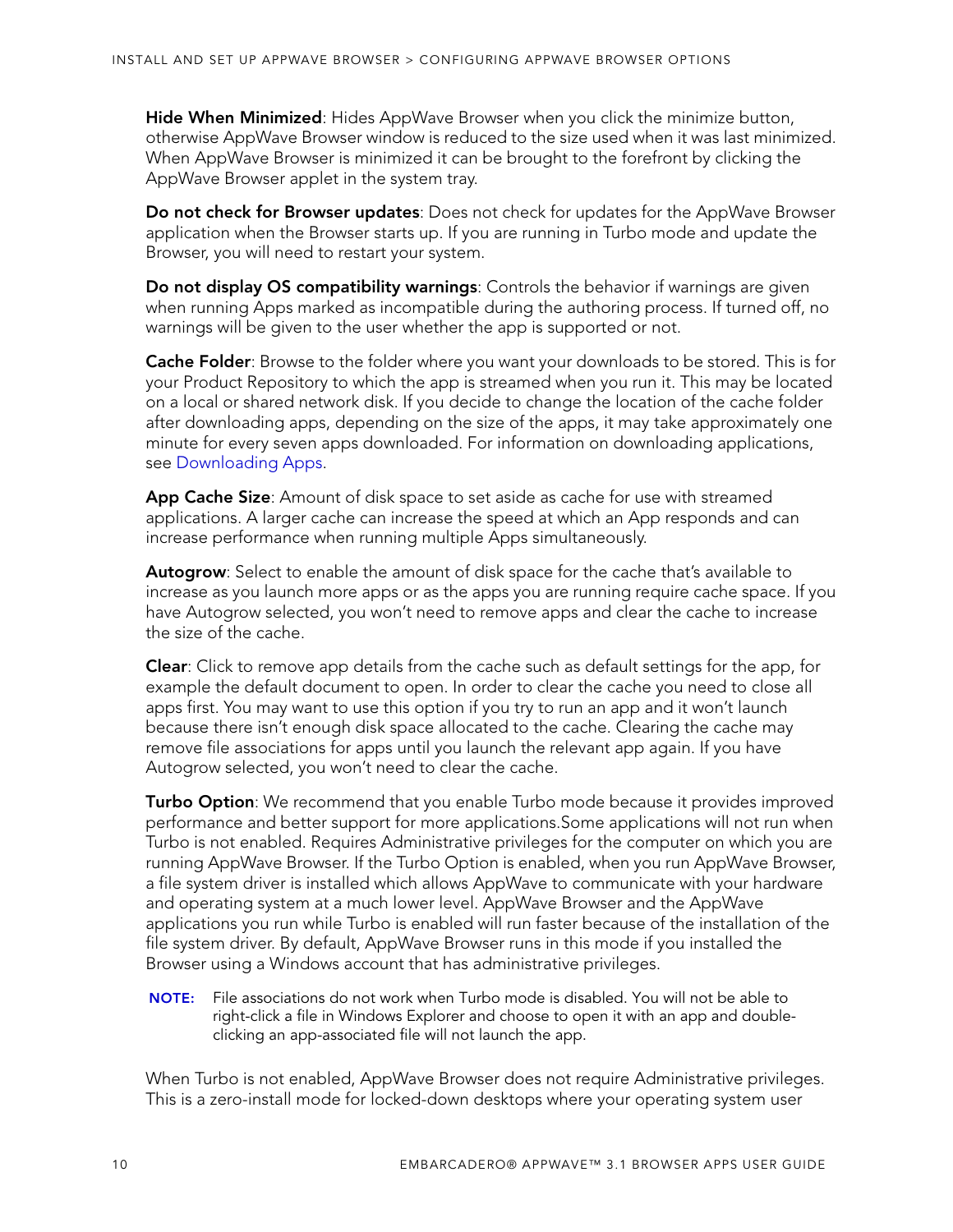permissions do not allow you to install drivers. Performance is only slightly less than that provided in Turbo mode.

To change the Turbo mode setting, you need administrative privileges for the computer you are running AppWave Browser on. If necessary, ask your administrator to reinstall AppWave Browser for all users on your machine. This will enable Turbo mode.

If you change the Turbo option setting, your computer will need to be restarted before the change takes effect.

Some applications will not run with Turbo mode disabled. If this is the case, the app will display an error such as "This application will not run on this operating system in Non-Turbo Mode." or "This application will not run on [operating system]. Please try another application."

<span id="page-10-0"></span>**My AppWave Name**: This is the name of your local repository where your bookmarks and folders you create appear.

<span id="page-10-1"></span>**Restore Defaults**: Click to restore the AppWave Browser options to their original configuration.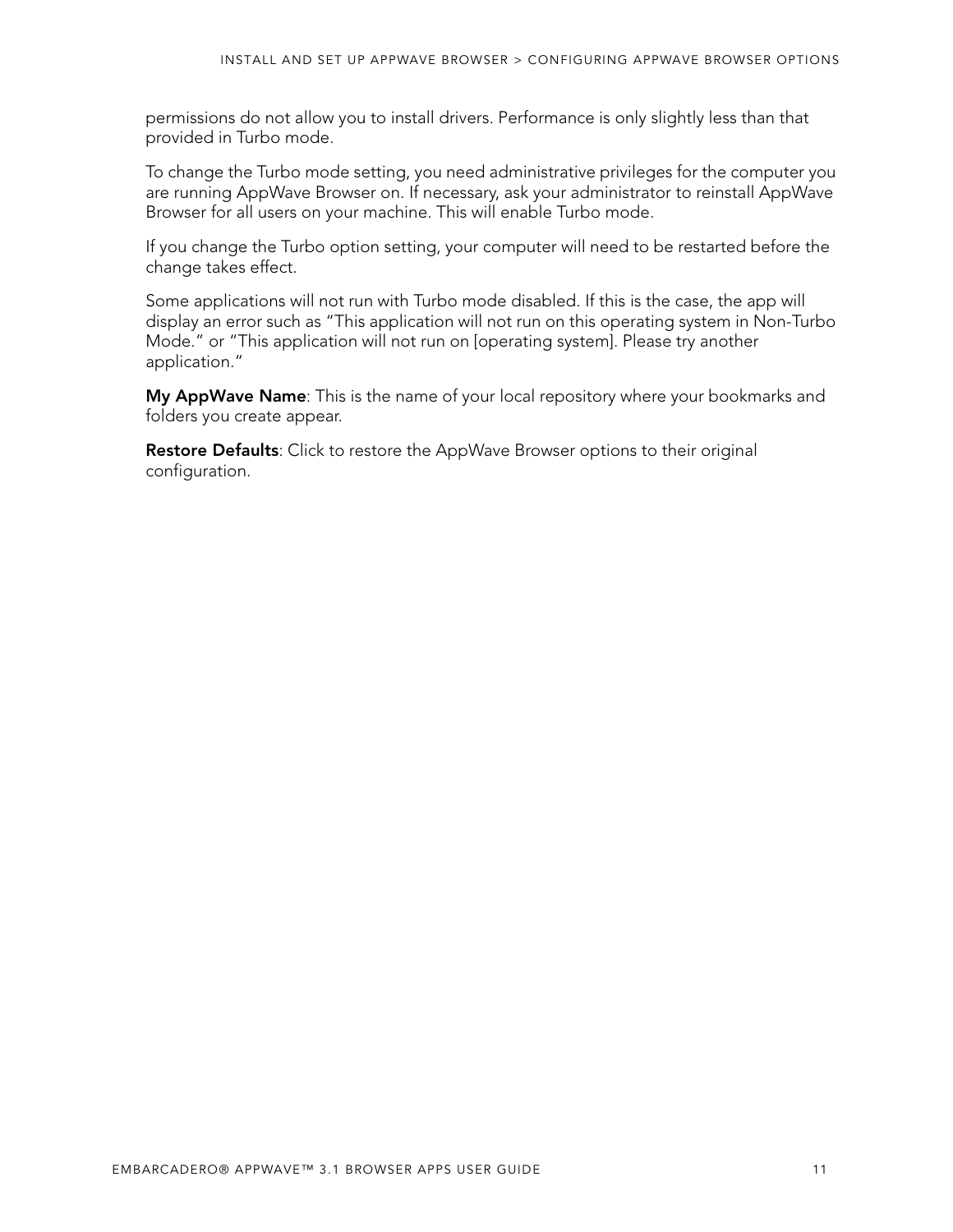### <span id="page-11-4"></span><span id="page-11-1"></span><span id="page-11-0"></span>SPECIFYING APPWAVE CONNECTION PROPERTIES

When you download AppWave Browser from AppWave home page, included in the AppWave Browser is information about how to connect to that AppWave. If AppWave accepts your Windows credentials to log in to AppWave, then when you start AppWave Browser you should automatically connect to your home AppWave. If you need to connect using another login name and password, connect to a different AppWave or connect to AppWave via a proxy server, follow the directions below.

1 Click the **Tools and Options** icon [[ ] and select **Connect...**.

| Connect to AppWave - AppWave™ Browser |       |               |  |  |
|---------------------------------------|-------|---------------|--|--|
|                                       |       |               |  |  |
| AppWave                               |       | Clear History |  |  |
| <b>Nethancità</b> il                  |       | ▼             |  |  |
|                                       |       |               |  |  |
| Username                              |       |               |  |  |
| jacquelinef                           |       |               |  |  |
| Windows Authentication                |       |               |  |  |
| <b>Password</b>                       |       |               |  |  |
|                                       |       |               |  |  |
| Remember me                           |       |               |  |  |
|                                       |       |               |  |  |
| Proxy Settings                        | Login | <b>Cancel</b> |  |  |
|                                       |       |               |  |  |

The **Connect to AppWave** dialog appears.

- 2 Specify your connection properties and then click **Login**.
- 3 If you use a proxy server to connect to the internet, click **Proxy Settings** and configure the proxy server.

The Proxy Settings dialog appears

The following describes the connection properties you can specify:

<span id="page-11-2"></span>**AppWave**: The IP address or host name of the AppWave you want to connect to.

<span id="page-11-3"></span>**Username/Password**: Specify your AppWave account user name and password. This may be different from your Windows user name and password. AppWave Login accounts are created locally by the administrator on AppWave.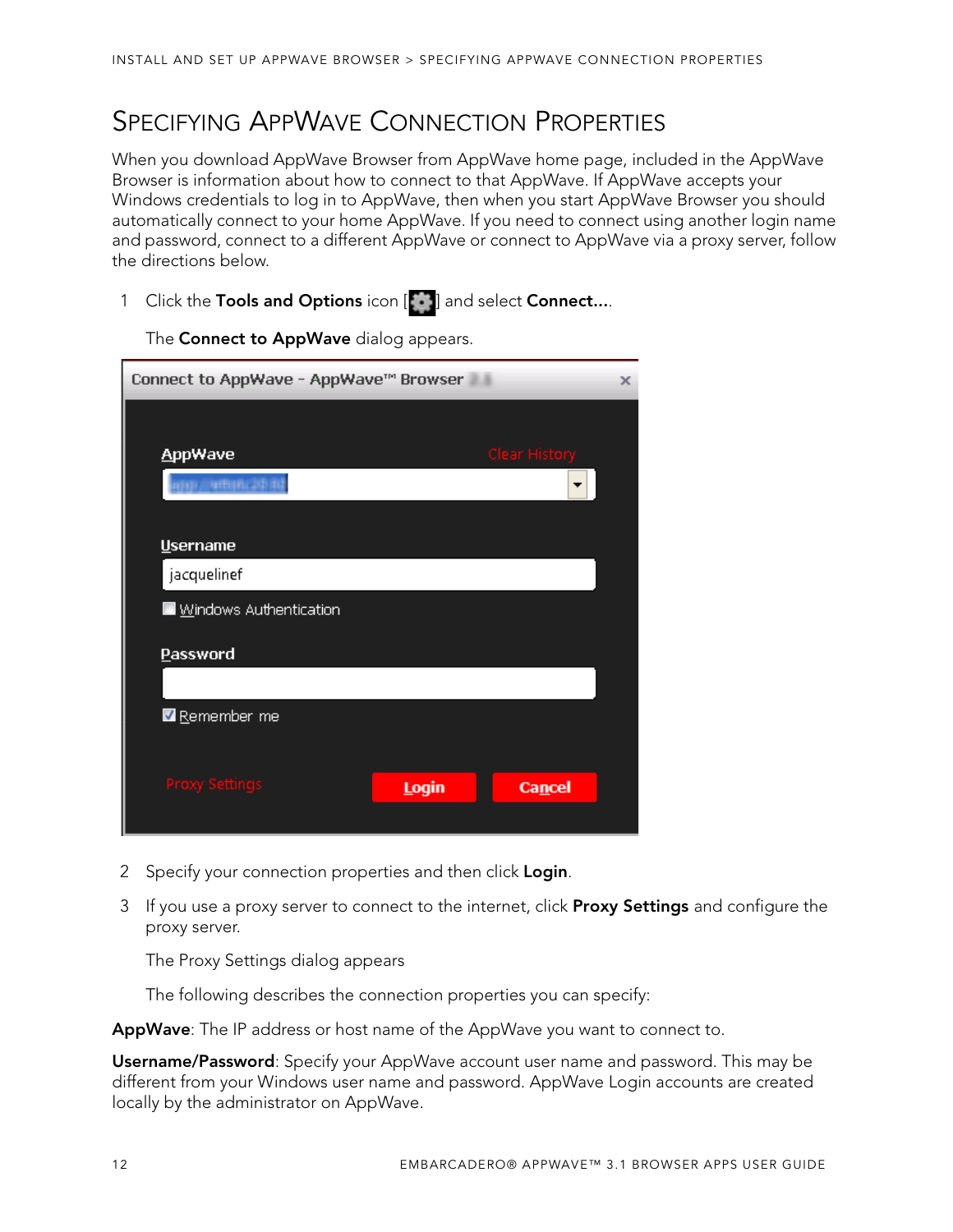<span id="page-12-0"></span>**Windows Authentication**: Using this login allows you to use your Windows user name and password to log in to AppWave. This functionality is used in an LDAP environment where AppWave and the LDAP server are synchronized. When this option is deselected, you can use another user's computer who is running AppWave Browser, and then use your domain ID and password to log in to Windows and then into AppWave.

<span id="page-12-1"></span>**Clear History**: Deletes information about AppWave connections you have made in the past.

<span id="page-12-5"></span>**Proxy Settings...**: Click to describe the proxy server you use to connect to the Internet. AppWave Browser needs to connect to the Internet to access AppWave.

| Proxy Settings - AppWave™ Browser       |                                                          | $\times$ |
|-----------------------------------------|----------------------------------------------------------|----------|
|                                         |                                                          |          |
| Type:                                   | Do not use Proxy                                         |          |
| Host:                                   | Do not use Proxy<br>Use Internet Explorer Proxy Settings |          |
| <b>Port</b>                             | 80                                                       |          |
|                                         |                                                          |          |
| <b>Bypass Proxy for Local Addresses</b> |                                                          |          |
| Bypass Proxy for Servers Starting With: |                                                          |          |
| Use Authentication                      |                                                          |          |
| User Na <u>m</u> e:                     |                                                          |          |
| Password:                               |                                                          |          |
|                                         | OK<br><b>Cancel</b>                                      |          |
|                                         |                                                          |          |

- <span id="page-12-6"></span><span id="page-12-2"></span>• **Type**: Select a proxy configuration type.
	- **Do not use Proxy**: When selected, AppWave Browser uses a direct connection to the Internet to communicate with AppWave.
	- **Use Internet Explorer Proxy Settings**: Use whatever settings Internet Explorer has been set to use. These are the settings specified in Internet Explorer [Tools\Internet Options\Connections\LAN settings] or |the Internet Options applet of the Windows Control Panel [Start\Settings\Control Panel\Internet Options\Connections\LAN settings].
- <span id="page-12-3"></span>• **Host**: Host name of the Proxy server.
- <span id="page-12-4"></span>• **Port**: Communication port of the Proxy server.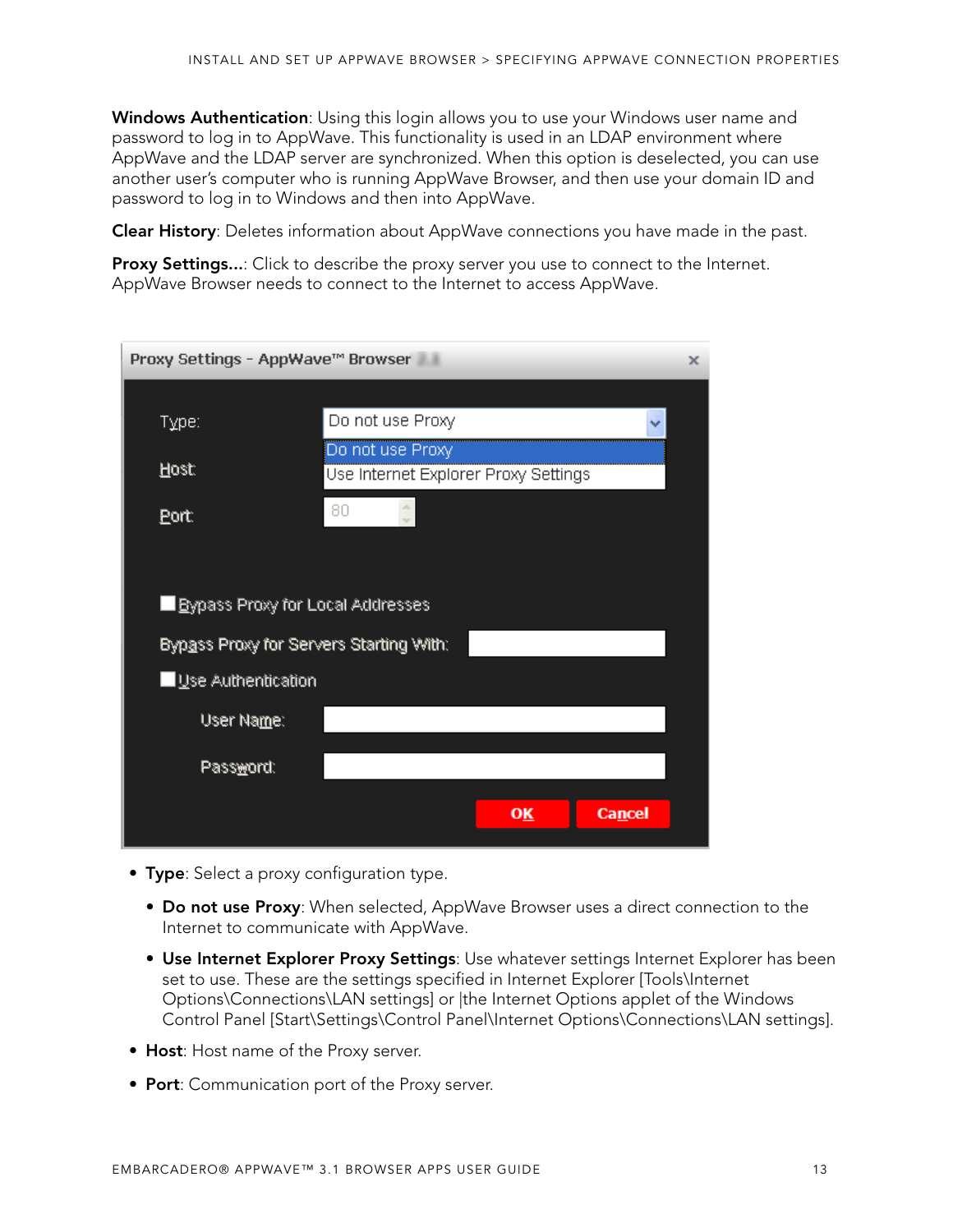- <span id="page-13-2"></span>• **Bypass Proxy for Local Addresses**: If selected, does not use proxy server to connect to AppWave systems on your intranet. If you have a proxy server configured all your internet activity goes through the proxy server. Selecting this option allows you to directly connect to an AppWave on your intranet, bypassing the proxy server.
- **Bypass Proxy for Servers Starting With**: For AppWave addresses you want to connect to directly, specify the first few characters of the AppWave hostname or IP address, using either the host name or IP address. The format specified here must agree with the format used in the AppWave field to specify the AppWave address.
- <span id="page-13-1"></span><span id="page-13-0"></span>• **Use Authentication**: Select if connecting to your Proxy server requires user authentication.
	- **User Name**: User account name for authentication on the Proxy server.
	- **Password**: Password for the Proxy user account.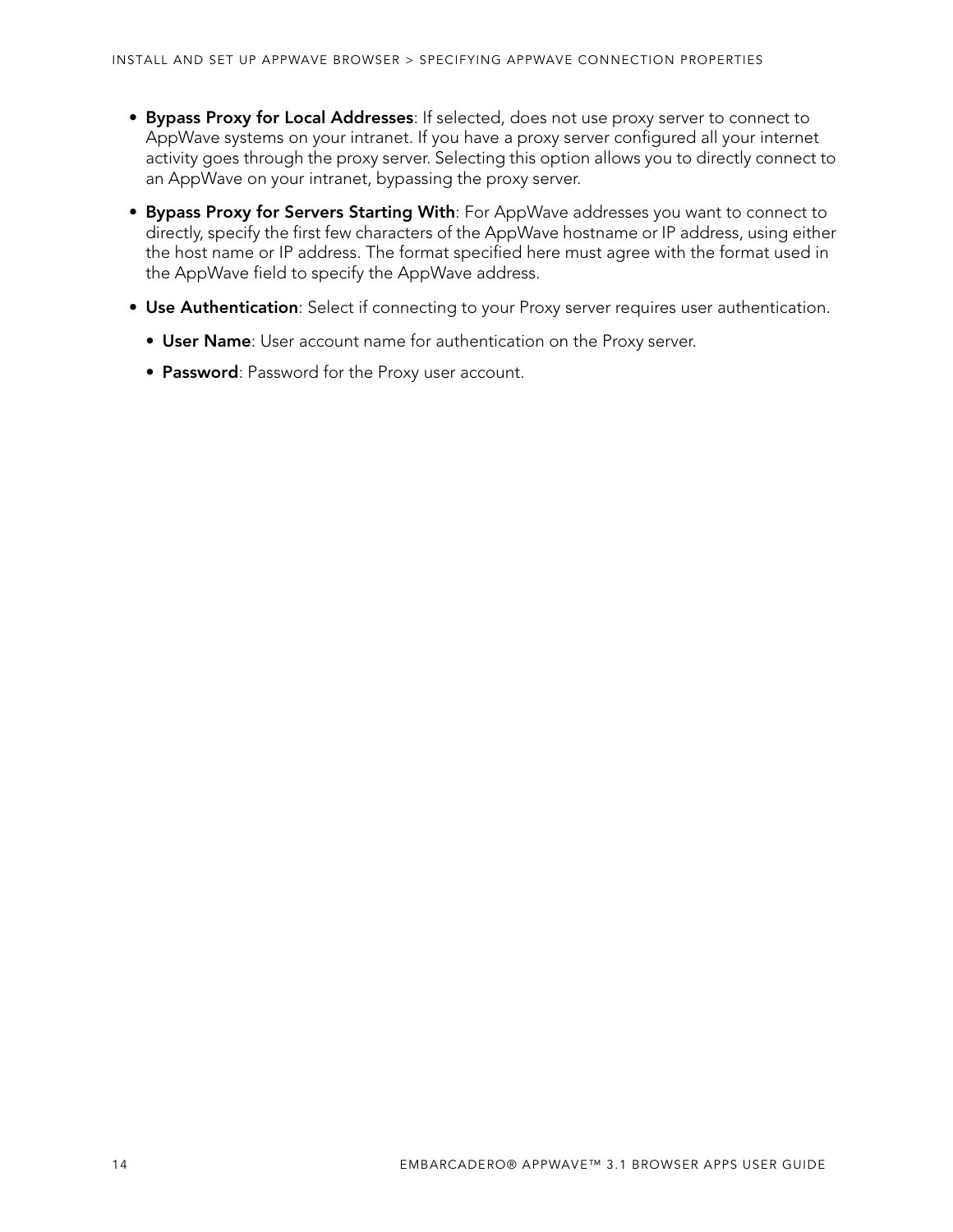## <span id="page-14-0"></span>USE THE APPWAVE BROWSER APPS TAB

This section covers the following topics to help you understand and effectively use the AppWave Browser Apps tab:

- [Logging in to AppWave on page 15](#page-14-1)
- [Using the AppWave Browser Interface on page 16](#page-15-0)
- [Understanding AppWave Apps on page 22](#page-21-0)
- [Launching Apps on page 23](#page-22-0)
- [Exploring AppWave Store on page 24](#page-23-0)
- [Creating Apps for Custom Applications on page 26](#page-25-0)
- [Downloading Apps on page 26](#page-25-1)
- [Using Apps Offline on page 29](#page-28-0)
- [Controlling Downloading and Streaming Activity on page 30](#page-29-0)
- [Installing Products on page 30](#page-29-1)
- [Using Trial Licenses on page 31](#page-30-0)
- [Running Apps from the Windows Desktop on page 31](#page-30-1)
- [Keeping Your Apps Current on page 34](#page-33-0)
- [Organizing Your Apps in Folders on page 36](#page-35-0)
- [Reading and Writing App Reviews on page 37](#page-36-0)
- [Removing Apps on page 44](#page-43-0)
- [Uninstalling AppWave Browser on page 44](#page-43-1)

**NOTE:** For information on using the Studio and Admin tabs of the AppWave Browser, see the AppWave Studio User Guide and the AppWave Administrator Guide respectively.

### <span id="page-14-1"></span>LOGGING IN TO APPWAVE

<span id="page-14-2"></span>When you launch AppWave Browser, AppWave Browser passes your Windows login name and password to your AppWave for authentication. This is the AppWave from which you downloaded the AppWave Browser executable. Depending on how your AppWave is configured, if a user account does not exist for that login name and password, AppWave Browser may prompt you to create a user account. If you choose to, an account will be created for you and you will be assigned to the All Users configuration, which may mean that your access to products and features is limited. Contact the AppWave administrator to create an account for you with the product and feature access that you require.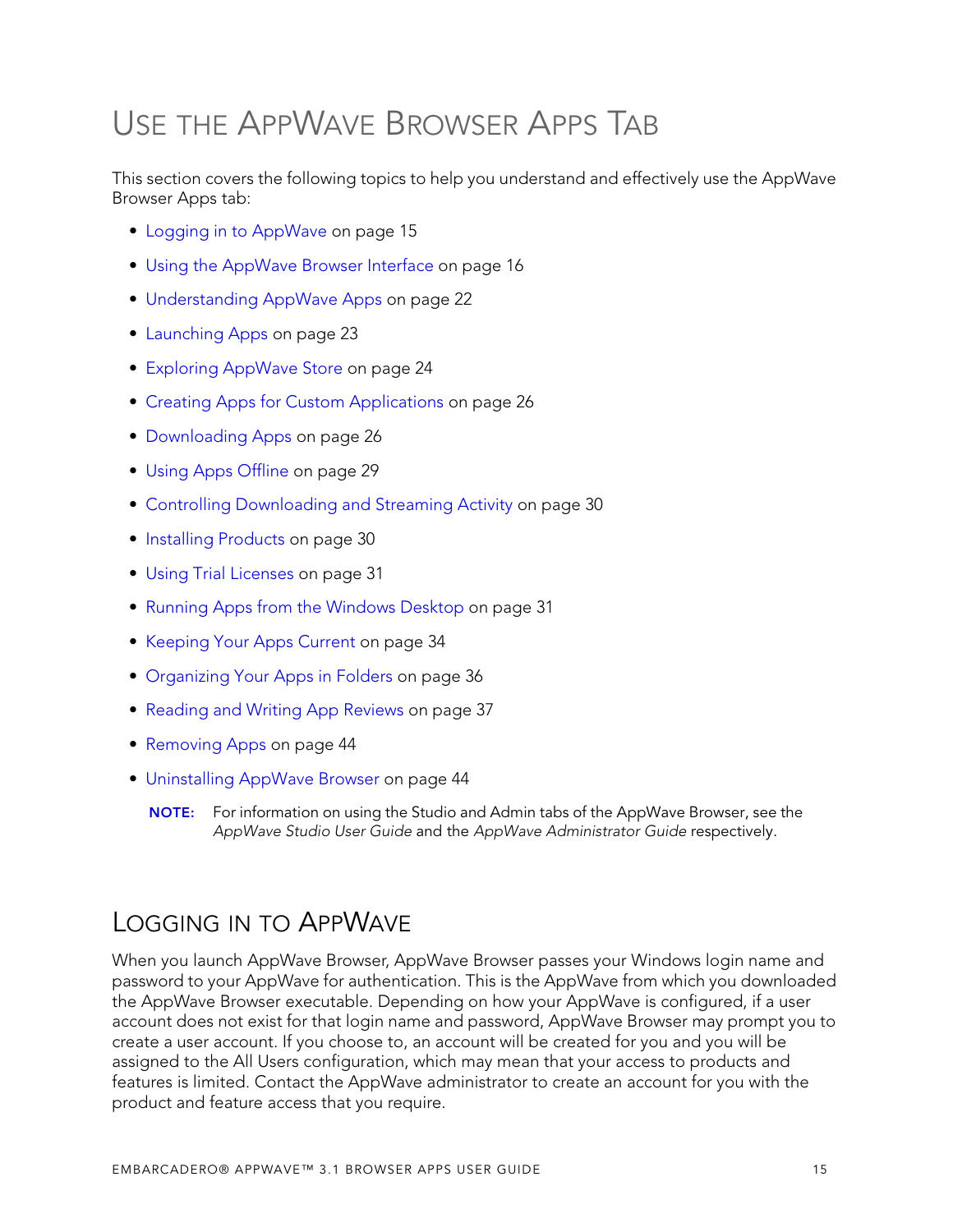## <span id="page-15-0"></span>USING THE APPWAVE BROWSER INTERFACE

<span id="page-15-3"></span><span id="page-15-2"></span><span id="page-15-1"></span>The tabs you see and the functions you have access to are determined by the permissions granted to your account by the AppWave administrator. You will not see the Studio or Admin tabs unless the administrator has given you permission. You will see only the Apps tab.



For information on the AppWave Studio tab, see the AppWave Studio User Guide.

For information on the AppWave Admin tab, see the AppWave Administrator Guide.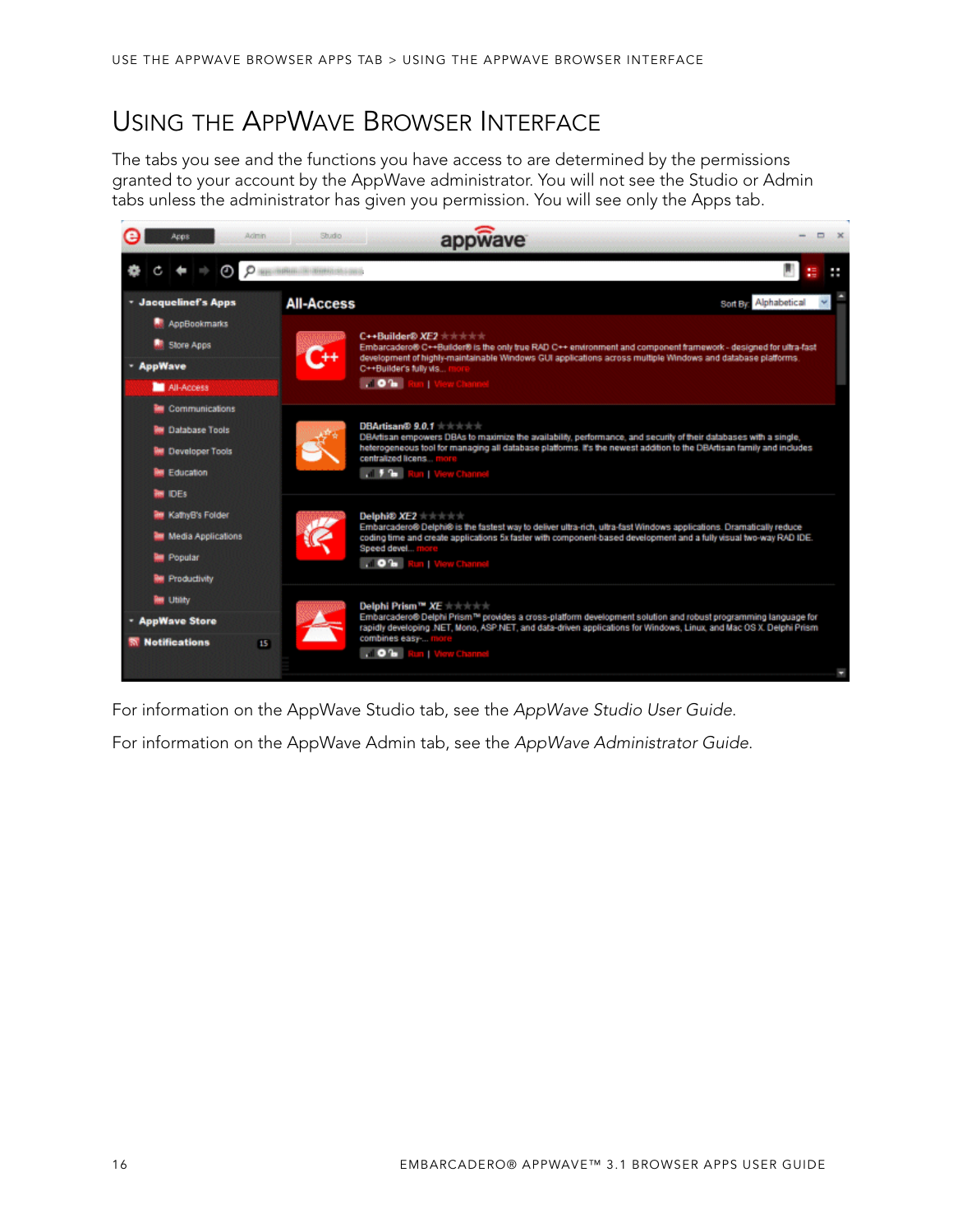The following describes the main interface components of the Apps tab of AppWave Browser and their usage.



<span id="page-16-2"></span>**User's Apps**: Use My Apps to organize applications you use. You can provide a name for User's Apps in the AppWave Browser Options; select **Tools and Options > Options > My AppWave Name**. The default name is your operating system name. In User's Apps, you can create folders to organize bookmarks to the applications you use and use the AppBookmarks folder which contains bookmarks of applications you have marked as being a favorite application.

- <span id="page-16-1"></span><span id="page-16-0"></span>• **AppBookmarks**: Contains shortcuts to apps that you have downloaded and bookmarked. Helps you easily find your favorite apps. Removing a bookmark also removes the cached app.
- **Store Apps**: Contains shortcuts to apps that you have run in the AppWave Store.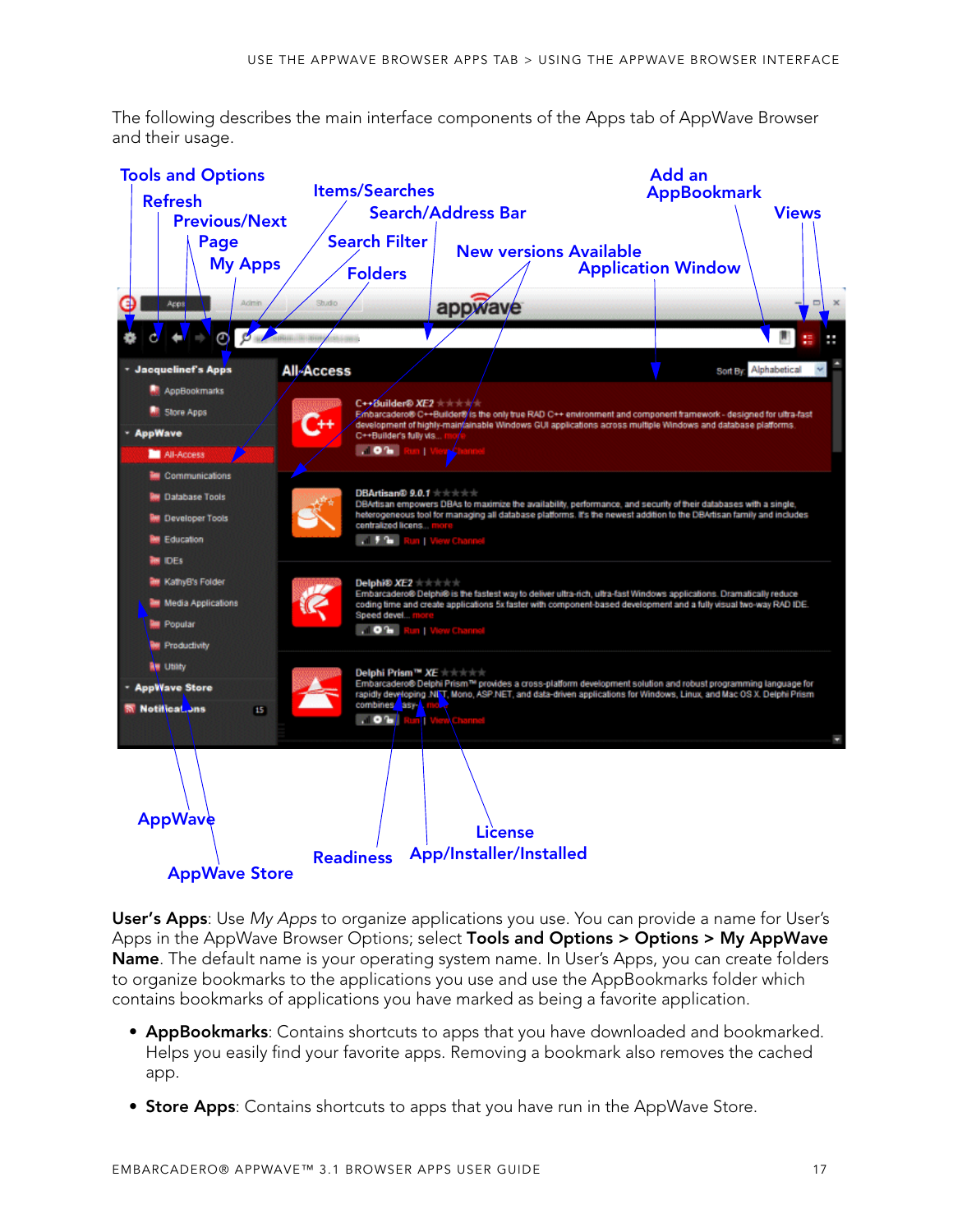<span id="page-17-1"></span>**AppWave**: Displays all the applications available to you on AppWave. These can include Embarcadero applications, third-party applications Embarcadero supports, and also Apps mastered by your company through AppWave Studio and broadcasted from AppWave. When new applications become available you will receive a notification in your system tray. You can then check the Notifications to see what's new on AppWave.

<span id="page-17-0"></span>**All-Access**: Shows all the applications licensed to your company through the Embarcadero AppWave Store.

<span id="page-17-3"></span>**AppWave Store**: Connects you to the Embarcadero public AppWave Store from where you can search through, run, and read and write reviews for hundreds of free apps.

<span id="page-17-4"></span><span id="page-17-2"></span>**AppWave Folders**: These are folders your administrator created, named, and assigned to specific users or to all users. They contain applications to which your administrator is granting you access. These applications are automatically broadcasted to your AppWave Browser.

<span id="page-17-6"></span><span id="page-17-5"></span>**Notifications**: These messages come from AppWave. The AppWave administrator configures what types of messages are sent out as notifications. Notification messages can include new product or version availability, downloads complete, and download errors. You can also subscribe to an RSS news feed of notifications from the AppWave Home page of the AppWave console application.

**Items/Searches**: Click to select from a list of items previously selected or searches previously run, or to clear previous items or searches.

<span id="page-17-8"></span><span id="page-17-7"></span>**Search Filter**: Click to choose an application attribute by which to limit the search. The search will look for matches for the specified search string only in the text of that application attribute.

**Application Window**: Shows a list of applications. The list that appears depends on what is selected in User's Apps, AppWave, or entered in the Search Bar.

**Tools and Options**: Click the gear icon to download, configure, import and launch applications; create folders, and master AppWave Apps; and connect to and configure the AppWave you connect to. The options available depend on what is selected in My Apps, what is selected in the AppWave menus, and user permissions.

**Refresh**: Click to see everything that is new since the last auto refresh or reconnect; this includes updates to the following:

- **App ratings and reviews**: such as when a new review was added, rejected or removed.
- **License permissions**: such as when the admin has assigned a new license to the user or denied a license for the user
- **Applications**, such as when a new application was added or removed.
- **Folders**: such as when the user has been assigned a new folder or an already assigned folder was removed.
- **User permissions**. such as when the admin grants authoring permission to the user enabling the user to use AppWave Studio.
- **New Versions Available**, such as when a new version of an application was added.

AppWave Browser is automatically refreshed every five minutes.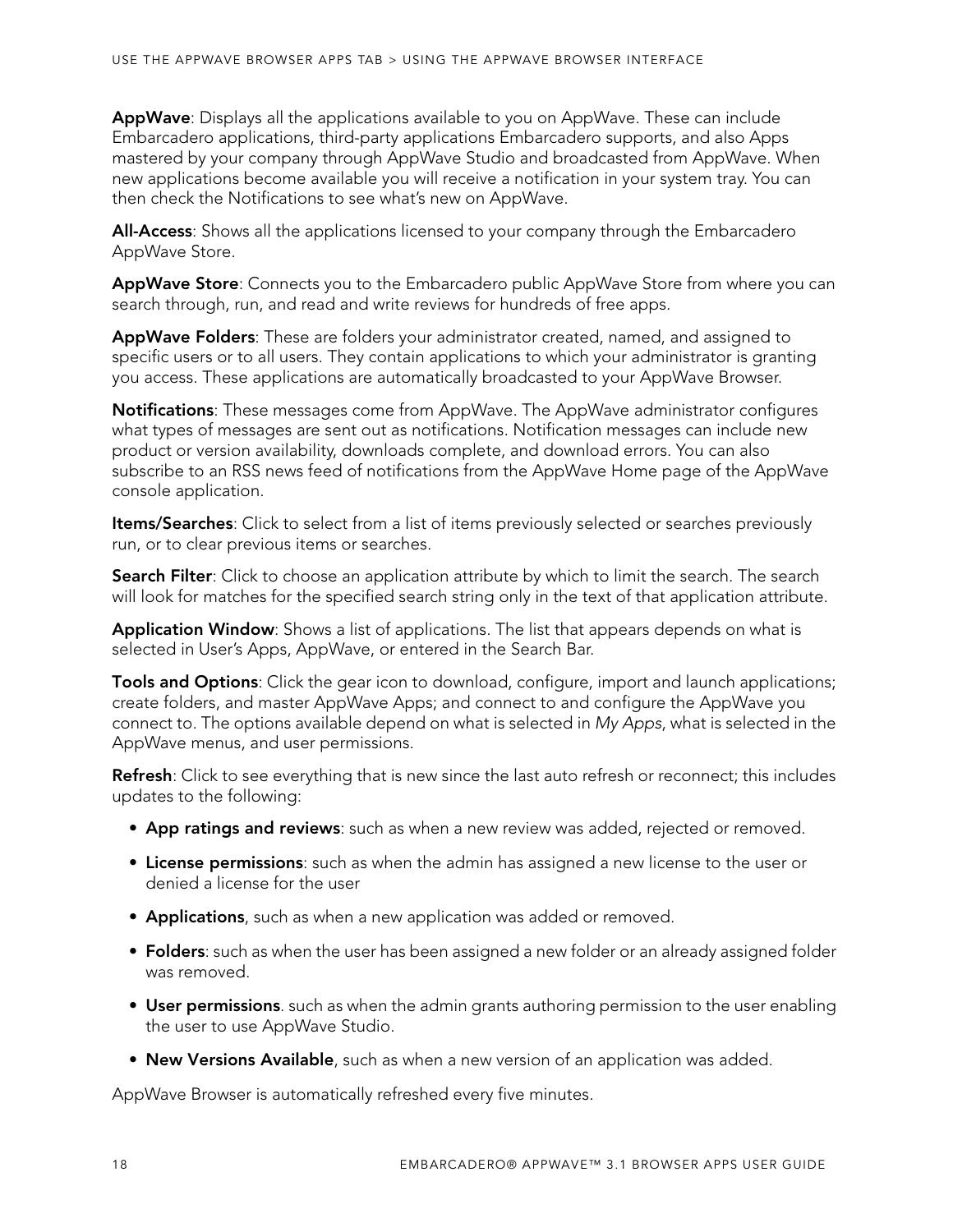<span id="page-18-2"></span>**Previous/Next Page**: If you change the contents of the Application Window, by searching and filtering, you can switch back to a previous view and then return to the previously most recent view by clicking these buttons.

<span id="page-18-0"></span>**Add an AppBookmark**: Select an App in the Application Window and then click this button to add a shortcut to the selected App to the AppBookmarks folder in My Apps. You can later delete the bookmark by right-clicking it and selecting **Delete Item**. Deleting a bookmark also removes the cached app.

<span id="page-18-6"></span>**Details View/Tile View**: Switch between a list of application names and related information or detailed panels that include a description of the application and review ratings.

<span id="page-18-5"></span>**Icons in Application Window**: In addition to displaying the product logo in the application window, the icons at the bottom right of the logo convey the following information.



**T** 

<span id="page-18-3"></span><span id="page-18-1"></span>**AppWave App**: Apps that can be broadcasted to your desktop or in the case of installer-based Apps, designates that the App has been installed.

**Template**: App mastering templates allow you to master that application in AppWave Studio, if you have the required permissions. For more information, see the AppWave Studio User Guide.



all

**Installer/Internet Ready**: App installers that you can download and run. This also designates Apps that are Internet ready and must be cached on AppWave before you can run them.

**Readiness**: Indicates whether the App is local to your hard disk, available on AppWave or available on the AppWave Store.

- One bar indicates that the App is available on the Embarcadero AppWave Store but not yet cached on your AppWave; readiness is Internet. Depending on how your Administrator has configured AppWave, you may or may not be able to initiate caching. Contact your administrator if you cannot initiate caching.
- Two bars indicates that the App is cached on your AppWave; readiness is AppWave.
- Four bars indicates that the App has been broadcasted to your system or in the case of installer-based Apps, that the App has been installed.



 $\blacksquare$ 

**License**: Indicates whether or not the application has been licensed. The unlocked padlock means that all licensing details have been configured and you can run this application. The locked padlock means that there are some licenses that your AppWave administrator needs to add or configure before you can run this application.

<span id="page-18-4"></span>Displays the number of new versions of this product available. Hover your mouse over the number to see a brief description of the newly available product.

**Folders**: Folders can be created by either the AppWave Browser user, in which case the folder appears in My Apps, or the AppWave Administrator, in which case the folder appears in the AppWave menu. The number to the right of the folder name indicates the number of new versions available.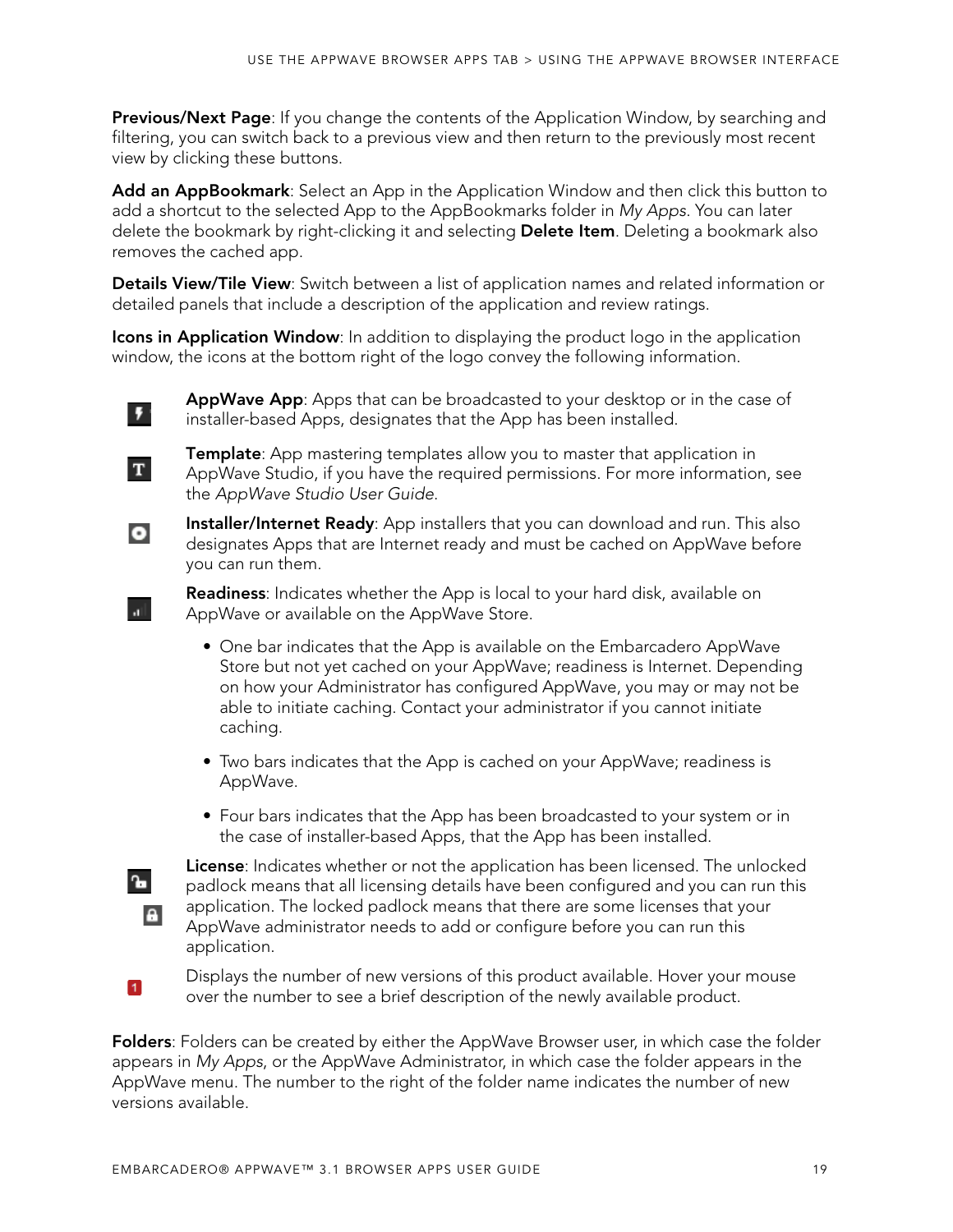<span id="page-19-0"></span>**Run**: Click to run the application.

**View Channel**: Click to view application details and versions, and read, write, and rate application reviews.

<span id="page-19-1"></span>**Search/Address Bar**: Enter the first few letters to limit the applications shown in the Application Window to only those matching those letters. Enter the full name of the application to display that application directly. You can also enter a search word, such as productivity to find all the applications whose titles or details contain that word. Reviews are not searched. Click a product or folder and the address of that item appears. When you've found the application you're looking for, you can copy the address and share it with a colleague who, if connected to the same AppWave, can use the address to directly display the search matches in the application window. In the search/address bar you can also enter the URI of an AppWave you want to connect to.

The following are supported in the search bar:

- <span id="page-19-2"></span>• Search for one or more words (string).
- Use double quotes ( " ") around strings to find only matches containing the strings in the given order.
- Use the asterisk symbol (\*) to fill in the blanks. For example, "database \* tool" returns "database management tool" and "database optimization tool".
- Use the OR operator to find matches containing any string specified in the query. For example, database OR tools returns all matches with either "database" or with "tools".
- Use the & operator to find matches containing more than one string. For example, database & tools returns only matches containing both "database" and "tools".

You can further limit the matches found by your search criteria by being more specific and manually entering the search url parameters in the address bar. The general format of the Search URL is

app://[location]/[URI]/[command[?params]]

where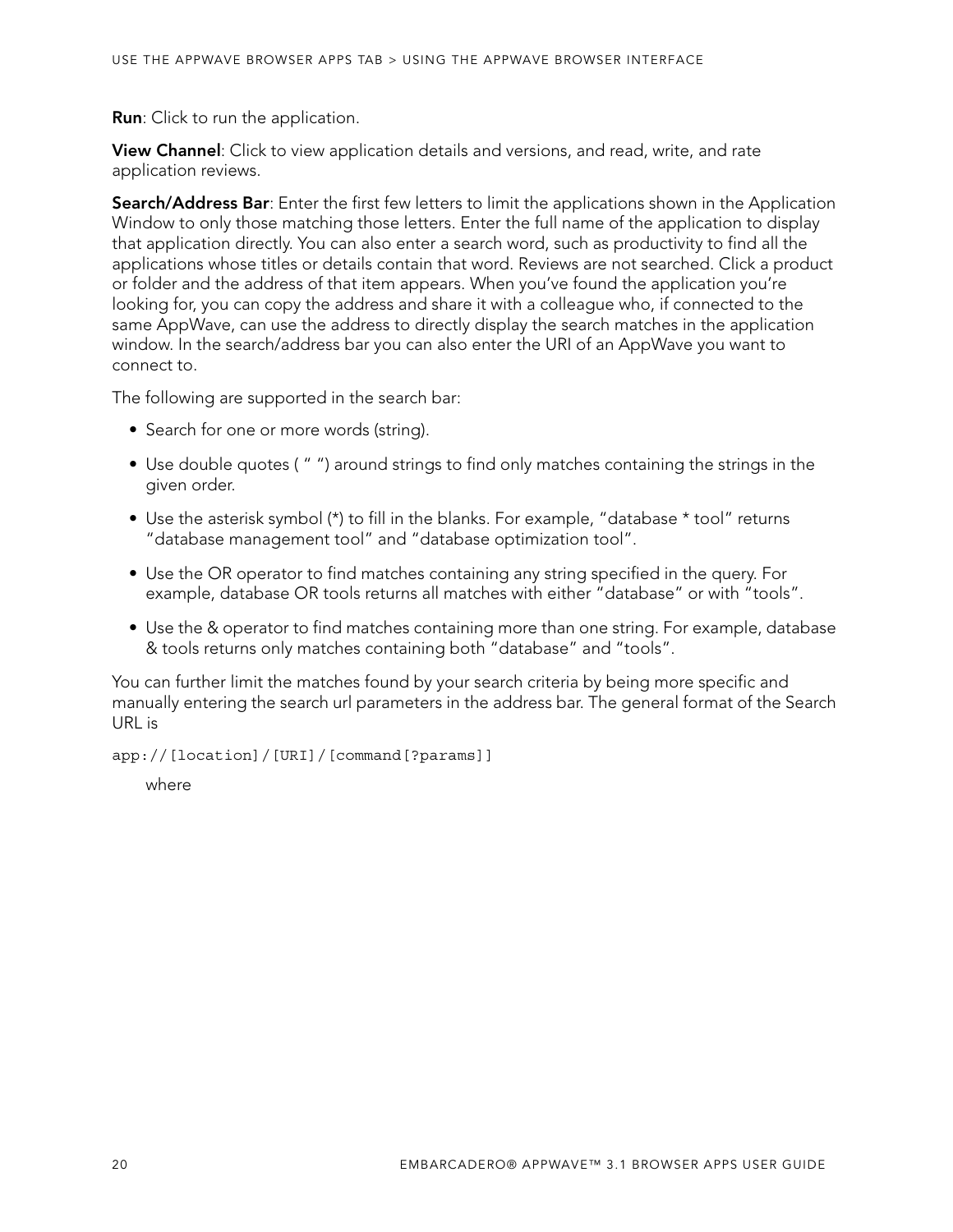**location** is a required parameter and has the format of

appwave address[/folder like structure]

Location can also be specified so all available locations are searched, such as

app://search?all=database and management

where all locations are searched for the keywords database and management

Location URL examples:

- app://10.40.125:80/All-Access, the search is performed on AppWave at the specified address in the All-Access folder.
- app://localhost:80/AppBookmarks, the search is performed on the local AppWave in the AppBookmarks folder.
- app://local/AppBookmarks, the search is performed on the local machine in the favorites directory. The search can focus on any directory you created on your User's folder, that is app://local/AppBookmarks.

**URI** is a list of application attributes in a path-like structure in the following order:

```
 <application name>/ [<language>/[<version>/>/[<edition>/[<launch type> 
[<license>/[<license type]]]]]]
```
The order of the URI attributes is very strict and a space must be specified if you want to omit an attribute.

URI examples

• app://local/AppBookmarks/3rdRail, the search is performed on the local machine in the AppBookmarks folder, for any applications matching 3rdRail.

**command** is a command that allows you to perform an action on the application matches, such as search, details, launch, and import. When command is not present, AppWave Browser tries to navigate to the URL and display the contents of the item designated by the URL or all the matching applications if the search string contains application attributes (URI).

• **search** finds an application and displays it in the application window.

Examples:

app://search?all="database management", searches and displays all applications whose description contains "database management".

app://localhost:80/All-Access/

search?language=english&version=2.0&all=App&license=platinum, the search is performed on the local AppWave in the All-Access folder, for any applications matching English language, version 2.0, broadcasted Launch Type, All-Access Platinum License.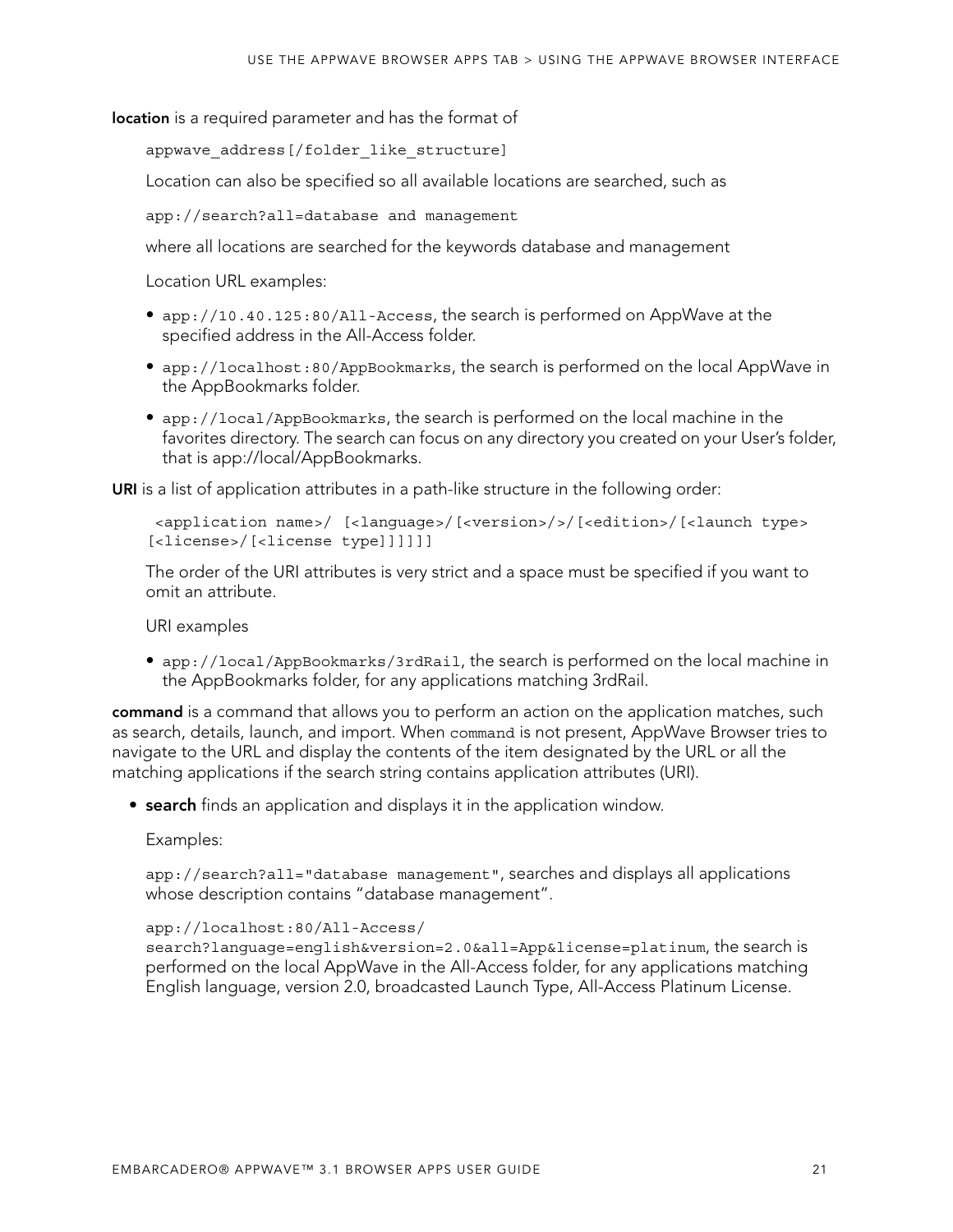• **details** displays the application details page.

Examples:

app://localhost:80/3rdRail/details?page=Home

app://localhost:80/Notepad++/details?page=Reviews

The details command has one parameter that indicates the page to display when looking at details and can have following values: Home and Reviews

• **launch** starts an application.

Example:

```
app://localhost:80/Embarcadero DB Optimizer/ENGLISH/2.5.1/XE Pro/App//
Concurrent/launch
```
To pass command-line arguments when launching an application, this URL must contain the parameters as follows:

```
app://localhost:80/Embarcadero DB Optimizer/ENGLISH/2.5.1/XE Pro/App//
Concurrent/launch?%1=arg1&arg2=value
```
### <span id="page-21-0"></span>UNDERSTANDING APPWAVE APPS

In addition to the standard installation executables for AppWave applications, Embarcadero provides AppWave Apps versions of each product. Through the Embarcadero AppWave Store you also have access to many free apps from other parties. Apps simplify deployment and enable side-by-side versioning. When AppWave Browser is not running in Turbo mode, such as in a locked-down desktop environment, Apps are ideal because they do not affect system files or system registry settings.

AppWave Apps run within their own space without sharing DLLs or system-wide settings that could conflict with other applications. Application data, including configuration and license information, is stored locally on the hard disk, separate from the executable itself. AppWave Apps run on the local machine and are launched from the network using AppWave Browser.

AppWave Apps are provisioned and licensed by AppWave (leveraging the Embarcadero License Center which is integrated) and then accessed using AppWave Browser. AppWave obtains software updates from the AppWave Store and makes them available to the AppWave Browser user.

Using Apps on a shared AppWave avoids the need to keep multiple machines updated with new versions. By keeping the AppWave versions up to date, you will automatically gain access to the latest versions of the products.

<span id="page-21-1"></span>Apps launched from AppWave Browser benefit from application streaming because the application will begin to open before the product has been fully downloaded. However, if you need frequent access to an application, you should download and run the file locally, which is typically faster than running it from AppWave.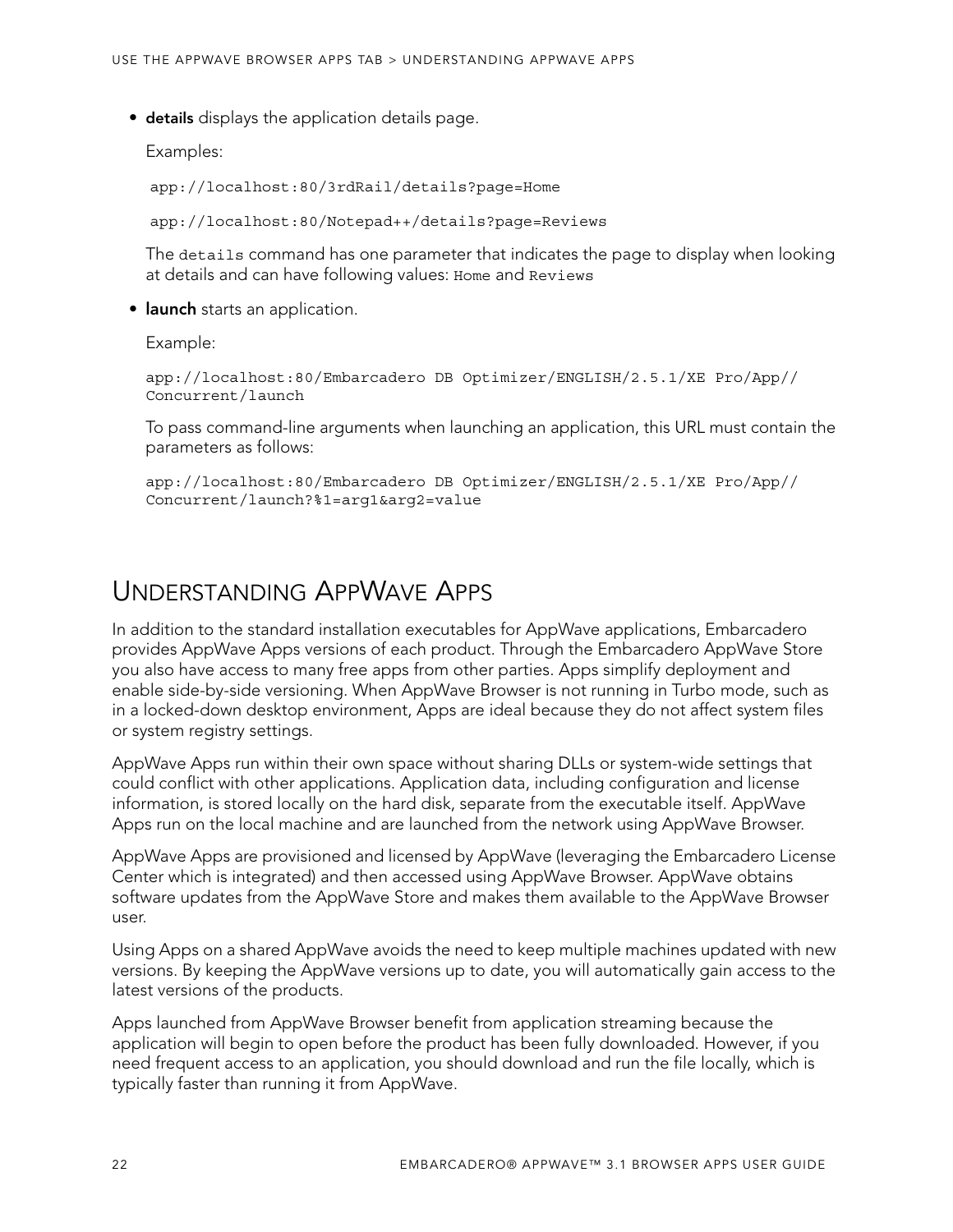### **See Also**

[Launching Apps on page 23](#page-22-0) [Downloading Apps on page 26](#page-25-1)

### <span id="page-22-0"></span>LAUNCHING APPS

AppWave Apps are applications that are mastered into a single file that runs without installation. The application runs on the desktop, locally and under 'full power' but does not change system areas of the OS or registry. Apps run within their own space, with no shared DLLs or other system-wide settings that could conflict with other applications. Application data, including settings and licenses are stored locally on the hard drive separate from the executable.

The size of the application cache, set in the AppWave Browser options, can affect how efficiently the Apps run. If the entire App fits into the cache, it will run faster. If you are running multiple Apps simultaneously, a large cache can also be beneficial. For information on setting the cache, see [Configuring AppWave Browser Options](#page-8-1).

- 1 Select the folder or AppWave containing the application you want to run.
- 2 In the application window, locate the App you want to run by scrolling through the list, or by using the Search Bar. For more information, see the "Search" section of [Using the AppWave](#page-15-0)  [Browser Interface on page 16](#page-15-0).



Readiness

<span id="page-22-3"></span><span id="page-22-2"></span>Notice the Readiness status. The status can be one of the following

- **Internet**: The application is available on the AppWave Store but has not yet been downloaded to your AppWave. Depending on your privileges, when you click Launch for an Internet-available application, the application download from the AppWave Store to your AppWave will be initiated. Otherwise, see your AppWave Administrator to obtain the product. For this status, there will be only one bar displayed by the Readiness icon.
- <span id="page-22-1"></span>• **AppWave**: The application has been downloaded from the AppWave Store and is available on your AppWave. For this status, there will be two bars displayed by the Readiness icon.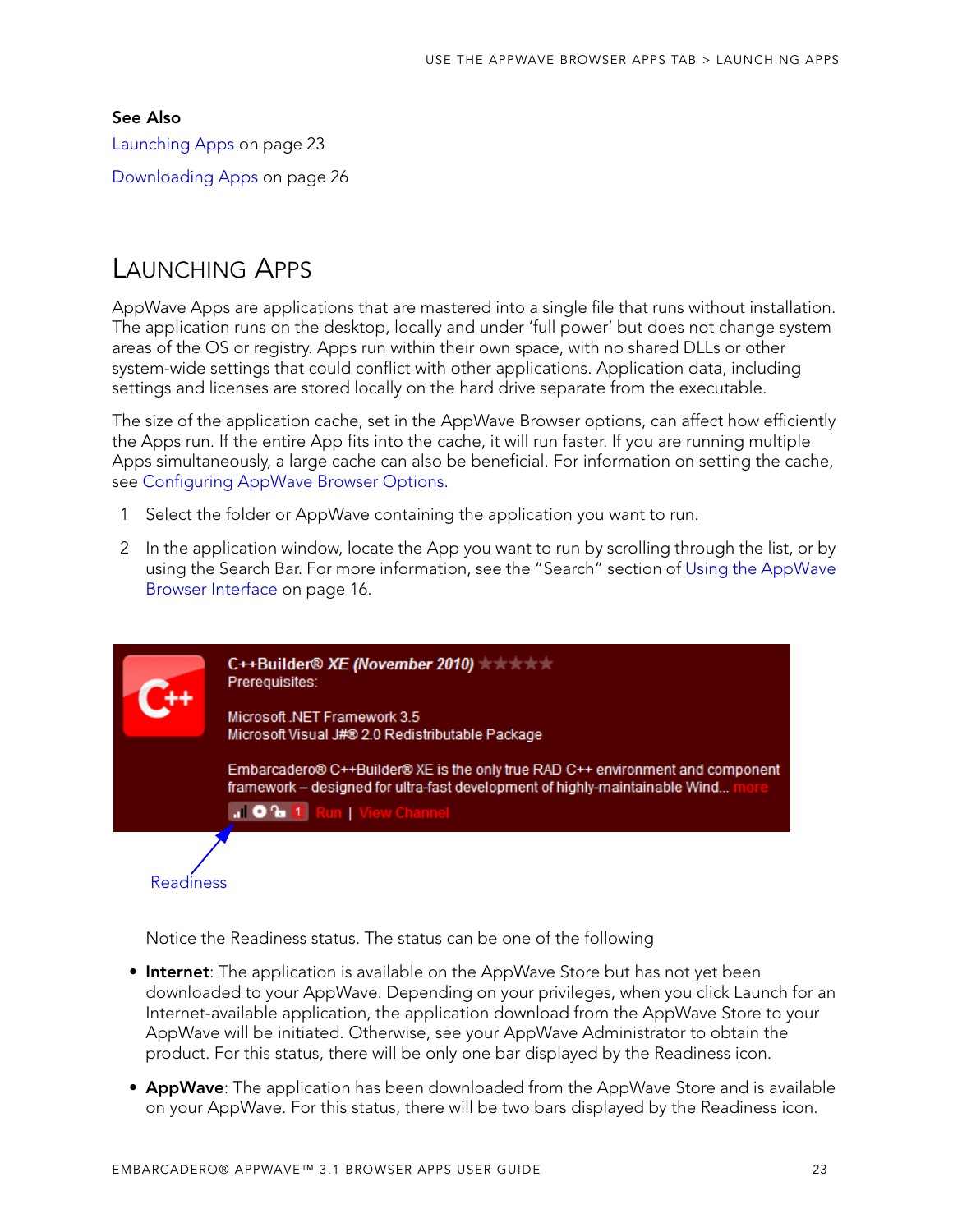- <span id="page-23-1"></span>• **Local**: The application is available on your local system. It has been streamed to your local computer. For this status, there will be four bars displayed by the Readiness icon.
- 3 Click the **Run** button of the AppWave App or double-click the app.

The app launches. The app will run a little faster if it has first been downloaded to your local disk. For information on downloading applications, see [Downloading Apps on page 26.](#page-25-1)

- 4 Accept the end user license agreement.
	- **NOTE:** For free apps, you will be asked for your Embarcadero Developer Network (EDN) credentials. You can create an EDN account at<edn.embarcadero.com>.

#### **See Also**

[Understanding AppWave Apps on page 22](#page-21-0)

### <span id="page-23-0"></span>EXPLORING APPWAVE STORE

If you have an internet connection, AppWave Browser can connect to the Embarcadero AppWave Store where you can find many free apps and trial versions of apps that may be useful to you in your work or just plain fun to play with.

On the left side of AppWave Browser, click **AppWave Store**.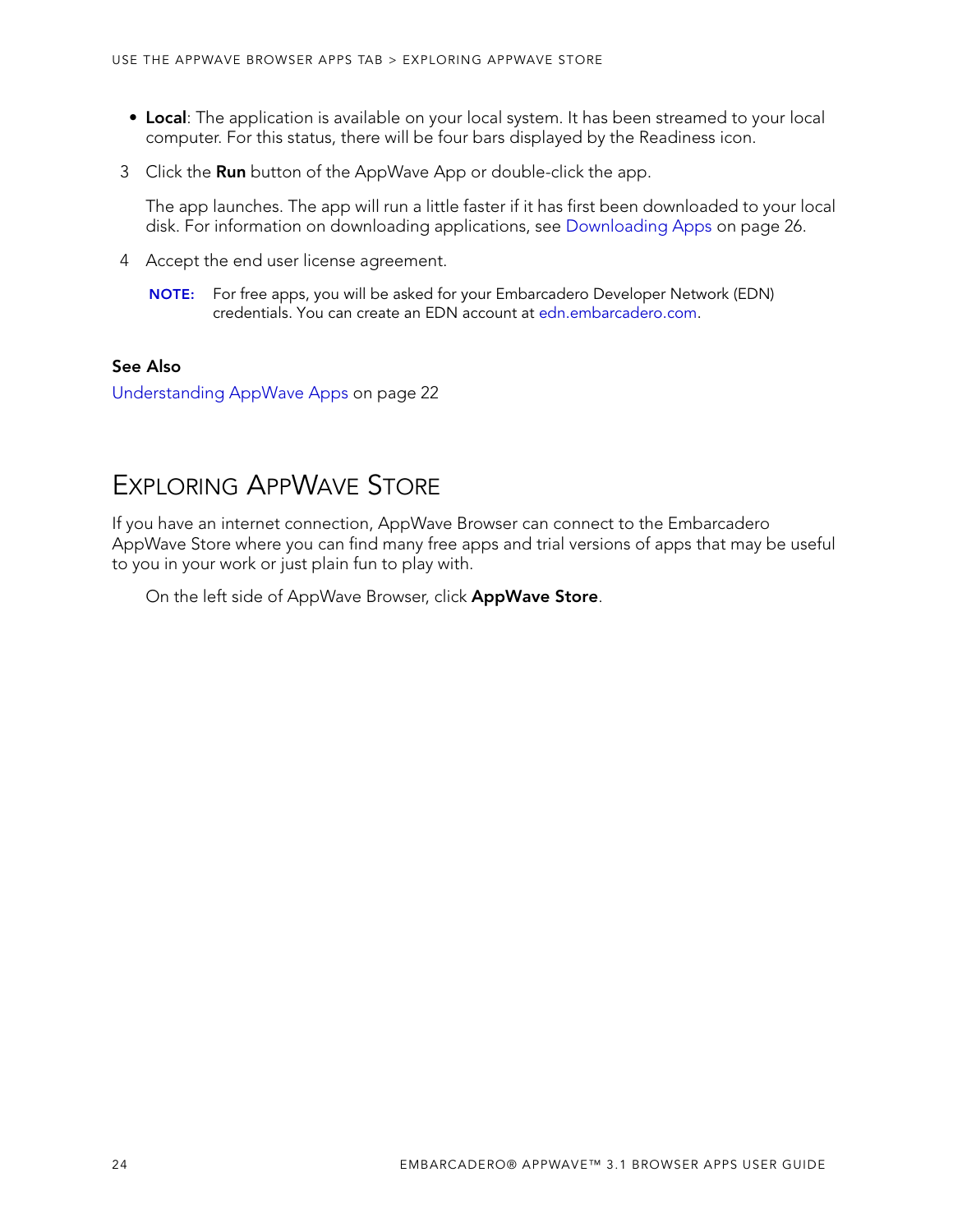

To scroll through the products, click the scroll bar.

To run the app, click its icon. After you sign in to the AppWave Store, the app launches.

For a detailed description of the app, click **More**.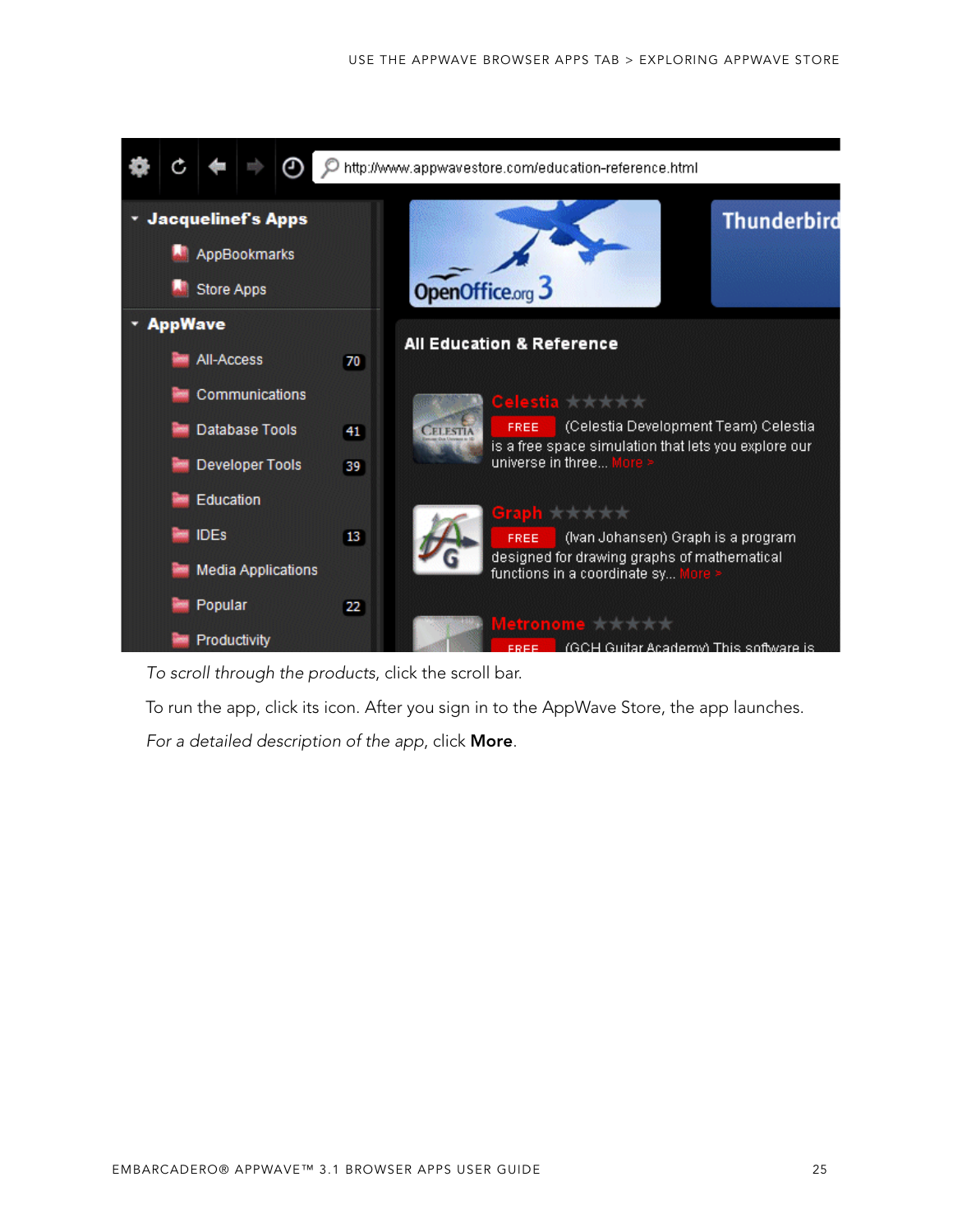

On the App page of AppWave Store you can read and write reviews, click a link to the app producer's Web site or share app info on your Facebook wall or other social media sites.

For more information about the AppWave Store, see the AppWave Quick Start Guide.

### <span id="page-25-0"></span>CREATING APPS FOR CUSTOM APPLICATIONS

For information about using the **New AppWave Custom App** command, the Studio tab or launching a mastering session by double-clicking a template in the Application Window, see the AppWave Studio User Guide.

### <span id="page-25-2"></span><span id="page-25-1"></span>DOWNLOADING APPS

<span id="page-25-3"></span>You may want to download an app for the following reasons: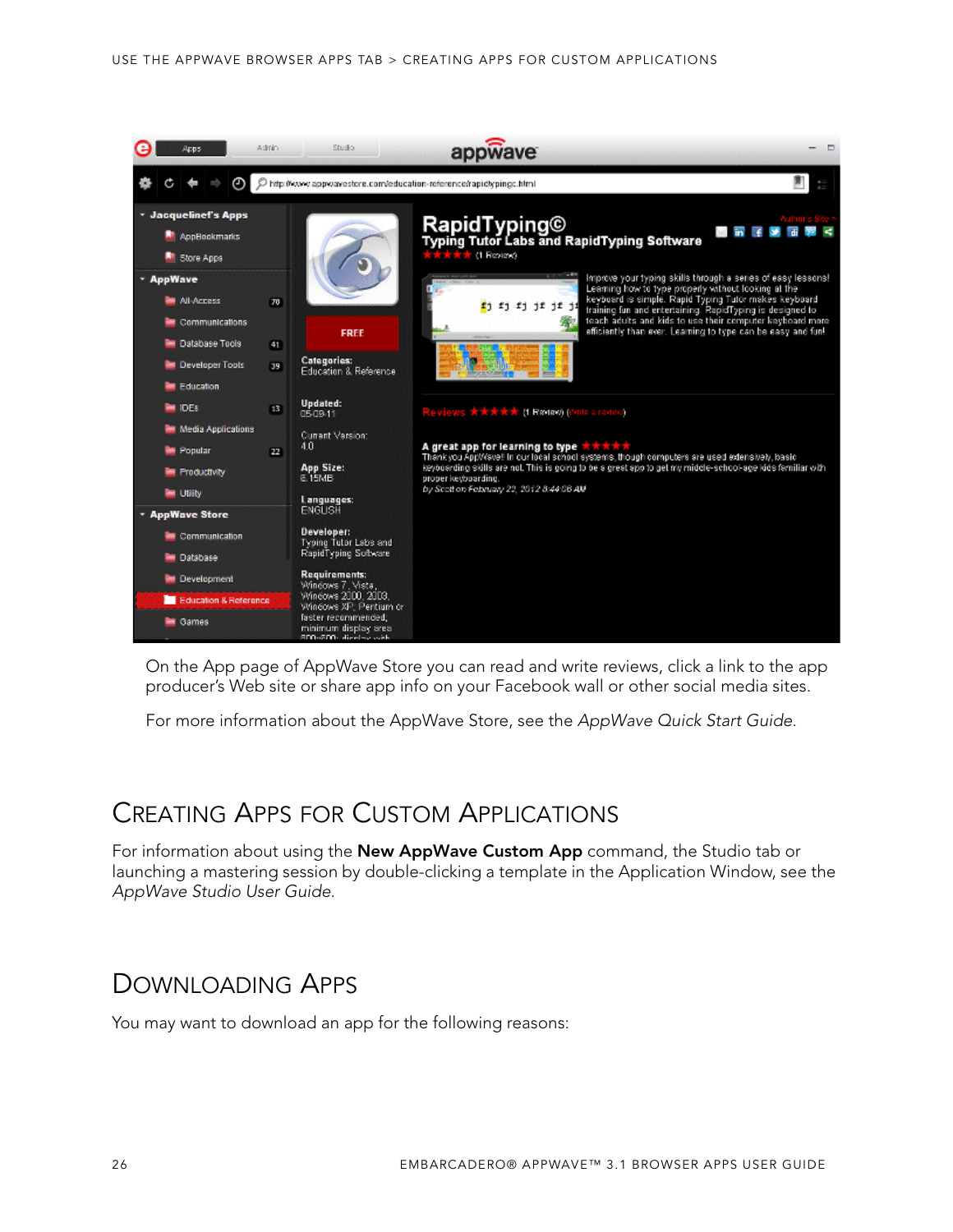- <span id="page-26-0"></span>• You want to run the application on a machine that does not have access to AppWave. In this case, you can download the installer on a machine that has access to AppWave, copy the installer to the machine with no AppWave access, and then run it on the other machine. You may need a license key to run the application.
- You want to install the application at another time. In this case you can download the installer and then run it later. For large applications, the installation will be much faster if the installer is first copied locally.
- <span id="page-26-2"></span><span id="page-26-1"></span>• Your environment includes a backup AppWave license server and you want to be able to run your applications when AppWave is unavailable but you can access the backup license server.
- You want to run the application when you are not connected to AppWave, that is for offline usage.
- You are setting up your work environment and want to download the app so it will run faster when you need it.
- This is a frequently used app that will launch faster if downloaded. Also, file associations for downloaded apps will be enabled when AppWave Browser starts. This enables you to, for example, double-click a .docx file and automatically launch the Microsoft Word app.
	- **NOTE:** The AppWave Administrator can also push applications to your AppWave Browser so that applications are automatically downloaded when you run AppWave Browser. Folders pushed to the AppWave Browser appear in the AppWave area of the AppWave Browser.
- 1 Using the search bar, locate the application and version you want to download.
- 2 Right-click the application and select **Download**.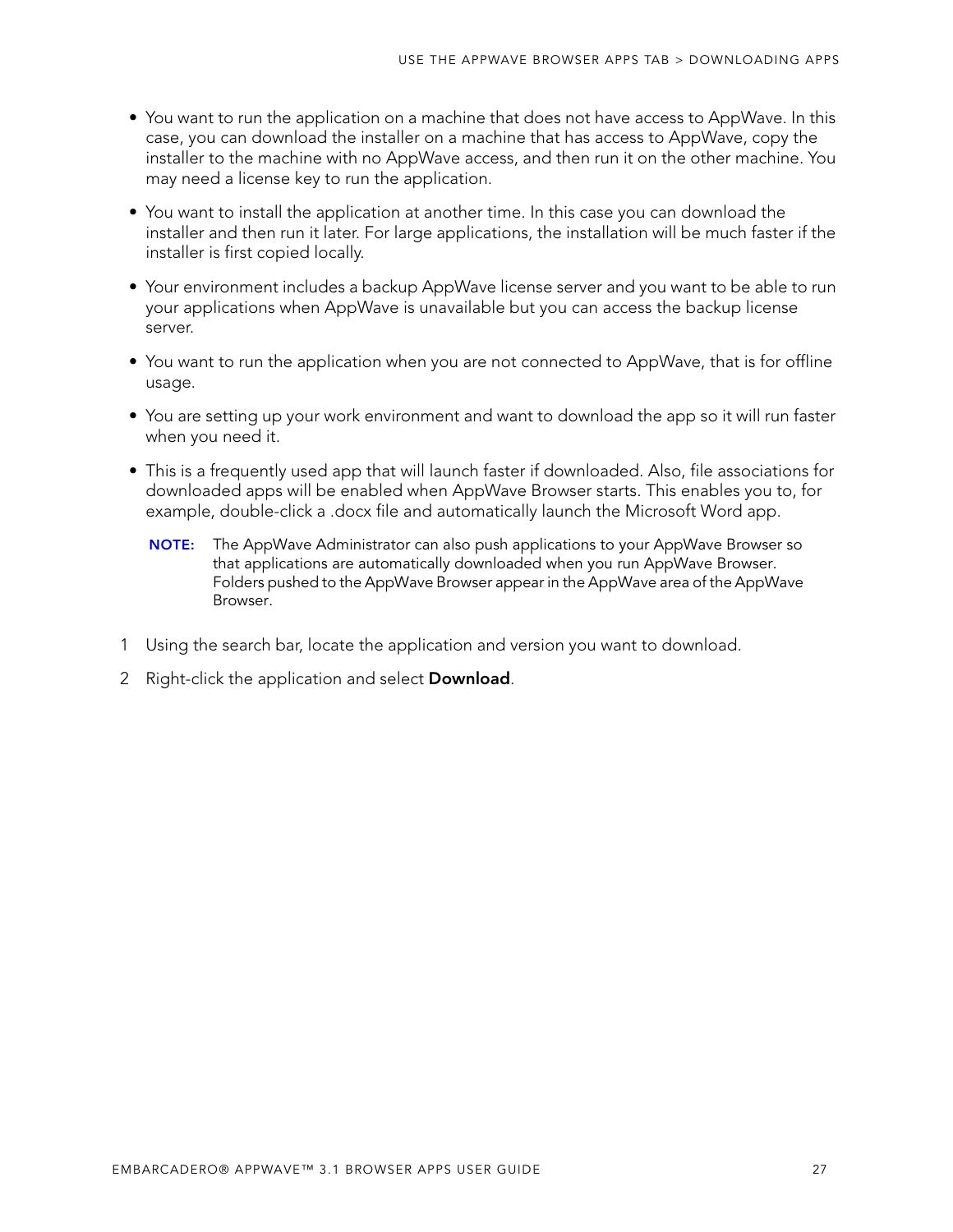

The application is downloaded to an application directory in your local repository:

Windows XP: C:\Documents and Settings\[username]\Local Settings\Application Data\Embarcadero\Product Repository

**Windows 7 and Vista**: C:\Users\[username]\AppData\Local\Embarcadero\Product Repository

You can change the location of your local repository in the AppWave Options dialog. For more information, see [Configuring AppWave Browser Options](#page-8-2).

In the Application window, you will see that the download is in progress as shown in the following image. The green circle indicates that caching is in progress.



<span id="page-27-1"></span><span id="page-27-0"></span>ER/Studio® Business Architect 1.7  $\pm\pm\pm\pm\pm$ 

Embarcadero ER/Studio Business Architect is a process and conceptual modeling tool that enables architects to easily document business processes and how they access data. Bringing together the simplicity of a drawing tool with the rich semantics of t... more

 $\mathbf{d}$   $\mathbf{F}$   $\mathbf{G}$  Run | View Channel

When the application has been downloaded to your local repository, a message pop up appears indicating that the download has finished. This message will also appear in the Notifications.

Hover the mouse over the application icon to view the download progress as shown in the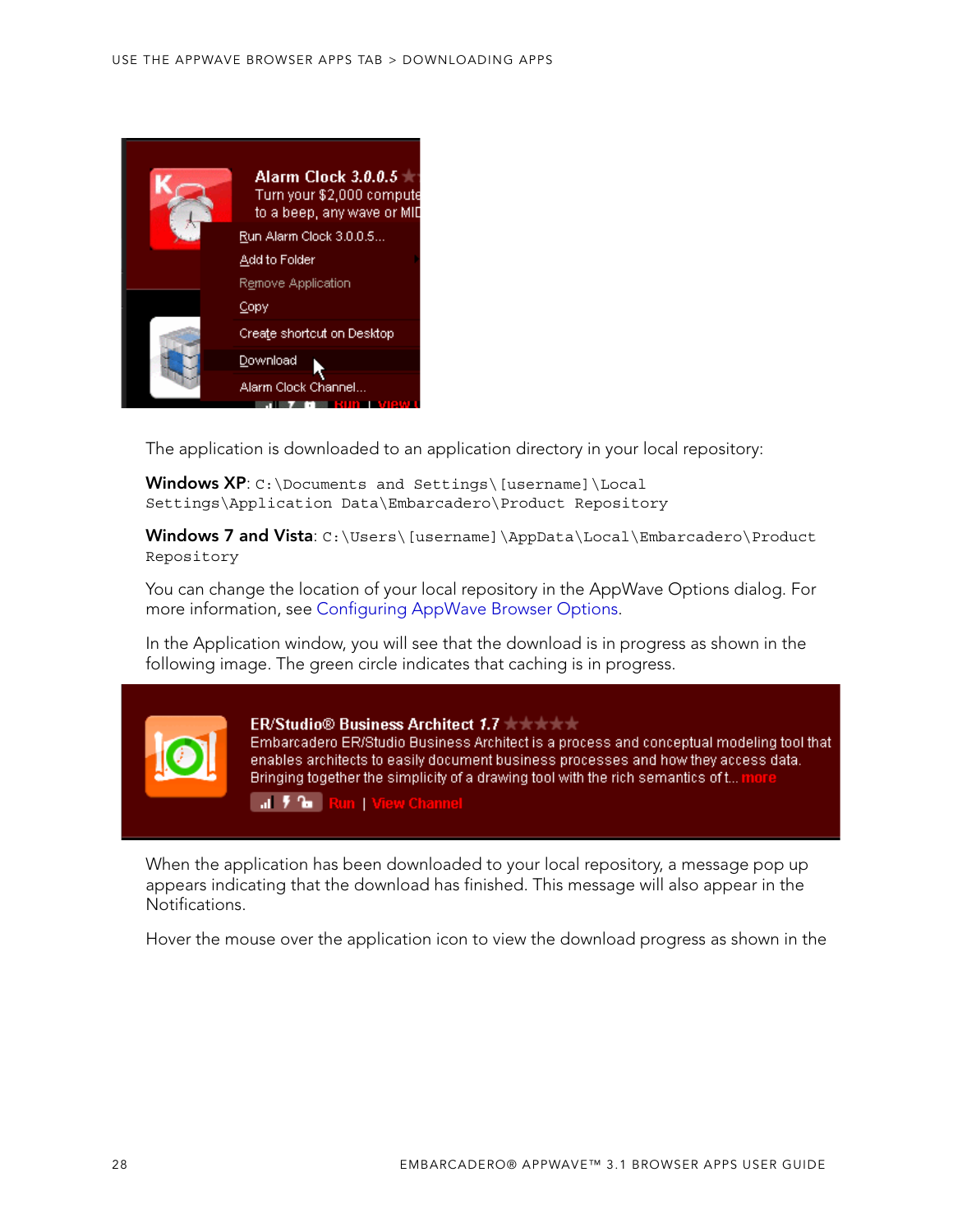#### following.



DBArtisan® 9.0.1 \*\*\*\*\*

DBArtisan empowers DBAs to maximize the availability, performance, and security of their databases with a single, heterogeneous tool for managing all database platforms. It's the courant addition to the DDArticen formity and includes centralized licens... I DBARTISAN 9.0.1 is downloading. 34% complete.

### <span id="page-28-0"></span>USING APPS OFFLINE

You can use your Embarcadero, free apps, and AppWave for X apps (such as AppWave for Toad) offline, when not connected to AppWave if the following criteria have been met:

- Your AppWave administrator has assigned a license for the app to you or to your group.
- You have downloaded the app to your local repository.
- You have bookmarked the application so that it is visible in AppWave Browser when not connected to AppWave.
- You have run the application at least once, so that the license file is downloaded to your system.
- **Concurrent Licenses**: For Embarcadero apps only. If you have a concurrent license, you have check out the license for offline use from within the Embarcadero app. You can use the app in offline mode for the maximum number of days specified by the AppWave administrator.
- **Network Named User License**: For Embarcadero and AppWave for X apps products only. If you have a named network license, you do not need to check out the license for offline use. The license is checked out automatically when you launch the app. You can use the app in offline mode for the maximum number of days specified by the AppWave administrator.
- **Workstation License**: Free apps use a workstation license that enables you to perpetually run the app in either online or offline mode after you run it once. You must provide Embarcadero Developer Network credentials in order to run free apps.
	- **NOTE:** Offline usage is not supported for AppWave for Custom Apps and AppWave for X apps with concurrent licenses. AppWave for Custom Apps are apps that have been mastered by your company without using a template provided by Embarcadero because a template is not available.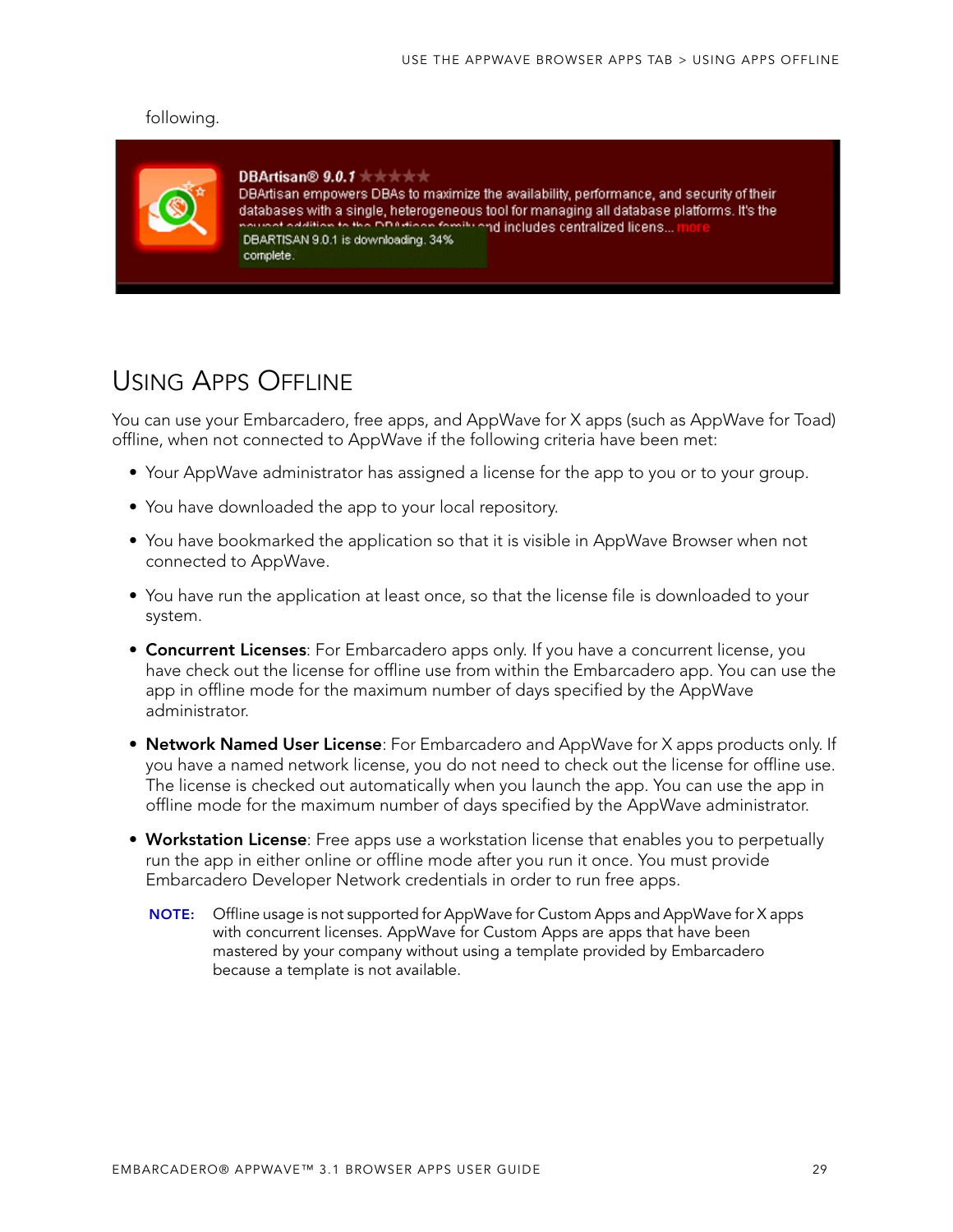### <span id="page-29-0"></span>CONTROLLING DOWNLOADING AND STREAMING ACTIVITY

<span id="page-29-3"></span>Once downloading or streaming has started, you can hover the mouse over the app icon to view the download progress as shown in the following.

#### DBArtisan® 9.0.1 \*\*\*\*\*

DBArtisan empowers DBAs to maximize the availability, performance, and security of their databases with a single, heterogeneous tool for managing all database platforms. It's the nounct oddition to the DDA tioon formity and includes centralized licens... Inc DBARTISAN 9.0.1 is downloading. 34% complete.

<span id="page-29-2"></span>In the Application Window, right-click the application that is downloading or streaming. The **Cancel Download** option allows you to cancel the download or caching of the application from AppWave to your AppWave Browser local repository. You can also pause the download.

To resume downloading or streaming, right-click the App and select **Resume Download**.



### <span id="page-29-1"></span>INSTALLING PRODUCTS

Download the app installer from AppWave Browser as described in ["Downloading Apps"](#page-25-1)  [on page 26](#page-25-1). Double-click the app installer to run the installer.

#### OR

In the Application Window, find and then double-click the application installer. The app installer runs.

**NOTE:** For installers, the application installation program launches. Follow the prompts of the installer. For installation assistance, see the installation or quick start guide of the relevant product documentation at [docs.embarcadero.com.](http://docs.embarcadero.com)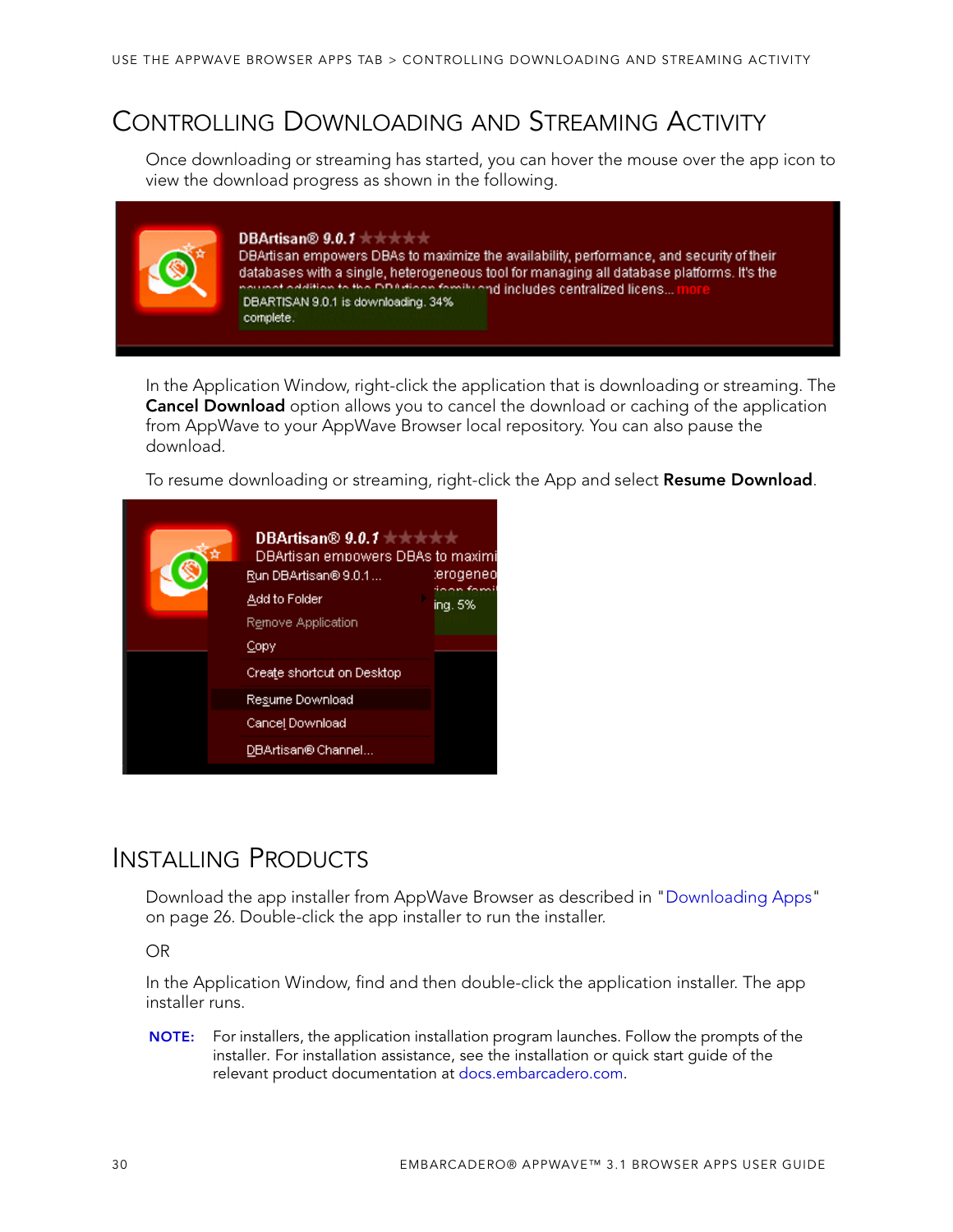### <span id="page-30-0"></span>USING TRIAL LICENSES

Trial licenses are available for all Embarcadero products for a period of 30 days from the time the license was issued. If you want to try an Embarcadero product, launch it from the AppWave Browser. Starting a trial for one Embarcadero product enables you to try out any of the products in the All-Access suite for 30 days. Once the trial period has expired you must purchase the app to continue using it. A total of 50 trial licenses are available for each AppWave installation.

### <span id="page-30-1"></span>RUNNING APPS FROM THE WINDOWS DESKTOP

In AppWave Browser, you can create Windows Desktop bookmarks for apps, allowing you to launch apps directly from their bookmarks outside AppWave Browser. AppWave Browser will automatically launch if not already running.

The first time an app is launched, it will insert a shortcut in the Windows Start menu and integrate actions into the right-click menu for files associated with the app. The Start menu short-cut and right-click menu options are app dependent and can also be modified during the mastering process.

In Windows 7 you can pin the app to the Windows Taskbar in the same manner as you would any other Windows application. Also, in Windows 7 Explorer, when you click a document created with an app you have run, a shortcut appears in the window.

Shortcuts are retained until you quit AppWave Browser. Once you restart AppWave Browser, the shortcuts reappear. The shortcuts will no longer be available after you remove the app.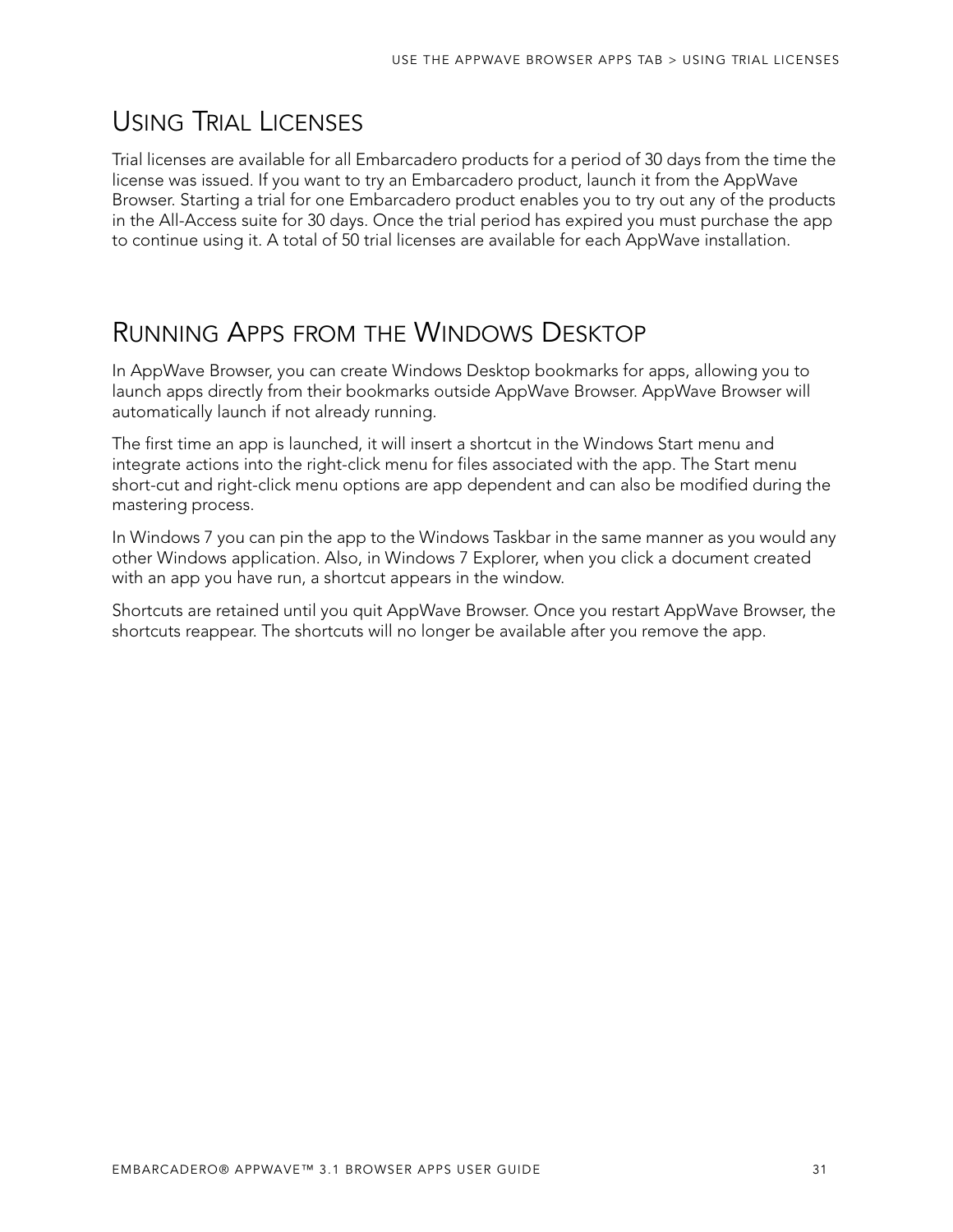**Links** Open with Adobe Reader X Open Print Adobe **Adobe Acroba** at X Pro de®CS5 Adol ® Co Adobe Reader Open with ¥, 60 10.0.0 **B** Internet Explorer  $.9a$  $.788$ Share with × Scan with Malwarebytes' Anti-Malware Choose default program... Restore previous versions → → L « AppWave + Marketing Send to Organize \* Open with Adobe Reader X Cut Copy **Documents x** Favorites Marketing Create shortcut Desktop Adobe® Reader® Downloads Delete  $10.1$  $\mathcal{A} \subseteq \mathcal{B}$ **Dropbox** Rename <sup>83</sup> Recent Places Open file location Properties **El Libraries 3 1** Oocuments appwave-datas et.pdf My Documents Public Documents Music  $\equiv$  Pictures S Videos Computer Local Disk (C) appwave-datasheet.pdf Date modified: 6/17/2011 8:13 AM Adobe Acrobat Document Size: 834 KB 14 嘿 leg  $- 889900$  $\overline{aw}$ 

The following shows some of the places an app shortcut appears.

#### **Creating a Desktop shortcut**

- 1 In AppWave Browser, locate the application you want to launch from the Windows desktop.
- 2 Right-click the application.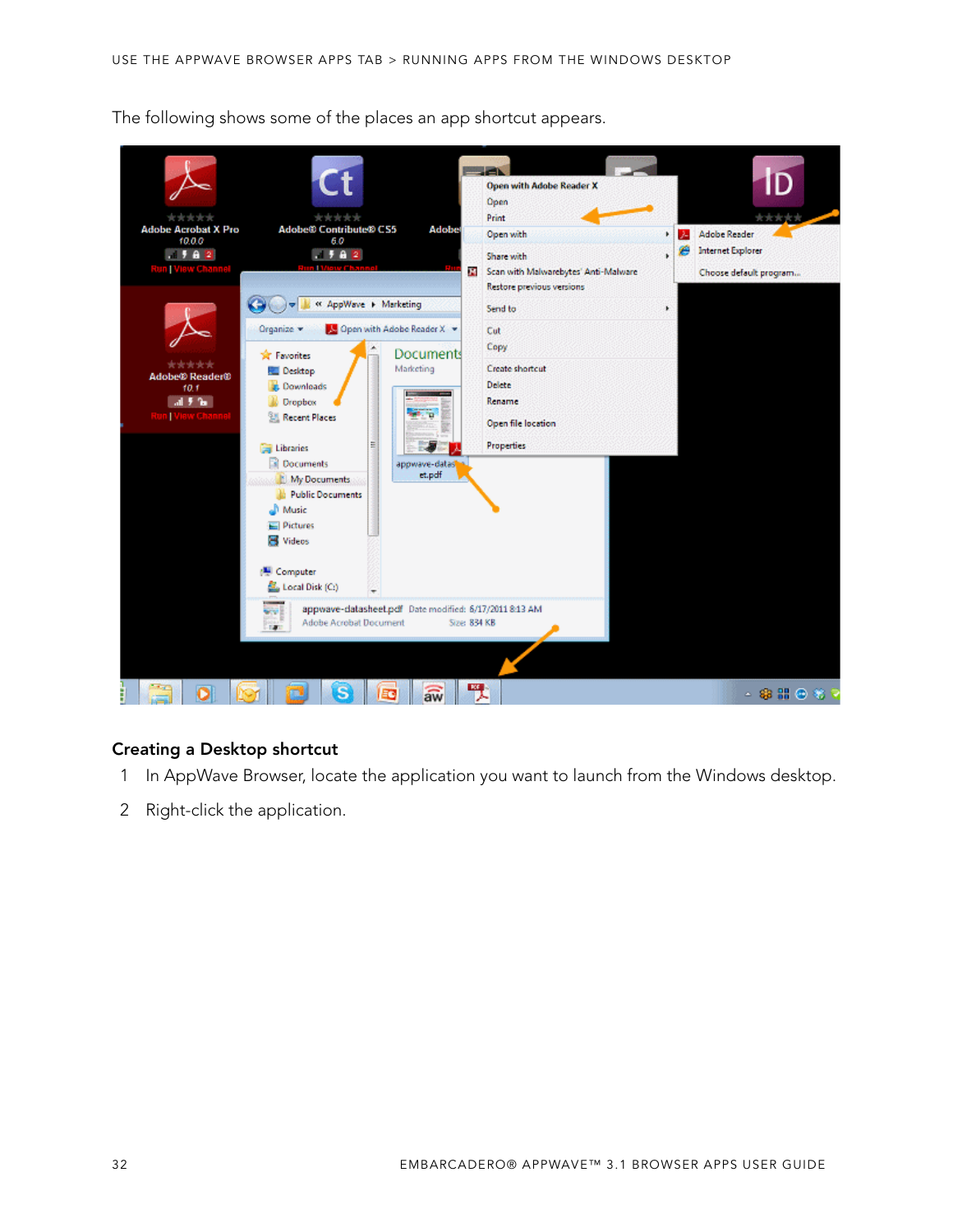The following menu appears.



3 Choose **Create shortcut on Desktop**.

A Windows shortcut is created on the desktop. You can now use the shortcut to launch the app. If AppWave Browser is not already running, it will be launched before streaming the app to your desktop.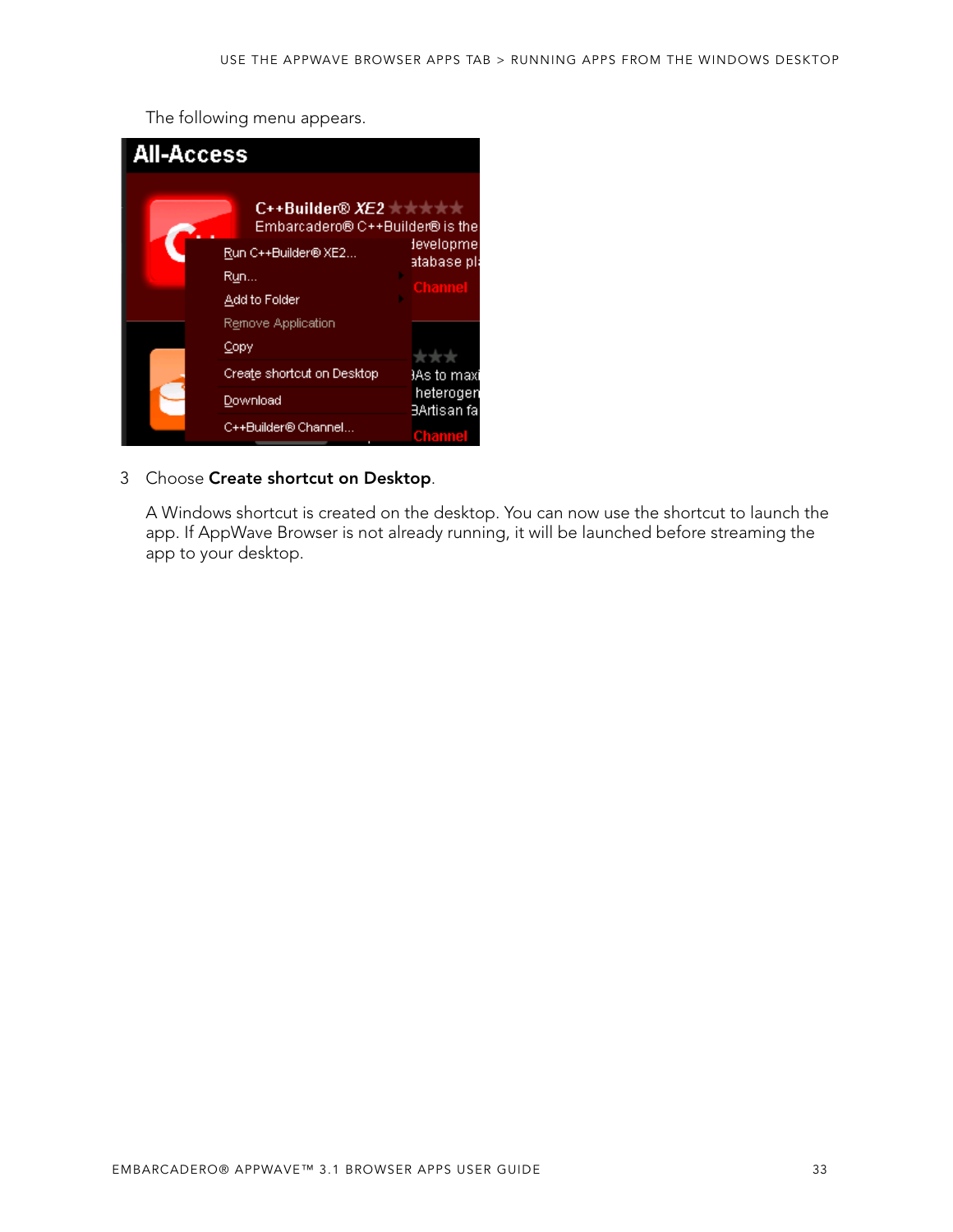## <span id="page-33-0"></span>KEEPING YOUR APPS CURRENT

By default, when there are multiple versions of an App available, only the latest version appears in the App Window but AppWave shows a red square in the App status that indicates that there are new versions available and how many there are.

| $3$ rdRail™ 2.0.1 $+ + +$<br>3rdRail is a innovative and powerful IDE with features built from the ground up for Ruby on<br>Rails development. Write applications faster, with fewer keystrokes using intelligent Code<br>Completion Easily switch between the command line and IDE with Co more<br>all <b>7 To 33</b> Run   View Channel                                                                                 |
|---------------------------------------------------------------------------------------------------------------------------------------------------------------------------------------------------------------------------------------------------------------------------------------------------------------------------------------------------------------------------------------------------------------------------|
| New versions include:<br>3rdRail™ AppWave Template<br>C++Builder® XE (November 2010)<br>Prerequisites:<br>Microsoft .NET Framework 3.5<br>Microsoft Visual J#® 2.0 Redistributable Package<br>Embarcadero® C++Builder® XE is the only true RAD C++ environment and component<br>framework - designed for ultra-fast development of highly-maintainable Wind more<br>n   View Channel<br>$\blacksquare$ O $\blacksquare$ 1 |

When you go to the App Channel, you can click **View All** to see all the available versions. You can then run any version of the App available.

<span id="page-33-3"></span><span id="page-33-2"></span><span id="page-33-1"></span>You can also ensure you always have the latest version of your applications by subscribing to AppWave notifications or by checking the Notifications in AppWave Browser, so you will always know when a new version is available.

#### **Subscribing to AppWave Notifications in your Internet browser**

<span id="page-33-4"></span>1 From the AppWave Home page, click the subscribe icon [N] next to **AppWave notifications**.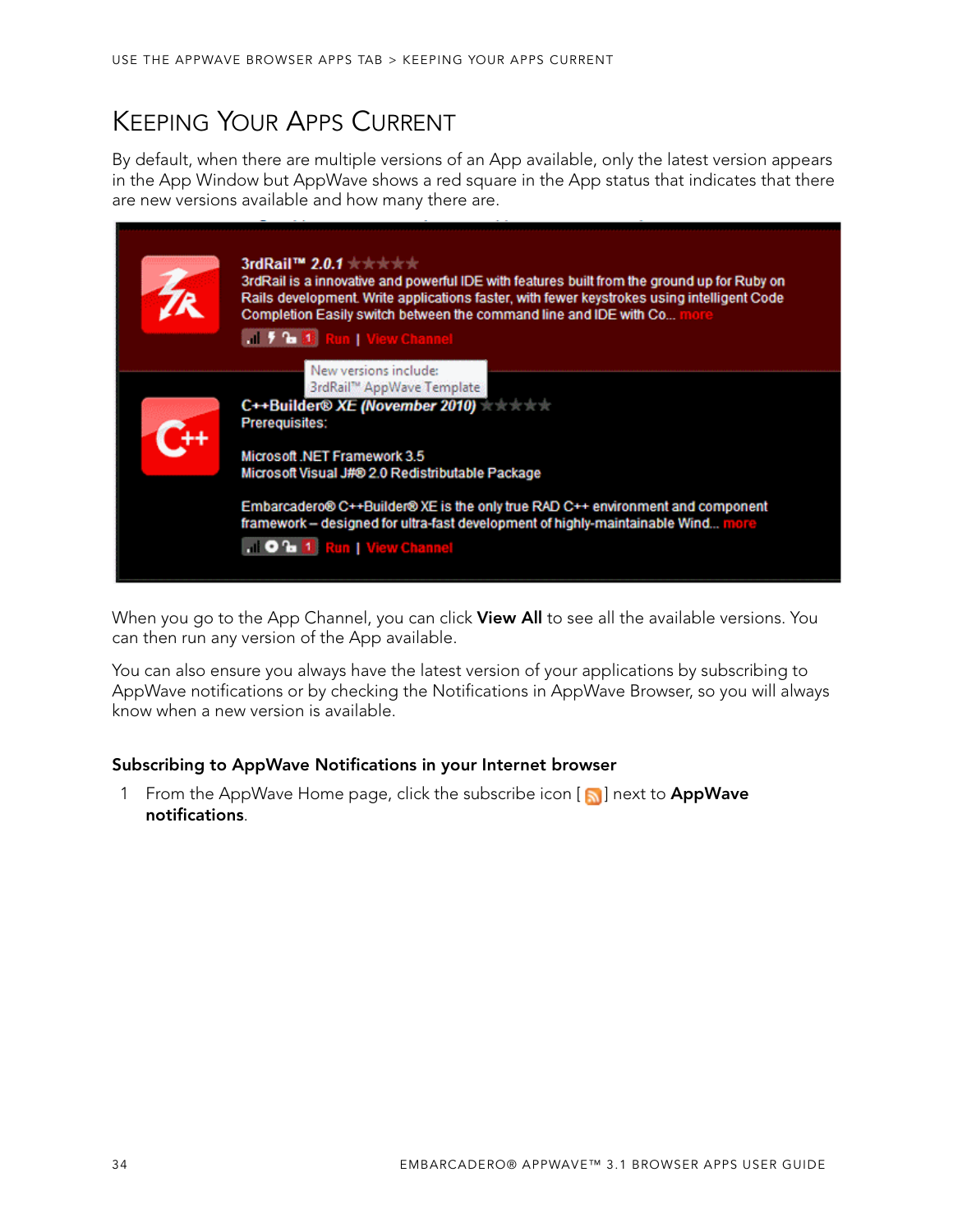| <b>embarcadero</b>                                                                                                                                                                                                   |                                                                                                                                                                                                                                                                                                                             | <b>ADMN</b>                                                            | Hide |
|----------------------------------------------------------------------------------------------------------------------------------------------------------------------------------------------------------------------|-----------------------------------------------------------------------------------------------------------------------------------------------------------------------------------------------------------------------------------------------------------------------------------------------------------------------------|------------------------------------------------------------------------|------|
| <b>AppWave</b>                                                                                                                                                                                                       |                                                                                                                                                                                                                                                                                                                             |                                                                        |      |
| www.embarcadero.com for links to product pages and learning resources.                                                                                                                                               | The AppV/ave Browser lets you find and run your favorite applications instantly with zero install, and zero hassle. We hope you enjoy Embarcadero's on-demand software<br>solutions, as well as our award-winning development and database tools. For more information about our products and how to use them, please visit |                                                                        |      |
| Download the latest version of the AppWave Browser in English for Windows<br>During startup you may be required to provide the following AppVVave address:<br>· Host <b>William Ambarcadero.com</b><br>$-$ Port $90$ | Embarcadero AppWave Browser AppWaveBroad OEV-build A43-220110803302                                                                                                                                                                                                                                                         | <b>DOWNLOAD</b>                                                        |      |
| DOCUMENT                                                                                                                                                                                                             | VIDEOS                                                                                                                                                                                                                                                                                                                      |                                                                        |      |
| Embarcaciaro Home<br>Channel E<br><b>Decuments</b><br>Product Wikis                                                                                                                                                  | for memoral thoughts that                                                                                                                                                                                                                                                                                                   |                                                                        |      |
| Embarcadero Developer Network                                                                                                                                                                                        |                                                                                                                                                                                                                                                                                                                             | Applikave notifications 50                                             |      |
| <b>Britancadoro AgoVicive Hill Institutes</b>                                                                                                                                                                        |                                                                                                                                                                                                                                                                                                                             | @ Copyright 2011 Einbarcadero Technologies, Inc., All Rights Reserved. |      |

2 For Internet Explorer, on the RSS feed page that appears, you can see the latest notifications. Click **Subscribe to this feed**

<span id="page-34-1"></span><span id="page-34-0"></span>For Mozilla Firefox, a **Subscribe with Live Bookmark** dialog appears where you can choose where to place the live bookmark.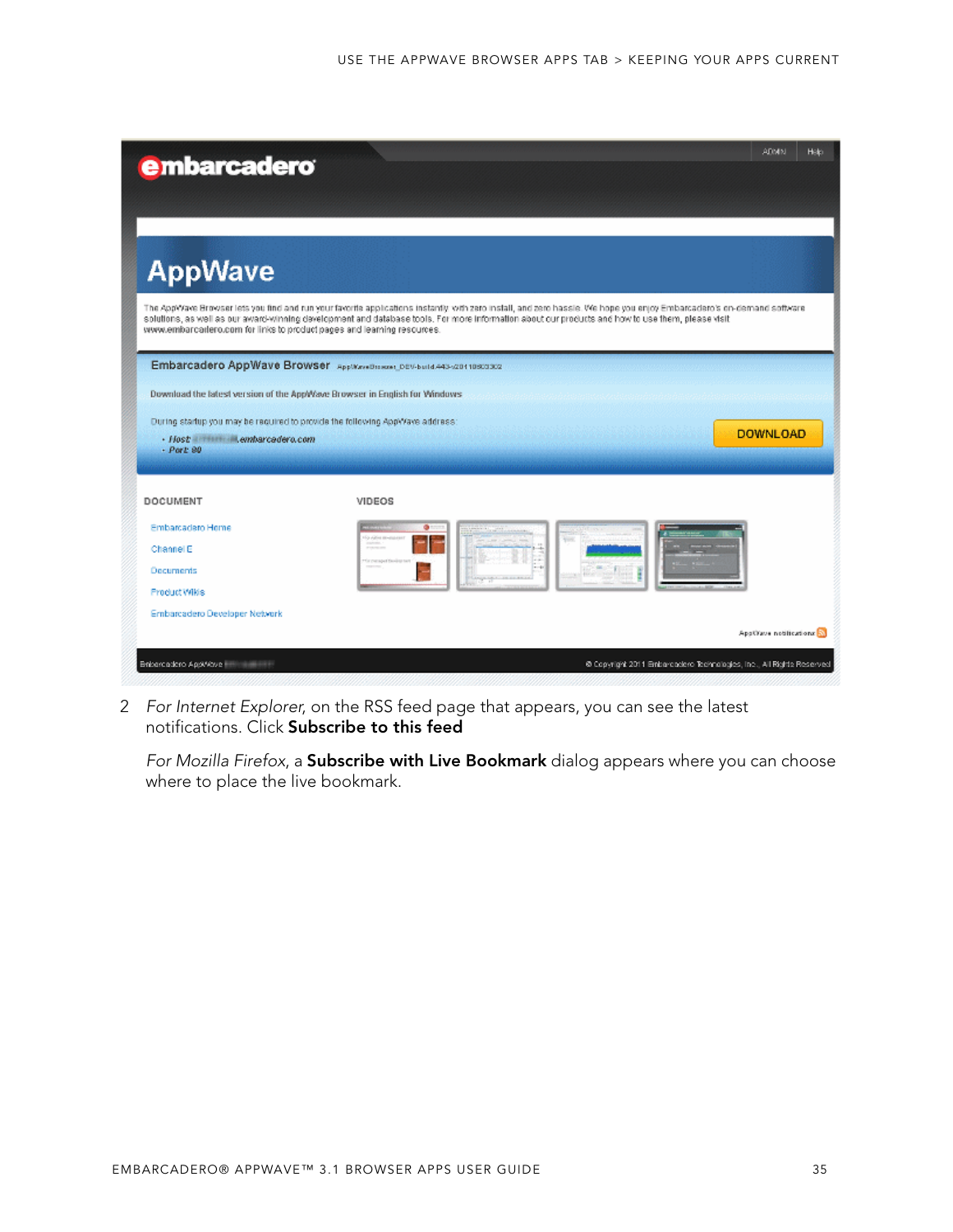#### **Checking Notifications**

<span id="page-35-3"></span>From the AppWave Browser, click **Notifications**.

The Notifications appear. Once you have seen the notifications, click **CLEAR ALL** to remove all Notifications displayed.



### <span id="page-35-0"></span>ORGANIZING YOUR APPS IN FOLDERS

You can organize applications by creating your own folders and then adding applications to them. Moving an application into a folder does not actually move the installer or App, but rather creates a pointer in the folder to the application or App.

- 1 Right-click My Apps and then select **New Folder**.
- 2 In the **Create New Folder** dialog, give the folder a meaningful name.

<span id="page-35-2"></span><span id="page-35-1"></span>A new folder appears in your My Apps.

3 In the AppWave, locate the application you want to include in your new folder.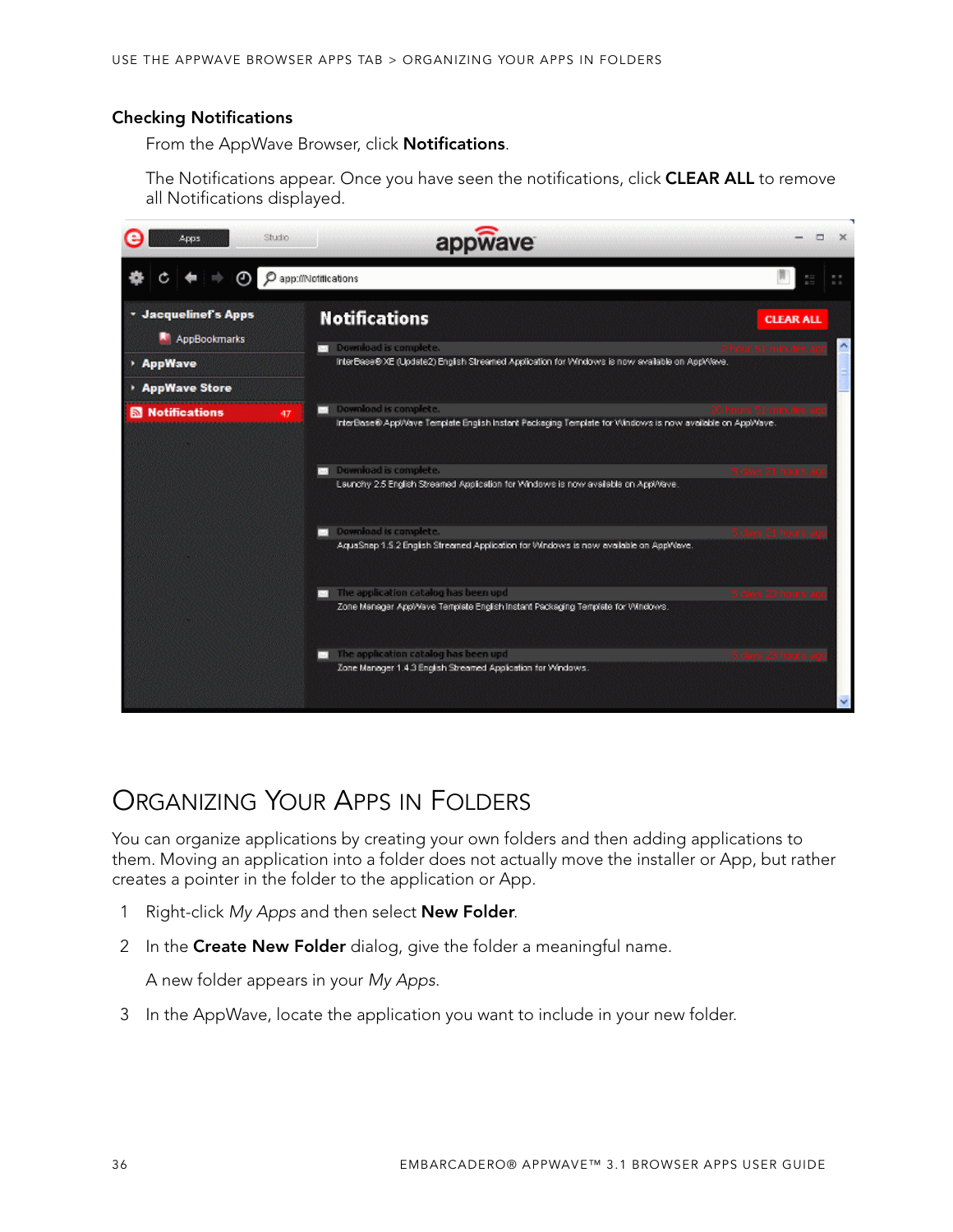4 Right-click the application, select **Add to Folder** and then select the folder to which you want to add a link to the application.

Your new folder is added to your My Apps grouping. In the image below, the **Daily Used** folder is a user folder.



To view the products in a Folder, click the name of the Folder and the contents appear in the Application Window.

<span id="page-36-2"></span>To delete a folder, right-click the name of the Folder and then select **Remove Folder**.

<span id="page-36-3"></span>To rename a folder, right-click the name of the Folder and then select **Rename Folder**.

To add an application to your user folder, locate the app and then right-click its icon and select **Add to Folder** and then choose the destination folder. You can add applications that are on your private AppWave, or are in your AppBookmarks, Store Apps or other user folders. You cannot add AppWave Store apps to your user folder until you actually run the app and it has an entry in the Store Apps folder.

<span id="page-36-1"></span>To remove an application from a user folder or from AppBookmarks, select the folder, rightclick the application in the Application Window, and then select **Delete Item**.

### <span id="page-36-0"></span>READING AND WRITING APP REVIEWS

This section is comprised of the following topics:

- [Reading and Writing Reviews of Apps on Your Private AppWave](#page-37-0)
- [Reading and Writing Reviews of Apps on the AppWave Store](#page-41-0)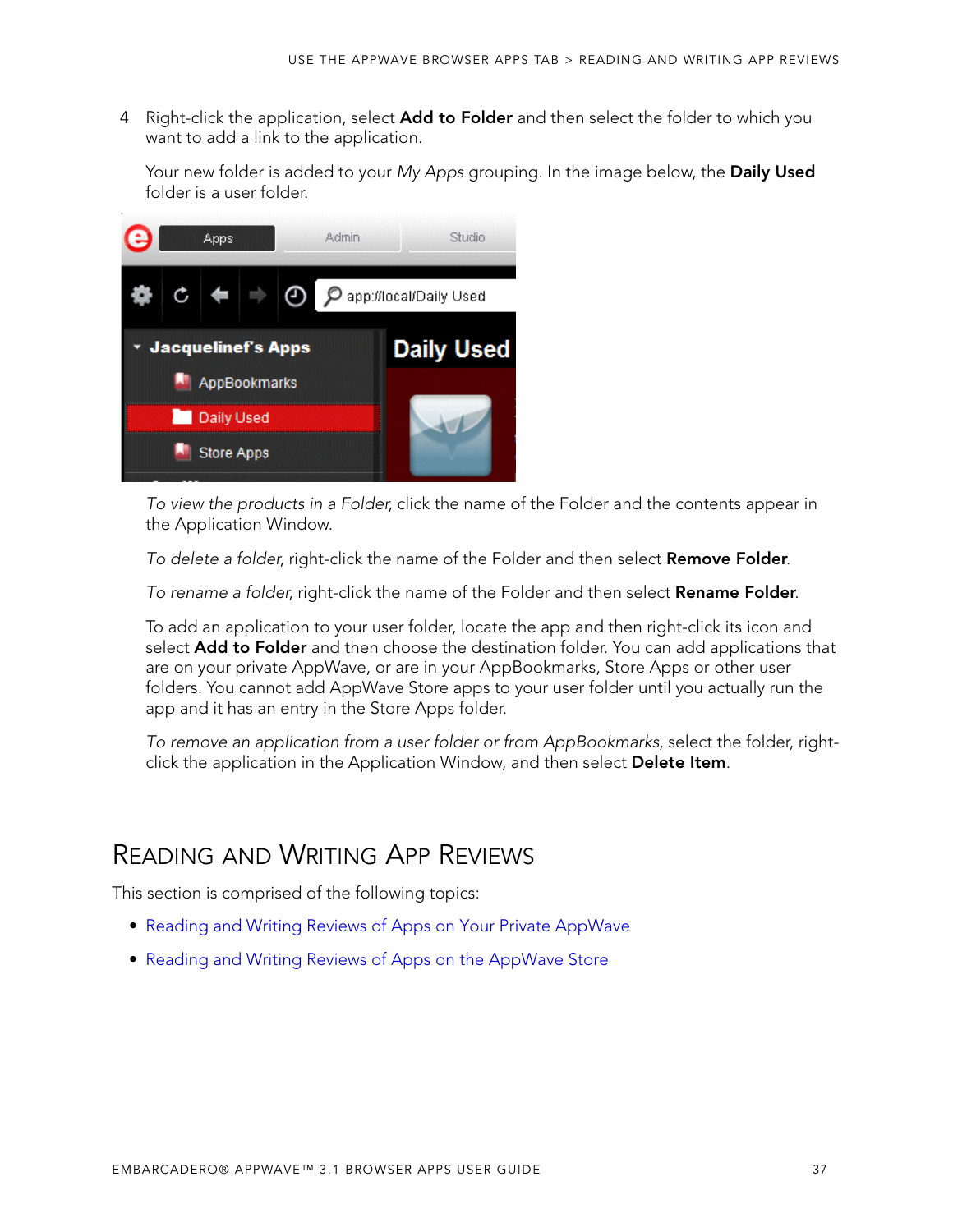### <span id="page-37-0"></span>READING AND WRITING REVIEWS OF APPS ON YOUR PRIVATE APPWAVE

Within AppWave Browser you can rate the available applications and share your experiences using these applications with other users of the AppWave hosting the application. Ratings displayed for both products and their star ratings are weighted averages, so that a product or rating with three ratings of five stars, one rating of four stars and one rating of one star would receive an overall rating of four stars, ((5+5+5+4+1)/5=4). Once submitted, product and review ratings, and comments may be moderated by the AppWave administrator who may determine whether or not to post the review comments for viewing by other AppWave users. Each review is also screened for questionable or vulgar words that if present, will prevent the review from being accepted by AppWave.

<span id="page-37-1"></span>On AppWave Store, you can also read and write reviews of Apps. From the AppWave Store application window, click the name of the App to view the application details and also read and write reviews. For your convenience you can also share app review pages on AppWave Store with your friends on Facebook. Just click **Share on Facebook** to post the URL link on your wall.

#### **Read a review**

- 1 In the **Application Window**, locate the product you want to review or want to read reviews about.
	- **TIP:** Applications with reviews will have a number of colored stars, which represent the average rating for that product.



#### ER/Studio® Data Architect 9.1.0 \* \* \* \*

ER/Studio Data Architect is an industry-leading data modeling tool that enables companies to discover, document, and re-use data assets. With round-trip database support, data architects have the power to easily reverse-engineer, analyze, and optimiz... more

al **₹ ใa** Run | View Channel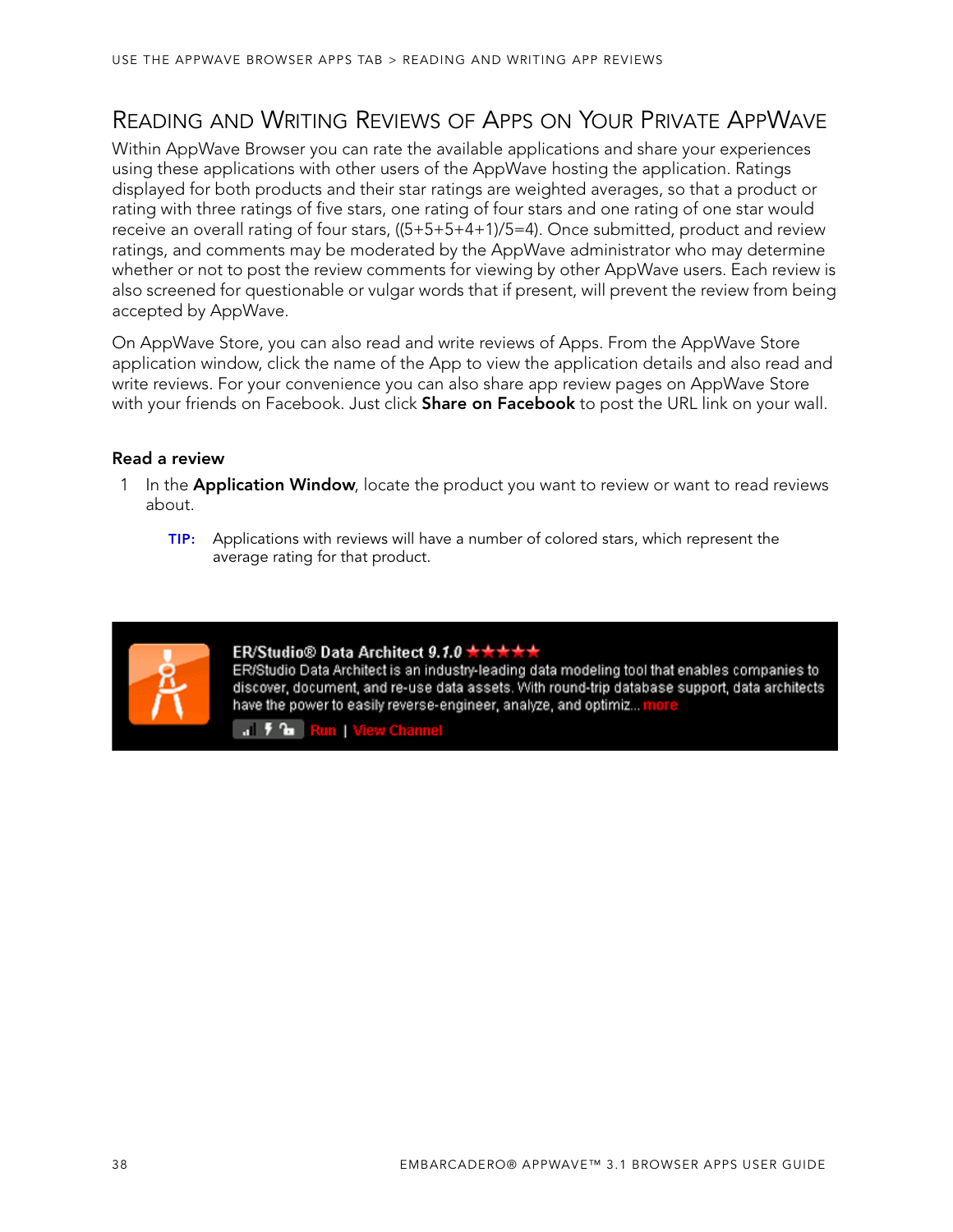2 Click **View Channel**, or in the AppWave Store, next to the app description, click **More**.

<span id="page-38-2"></span><span id="page-38-1"></span><span id="page-38-0"></span>On the application channel, you can read a detailed description of the application, and read, write, and rate application reviews.

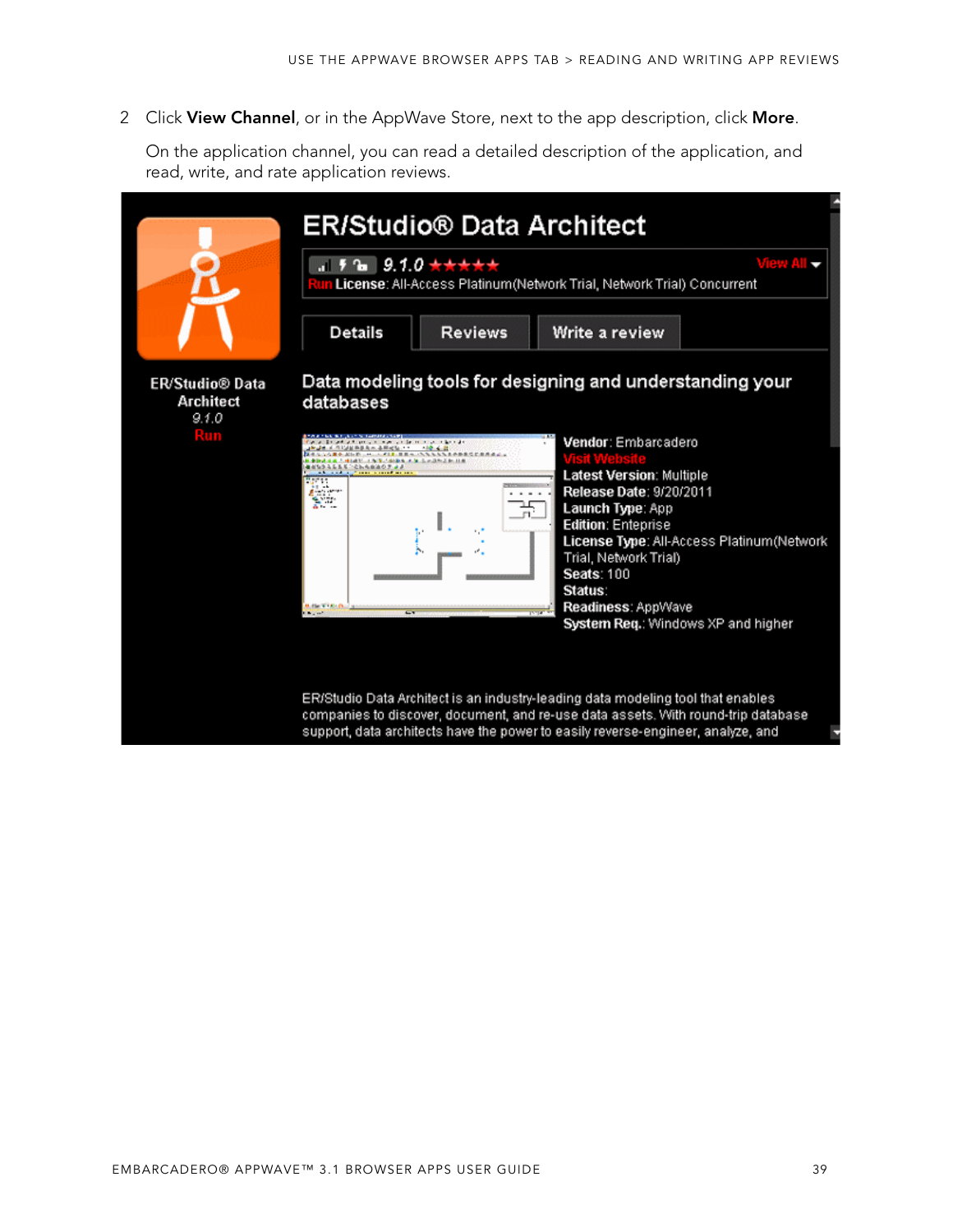#### 3 Click the **Reviews** tab.

<span id="page-39-0"></span>The reviews pane by default shows the **Most Helpful Favorable** and **Most Helpful Critical Review** for the product.

|                                         | <b>ER/Studio® Data Architect</b><br>』 テ?m 9.1.0 ★★★★★                                                                      | <b>View All</b><br>Run License: All-Access Platinum(Network Trial, Network Trial) Concurrent |
|-----------------------------------------|----------------------------------------------------------------------------------------------------------------------------|----------------------------------------------------------------------------------------------|
|                                         | <b>Details</b><br><b>Reviews</b>                                                                                           | Write a review                                                                               |
| <b>ER/Studio® Data</b>                  | <b>Reviews</b>                                                                                                             |                                                                                              |
| <b>Architect</b><br>9.1.0<br><b>Run</b> | <b>Most Helpful Favorable</b><br><b>Review</b>                                                                             | <b>Most Helpful Critical</b><br>$\overline{\mathbf{x}}$<br><b>Review</b>                     |
|                                         | <b>Great Data Modeling</b><br>Tool <del>★★★★★</del> ● 1 ♥ 0                                                                |                                                                                              |
|                                         | "ER/Studio Data Architect is truly a<br>world class data modeling tool. I<br>couldn't imaging doing my job with<br>out it! | <b>VS</b>                                                                                    |
|                                         | <b>John Thompson</b><br>Chief Data Architect"                                                                              |                                                                                              |
|                                         | by EMBARCADERO\SWETMORE on<br>8/10/2011 2:10:18 PM                                                                         |                                                                                              |
|                                         | Write a review                                                                                                             | Write a review                                                                               |

On this pane you can see how other users have voted on the helpfulness of the review,

thumbs up  $\lfloor \blacktriangle \rfloor$  for a helpful review, and thumbs down  $\lfloor \blacktriangle \rfloor$  for an unhelpful review. On this page you can also rate the reviews. You can also filter the reviews and sort them.

<span id="page-39-2"></span><span id="page-39-1"></span>**NOTE:** The AppWave administrator has the option of monitoring the reviews. If reviews are being monitored you will not see any reviews not approved by the administrator.

### **Voice your opinion of a review**

4 Click thumbs up  $\lceil \cdot \rceil$  to agree with the review or click thumbs down  $\lceil \cdot \rceil$  to disagree.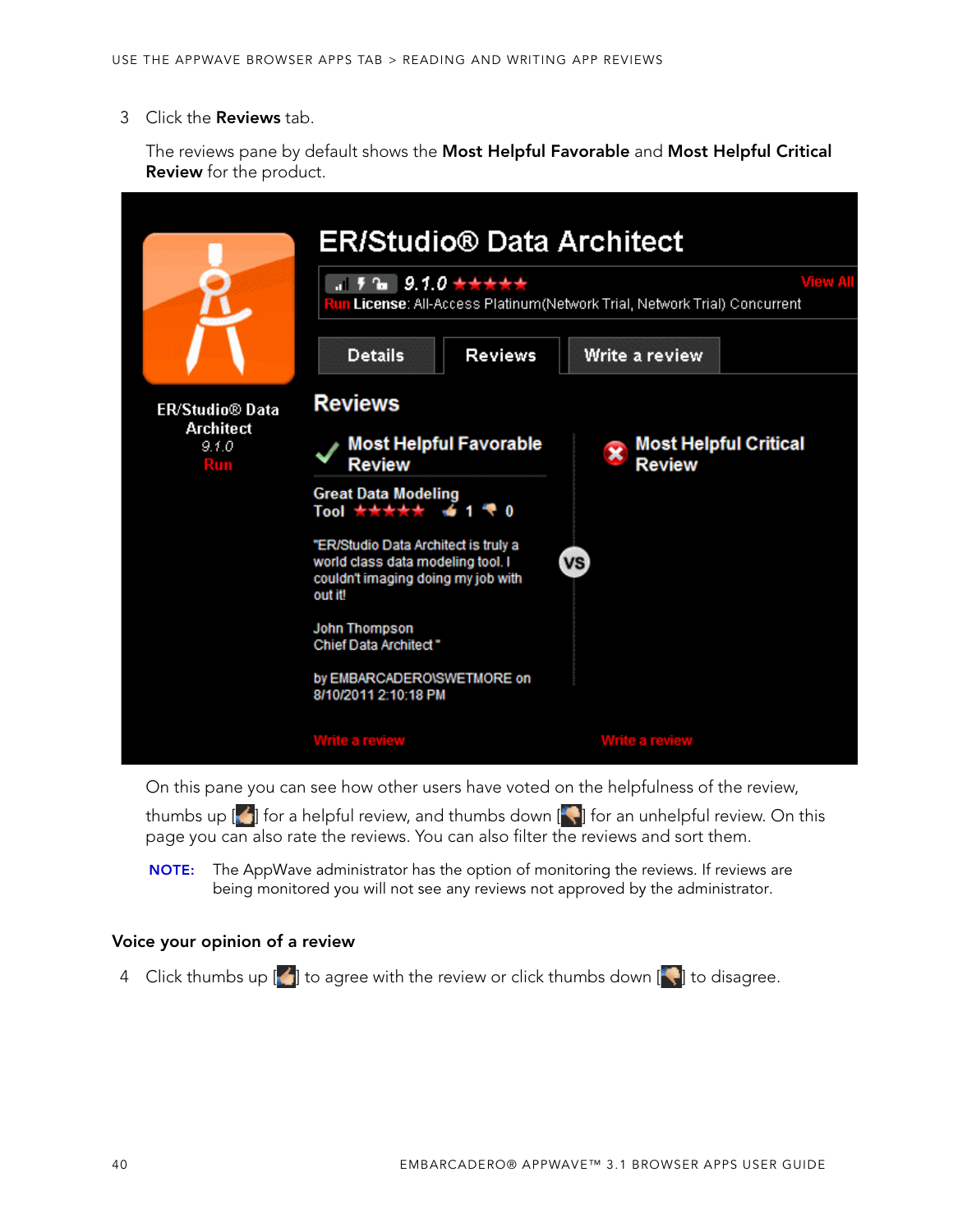#### **Write a review**

5 Near the top of the channel page, click the **Write a Review** tab.

<span id="page-40-2"></span><span id="page-40-0"></span>The **Write a Review** pane appears.

|                                                          | <b>ER/Studio® Data Architect</b><br>$.5a$ 3.1.0 $\star\star\star\star\star$<br><mark>un License</mark> : All-Access Platinum(Network Trial, Network Trial) Concurrent |                |                       |                | View All ~ |
|----------------------------------------------------------|-----------------------------------------------------------------------------------------------------------------------------------------------------------------------|----------------|-----------------------|----------------|------------|
|                                                          | <b>Details</b>                                                                                                                                                        | <b>Reviews</b> |                       | Write a review |            |
| ER/Studio <sup>®</sup> Data<br><b>Architect</b><br>9.1.0 | Write Review                                                                                                                                                          |                |                       |                |            |
| Run                                                      | App Version: All                                                                                                                                                      |                | App Rating: ★ ★ ★ ★ ★ |                |            |
|                                                          | Review Title                                                                                                                                                          |                |                       |                |            |
|                                                          | Description                                                                                                                                                           |                |                       |                |            |
|                                                          |                                                                                                                                                                       | <b>Submit</b>  | <b>Cancel</b>         |                |            |

6 Complete the review page and then click **Submit Review**.

<span id="page-40-1"></span>The Average Rating for the product will be adjusted if necessary and the review will be available for other users to read. You may have to wait until the Administrator authorizes the review before it will be posted.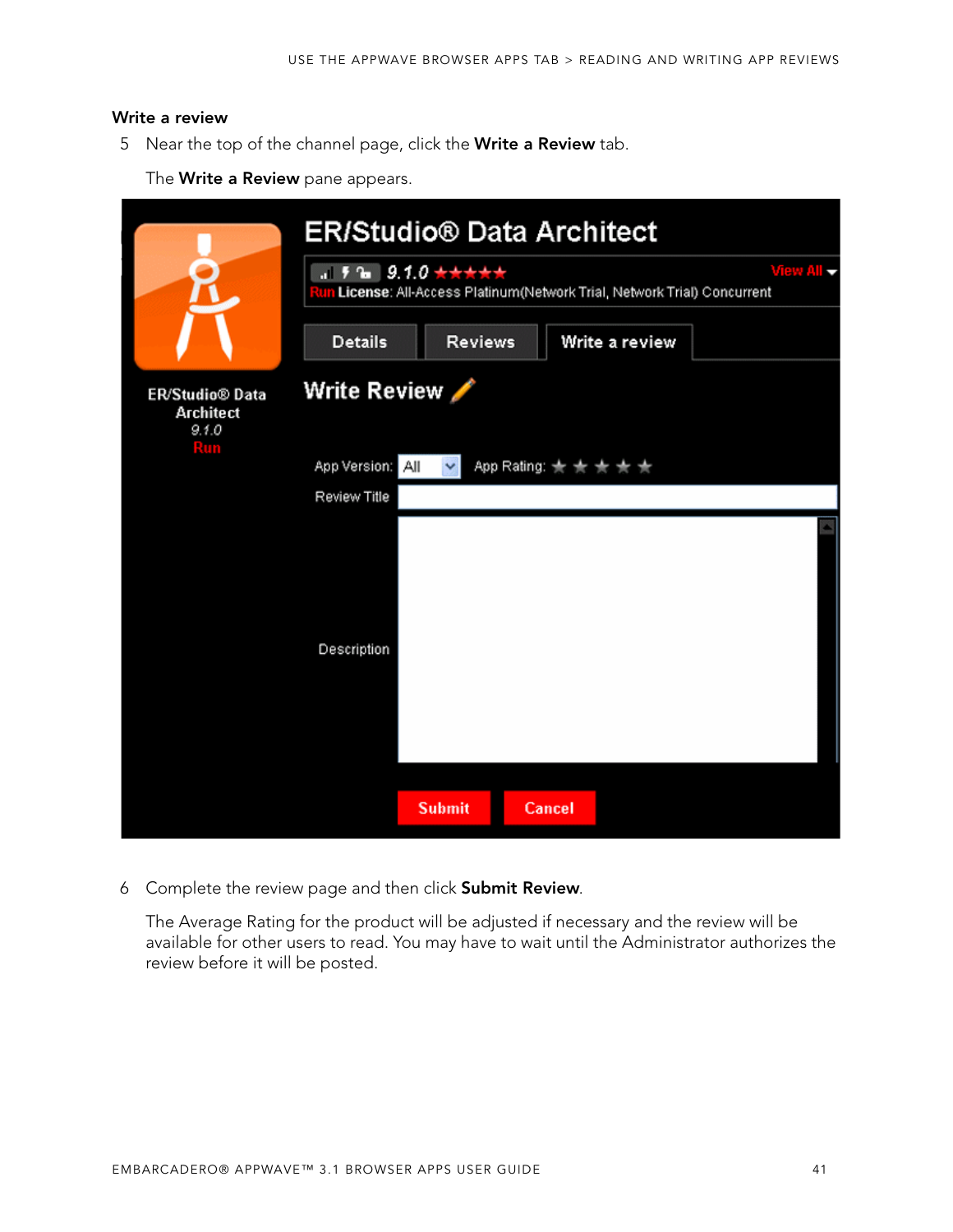### <span id="page-41-0"></span>READING AND WRITING REVIEWS OF APPS ON THE APPWAVE STORE

You can write a review of any App in the AppWave Store.

1 In the AppWave Browser tree, choose the AppWave Store and then click an app. The app information page opens.



- 2 Click **Write a Review** and start writing your review.
- 3 First, click the number of stars you want to use for the App Rating.
- 4 You can then enter a title and write your review.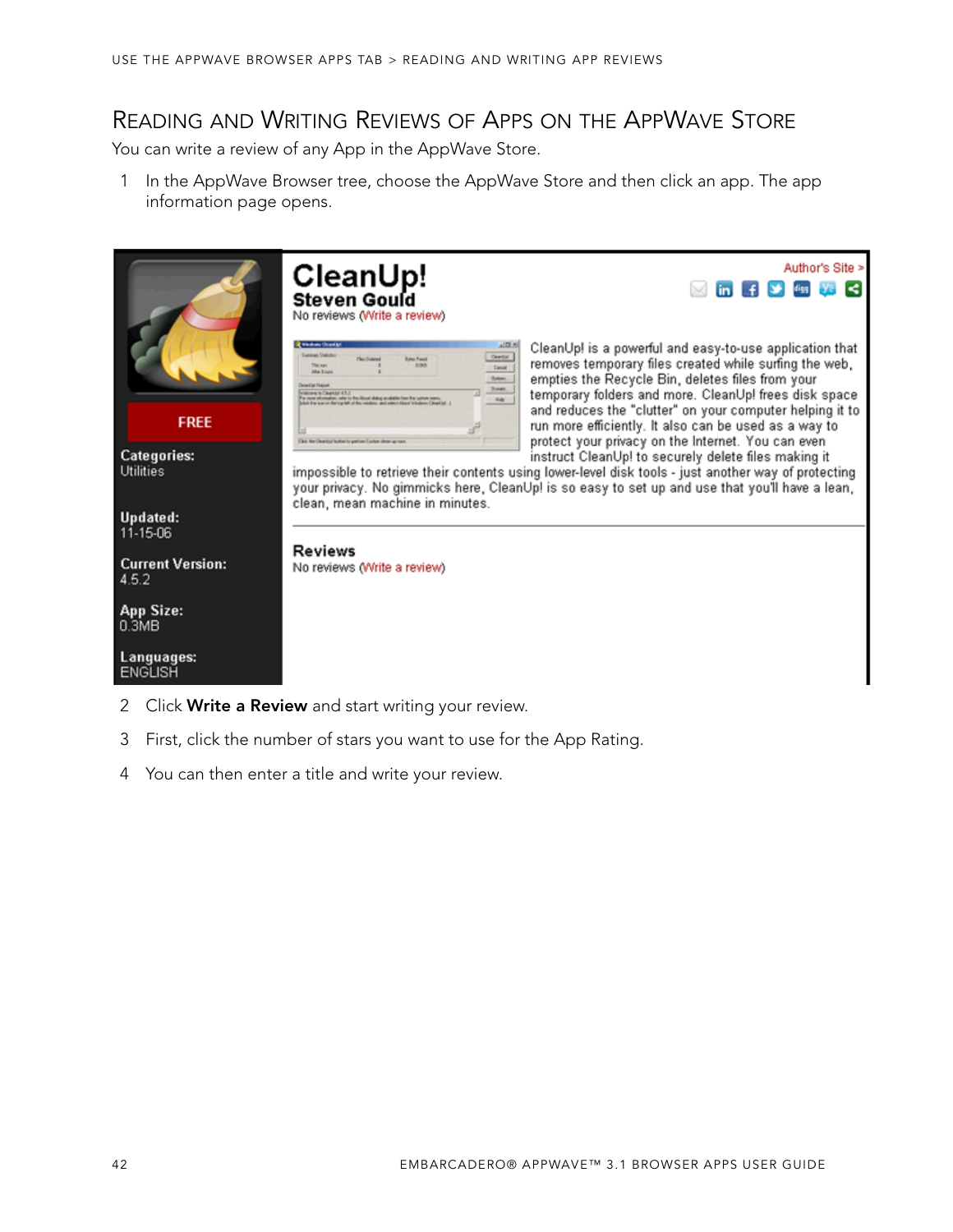|                                                                   | CleanUp!<br>Steven Gould<br>No reviews (Write a review)                                                                                                                                                                                                                                             |                                                             |                                                                                                                                                                                                                                                                                            | in. | $\mathbf{v}$ | Author's Site ><br>digg | K |
|-------------------------------------------------------------------|-----------------------------------------------------------------------------------------------------------------------------------------------------------------------------------------------------------------------------------------------------------------------------------------------------|-------------------------------------------------------------|--------------------------------------------------------------------------------------------------------------------------------------------------------------------------------------------------------------------------------------------------------------------------------------------|-----|--------------|-------------------------|---|
|                                                                   | C Windows Cloud in<br><b>Eyres Press</b><br>This way<br>EVAN<br>Allan II sure<br><b>Search &amp; Forcest</b><br>Acone to CloarUpt 4/5/2<br>now internation, refer to the Mood datag analytic from the system or                                                                                     | $n$ El M<br>Clearing<br>Earcel<br>Sylem.<br>Donate.<br>mag. | CleanUp! is a powerful and easy-to-use application that<br>removes temporary files created while surfing the web,<br>empties the Recycle Bin, deletes files from your<br>temporary folders and more. CleanUp! frees disk space<br>and reduces the "clutter" on your computer helping it to |     |              |                         |   |
| <b>FREE</b>                                                       |                                                                                                                                                                                                                                                                                                     |                                                             | run more efficiently. It also can be used as a way to                                                                                                                                                                                                                                      |     |              |                         |   |
| Categories:<br>Utilities                                          | Dick, the Churchal button to perform Custom shows up no<br>impossible to retrieve their contents using lower-level disk tools - just another way of protecting<br>your privacy. No gimmicks here, CleanUp! is so easy to set up and use that you'll have a lean,<br>clean, mean machine in minutes. |                                                             | protect your privacy on the Internet. You can even<br>instruct CleanUp! to securely delete files making it                                                                                                                                                                                 |     |              |                         |   |
| <b>Updated:</b><br>11-15-06                                       |                                                                                                                                                                                                                                                                                                     |                                                             |                                                                                                                                                                                                                                                                                            |     |              |                         |   |
| <b>Current Version:</b><br>4.5.2                                  | Write a Review                                                                                                                                                                                                                                                                                      |                                                             |                                                                                                                                                                                                                                                                                            |     |              |                         |   |
|                                                                   | App Rating * <b>* * * * *</b> *                                                                                                                                                                                                                                                                     |                                                             |                                                                                                                                                                                                                                                                                            |     |              |                         |   |
| <b>App Size:</b><br>3.3MB                                         | Review Title *                                                                                                                                                                                                                                                                                      |                                                             |                                                                                                                                                                                                                                                                                            |     |              |                         |   |
| Languages:                                                        |                                                                                                                                                                                                                                                                                                     |                                                             |                                                                                                                                                                                                                                                                                            |     |              |                         |   |
| ENGLISH                                                           | Description *                                                                                                                                                                                                                                                                                       |                                                             |                                                                                                                                                                                                                                                                                            |     |              |                         |   |
|                                                                   |                                                                                                                                                                                                                                                                                                     |                                                             |                                                                                                                                                                                                                                                                                            |     |              |                         |   |
| Developer:<br>Steven Gould                                        |                                                                                                                                                                                                                                                                                                     |                                                             |                                                                                                                                                                                                                                                                                            |     |              |                         |   |
| <b>Requirements:</b><br>Microsoft® Windows®<br>35, 98, ME, NT 4.0 |                                                                                                                                                                                                                                                                                                     |                                                             |                                                                                                                                                                                                                                                                                            |     |              |                         |   |
| Workstation, NT 4.0                                               |                                                                                                                                                                                                                                                                                                     |                                                             |                                                                                                                                                                                                                                                                                            |     |              |                         |   |
| Server, 2000<br>Professional, 2000<br>Server, 2000 Advanced       | * Required Fields                                                                                                                                                                                                                                                                                   |                                                             |                                                                                                                                                                                                                                                                                            |     |              |                         |   |
| Server, XP Home, XP<br>Professional                               | <b>SUBMIT REVIEW</b>                                                                                                                                                                                                                                                                                | <b>CANCEL</b>                                               |                                                                                                                                                                                                                                                                                            |     |              |                         |   |

5 Click **Submit Review** and a message tells you that "Your review has been accepted for moderation". Once it is approved, it appears in the AppWave Store.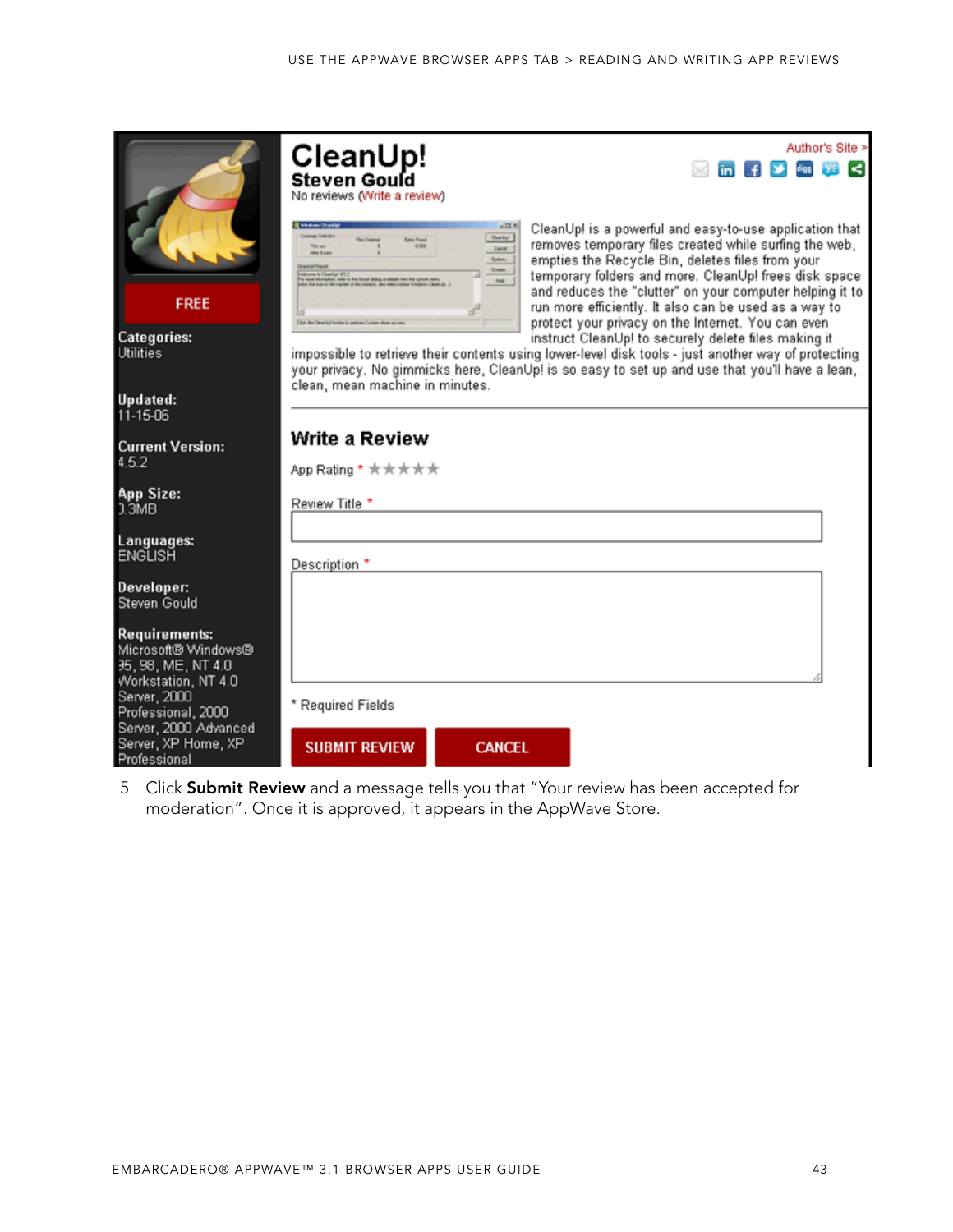### <span id="page-43-0"></span>REMOVING APPS

You can remove apps that were downloaded or cached on your system in the local repository. You cannot remove an app that is currently running. When you remove an app, any file associations for that app are also removed.

- <span id="page-43-2"></span>**TIP:** You can clear your cache totally and remove all apps from your local repository by clicking Clear on the Options dialog.
- 1 In the Application Window, locate the app you want to remove.
- 2 Right-click the app and select **Remove Application**.



3 Confirm that you want to completely remove the local files of the app.

This removes the contents of the following directories:

**Windows XP:** C:\Documents and Settings\[username]\Local Settings\Application Data\Embarcadero\Product Repository\[AppName]

**Windows 7 and Vista**: C:\Users\[username]\AppData\Local\Embarcadero\Product Repository\StreamingCore\[AppName]

**NOTE:** Your local product repository may be in a different location depending on whether you chose the default location as above or have configured AppWave to use a different directory on a local or shared network drive. For more information, see [Cache Folder](#page-9-0) in "Configuring AppWave Browser Options".

### <span id="page-43-1"></span>UNINSTALLING APPWAVE BROWSER

You should uninstall AppWave Browser before installing a new version. You can uninstall AppWave Browser using your standard operating system application removal utility.

Windows XP: **Control Panel** < **Add or Remove Programs**

Windows 7: **Control Panel** < **Programs**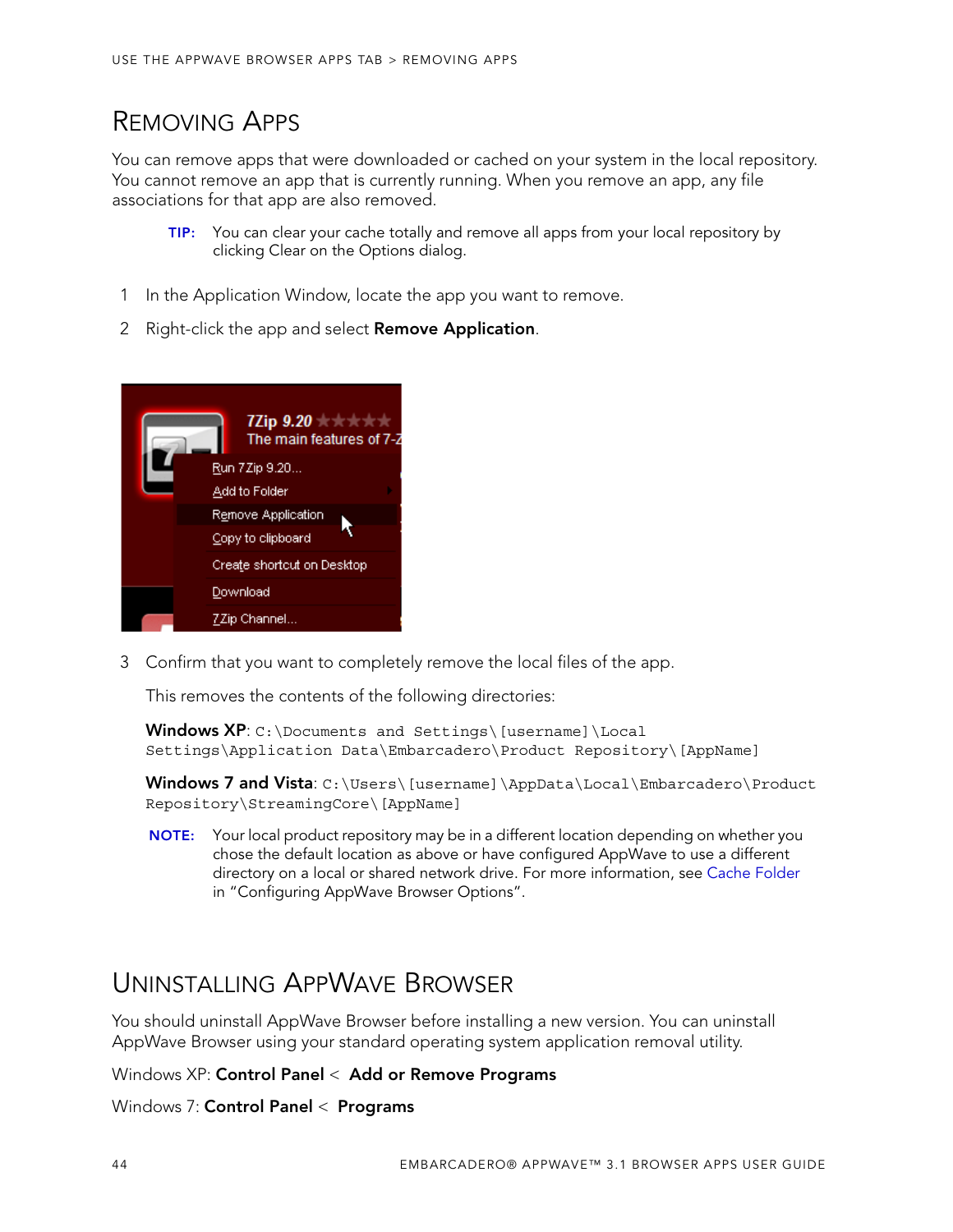## <span id="page-44-0"></span>Index

A

All-Access Folder [18](#page-17-0) Licensed products [18](#page-17-0) Membership [6](#page-5-0) App Bookmarks Adding [19](#page-18-0) Adding favorites [19](#page-18-1) Deleting [19](#page-18-0) App cache size [10](#page-9-1) Application channel Details [39](#page-38-0) Read reviews [40](#page-39-0) Write a review [41](#page-40-0) Application streaming [22](#page-21-1) Apps Downloading [26](#page-25-3)–[27](#page-26-0) Favorites [17](#page-16-0) Keeping current [34](#page-33-1) Organizing [17](#page-16-1) Removing [44](#page-43-2) Reviewing [37](#page-36-1) Running [20](#page-19-0) Running standalone [27](#page-26-1) Viewing channel [39](#page-38-1) AppWave Available applications [18](#page-17-1) Backup license server [27](#page-26-2) Connecting to [7](#page-6-3), [12](#page-11-1) Connection property [12](#page-11-2) Description [18](#page-17-1) Folders [18](#page-17-2) Logging in to [15](#page-14-2) Login [12](#page-11-3)–[13](#page-12-0) New applications [18](#page-17-1) Notifications folder [34](#page-33-2) Readiness [23](#page-22-1) Running applications [27](#page-26-2) AppWave Browser Apps tab [16](#page-15-1) Configuring options [9](#page-8-3) Hiding [10](#page-9-2) Launching [7](#page-6-4) Repository [11](#page-10-0) Studio tab [16](#page-15-2) Switching views [19](#page-18-2) Tabs [16](#page-15-3) AppWave Store [18](#page-17-3) Average rating [41](#page-40-1)

B Bookmarks [19](#page-18-3) Browser launching [9](#page-8-4)  $\mathsf{C}$ Cache folder [10](#page-9-3) Censoring reviews [40](#page-39-1) Channels Read reviews [40](#page-39-0) Viewing [39](#page-38-1) Write a review [41](#page-40-0) Connection history [13](#page-12-1) D Default options [11](#page-10-1) Do not check for Browser updates [10](#page-9-4) Do not use proxy [13](#page-12-2) Download Cancelling [30](#page-29-2) Pausing [30](#page-29-2) Progress [28](#page-27-0) Resuming [30](#page-29-2) Download progress [30](#page-29-3) F Folders Administrator created [18](#page-17-4) Creating [19](#page-18-4), [36](#page-35-1) Naming [17](#page-16-1) Organizing [36](#page-35-2) Removing [37](#page-36-2) Renaming [37](#page-36-3) H Hide when minimized [10](#page-9-2) Host [13](#page-12-3) I Icons Application window [19](#page-18-5) Interpreting [19](#page-18-5) Internet readiness [23](#page-22-2)  $\mathbf{L}$ Latest version [34](#page-33-1) License [18](#page-17-0) List/Grid View [19](#page-18-6) Live bookmarks [35](#page-34-0) Local readiness [24](#page-23-1) Logging in [12](#page-11-4) M

My apps [17](#page-16-2)